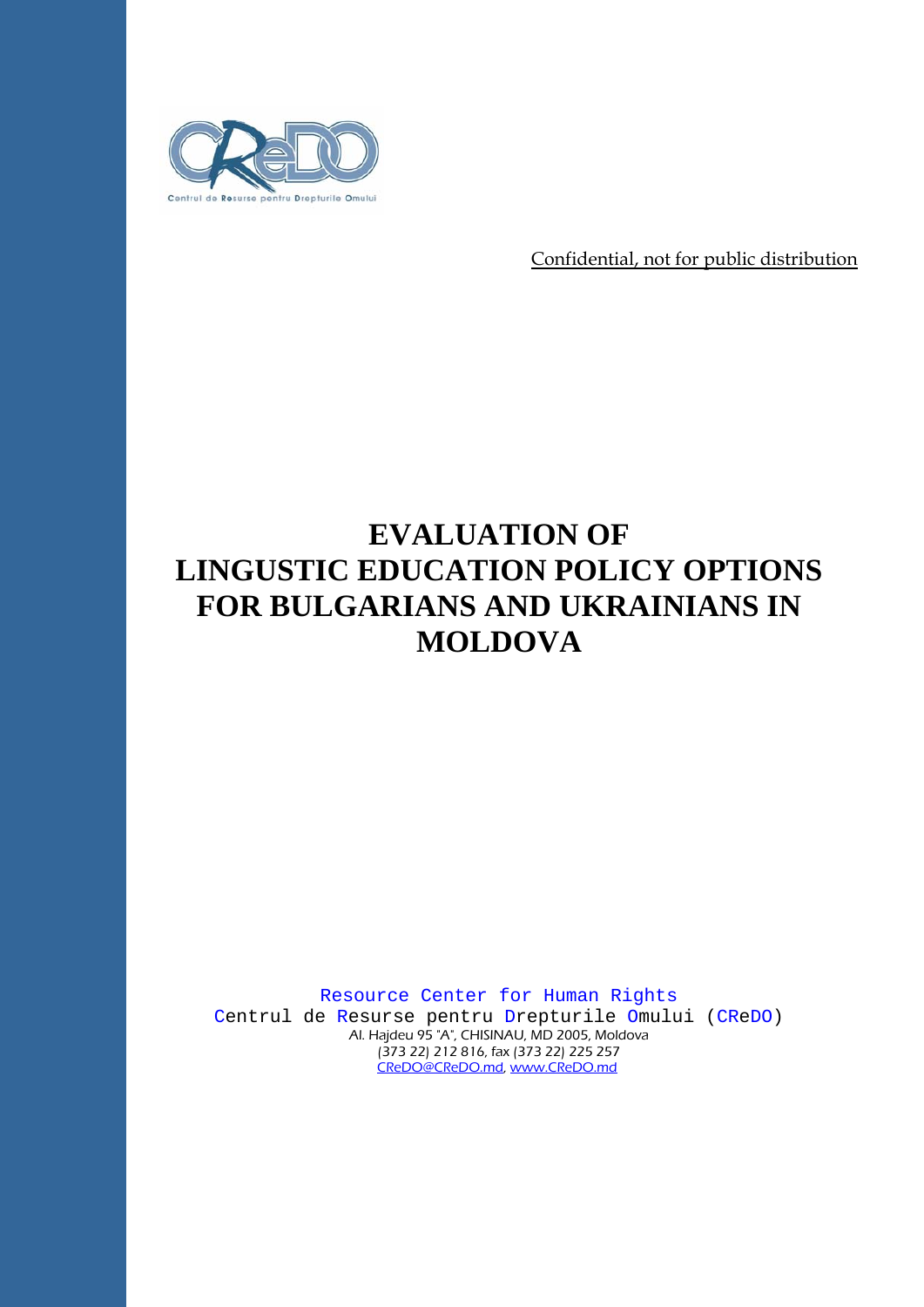#### About CReDO

CReDO is a democracy and human rights nongovernmental organization that provides lobby and consultancy in the implementation of the democratic reform oriented policies. It provides knowledge and solutions in the framework of policy evaluation and assessment, policy management and implementation, developing relevant policy capacities needed to govern efficiently and effectively.

CReDO consultants provide:

- Lobby and advocacy of policies,
- Cost-benefit analysis,
- Analysis of current policies,
- Analysis of public policy processes,
- Bugetary analyis,
- Institutional Analysis,
- Legislative analysis, regulatory impact analysis,
- Functional Analysis.

Among CReDO beneficaries are international institutions, Moldovan Government and various beneficiary groups.

CReDO aims at the *development of democratic leadership* and *promotion of democratic policies and human rights*.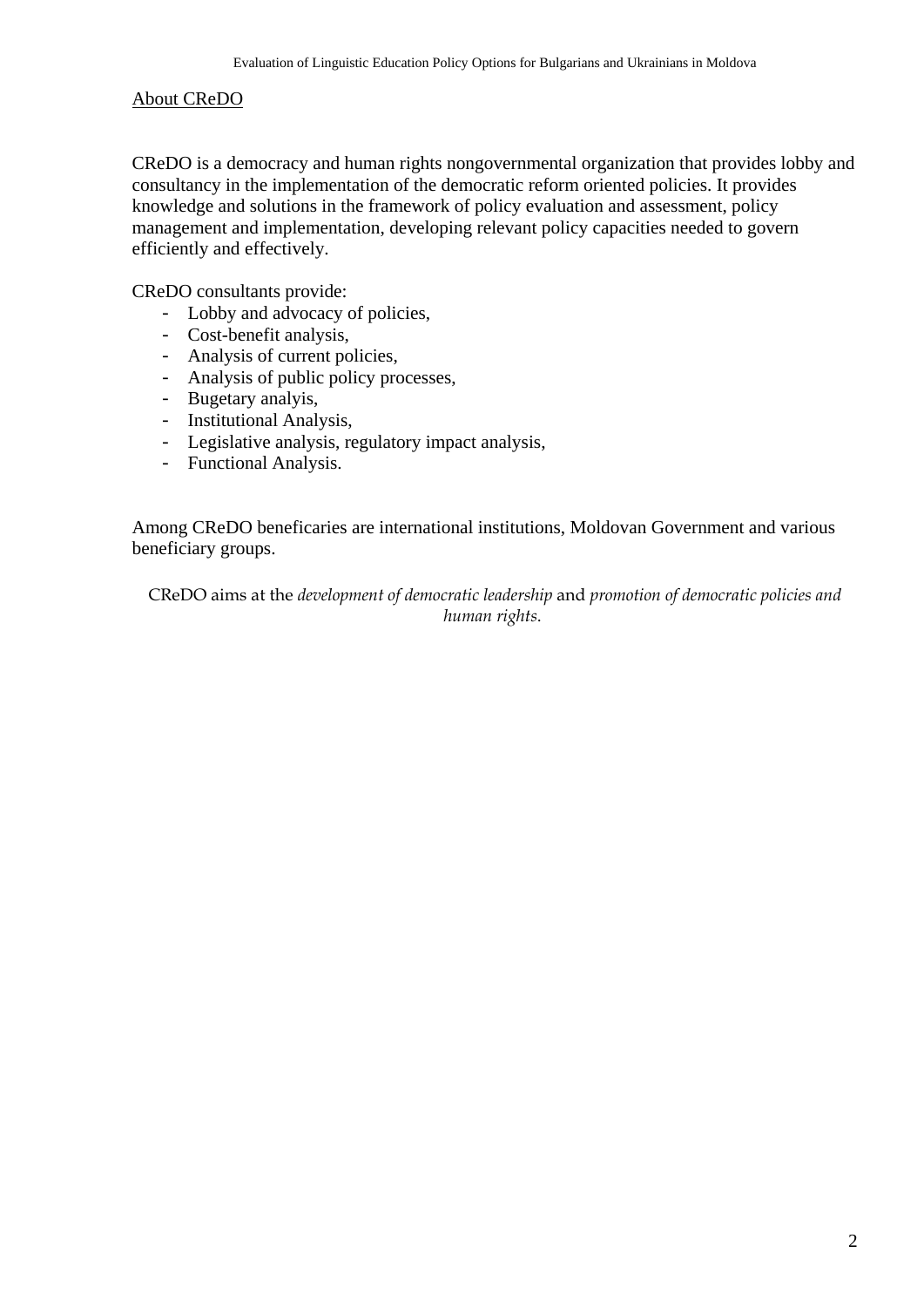### Contents: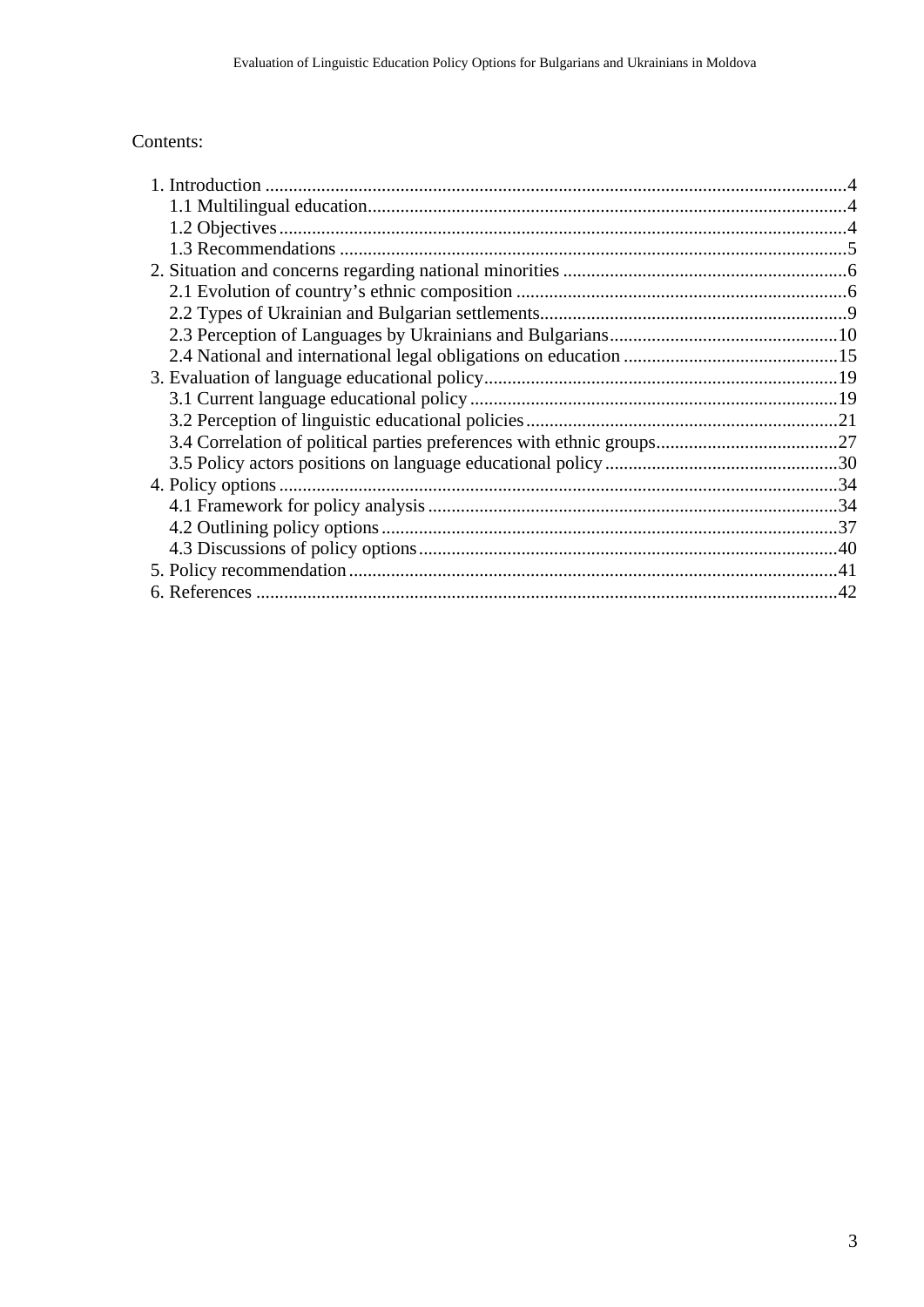## **1. Introduction**

#### **1.1 Multilingual education**

Bilingual education is the education that is carried out in two (generically more than two languages), in other words when the instruction or medium of instruction is carried out languages in two languages. Bilingual education refers to the whole curricular across the educational cycle or for the part of it, where the proportion of one language against the other differs and can change over the time. The bilingual education is not when bilingual pupils study in a monolingual education schools.

For bilingual education the content of the educational program and the curriculum should be composed of the disciplines present in two languages. Bilingual education starts when more languages are used simultaneously for the content of the educational plans and of the curriculum (sciences, maths, social disciplines) rather then just teaching the language in itself. Another aspect of the bilingual education resides in the scope of it. In short the bilingual education scope is to promote maintain and cultivate the existing bilingual persons and at the same time to promote comprehensive bilingual persons by deep and professional knowledge of several languages. The later is called *additive bilingualism*. Additive bilingualism provides for the active addition of the command of another language through the educational programs. Additive bilingualism is opposed to the so called *subtractive bilingualism* that aims at the substation of one language with the other one, preponderantly the language of the dominant group. In the light of these definitions only the additive bilingualism could be truly classified as the bilingual (multilingual) education.

*Bilingual models.* Given the clear distinction between the additive bilingualism and subtractive bilingualism, further on, one can classify the bilingual education based on the objectives. Bilingual models could aim at the linguistic planning of some role of the language; it can have an ideological orientation to have a linguistic or cultural diversity in the society. The scientific literature devises three major groups of bilingual education: *transitional models*, *maintenance models* and *enrichment models.* 

## **1.2 Objectives**

The paper presents the policy research on the opportunity and practical means of the introduction of the policy of multilingual education for the national minorities in Moldova with specific reference to Bulgarians and Ukrainians has been put forward in order to address the problems of the integration of the national minorities. The Ukrainians is the largest national minority with 12% of population and Bulgarians is a compact living minority of 2% of population.

The current problems perceived include the growing assimilation of the Ukrainians and Bulgarians into Russian speaking group, composed of the Russians, important part of Ukrainians, important part of Bulgarians and Gagauz. Assimilation tendencies go along with the loss of the native language proficiency and non-integration of the minorities into the mainstream society. The current educational policies have been preserved from the soviet times.

Moldova has been challenged by the Council of Europe Advisory Committee on National Minorities (Committee of Ministers conclusions in 2002, 2005), UN CERD (conclusions and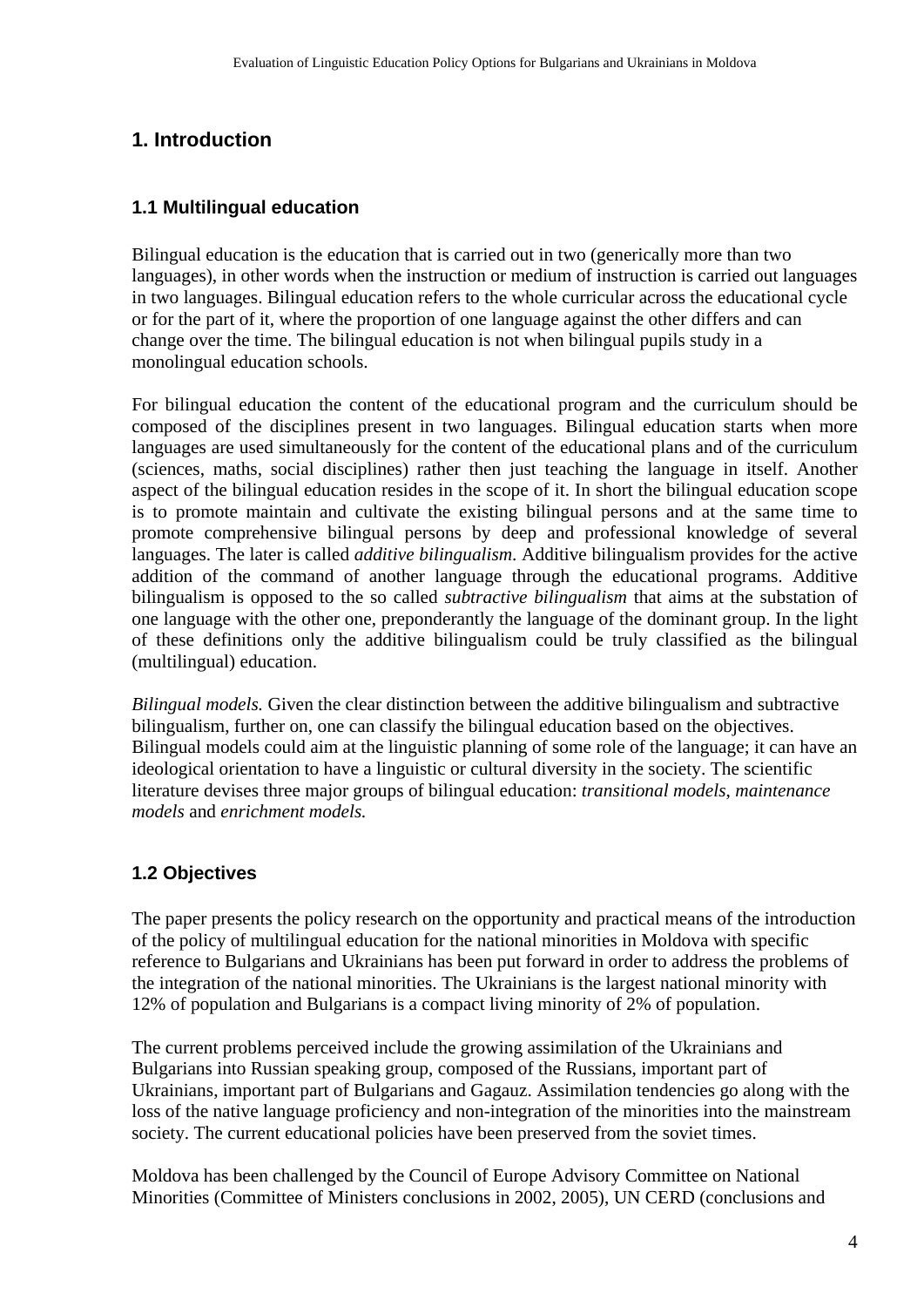recommendations in 2008), OSCE High Commissioner on National Minorities, UE-Moldova Action Plan (2006-08) conclusions regarding the rights and integration of national minorities, a hypothesis is being advanced that the current policies seem to be producing unsatisfactory results with regard to the protection as well as integration of the national minorities.

Policy research objectives:

- evaluation of the effectiveness of the current linguistic component of the educational policies from the perspective of their impact on the integration, inclusion of national minorities into the society;

- elaboration of viable policy alternative of the educational policy that produce national minority capacity to linguistically integrate into the society;

- outline policy implementation instruments under current financial and institutional arrangements.

The research has used a number of methods to collect relevant data and information. First hand research methods included:

- quantitative sociological studies of the perception of the Bulgarians and Ukrainians on the language and on the education,
- documentation of the best practices available in the country regarding the organization of the education for the national minorities,
- interviews with the representatives of the business community and the relevant political and minority groups representatives,
- review of the relevant secondary sources and researches (both academic and various reports),
- review of available secondary data and information on the conducted sociological studies in the past, reviewed sources on the international practice regarding the linguistic education.

The paper uses several policy analysis approaches:

- structural analysis of the causes (fish-bone analysis) of the current policy failure against the desired objectives,
- policy community and policy network mapping and analysis,
- demand-supply analysis of the problems,
- legal analysis of the existing international and national obligations,
- input-path-policy outcome model,
- social benefits model, etc.

Throughout the text the notion of Romanian-Moldovan-state langue is used interchangeably given the legal, political and sociological realities. Moldovan Constitution uses the term Moldovan language. De facto, the society is divided about this notion. The cultural and intellectual elite lean towards the name of the Romanian language and some important parts of population preferring the notion of Moldovan language. Legal texts and a number of sociological researches have used the neutral term of the state language.

#### **1.3 Recommendations**

Based on the collected evidence and available information, the paper constructs several realistic policy options. The policy options are constructed along several independent axes: a) negligent to strong role of the minority language as the medium of instruction (additive against subtractive bilingualism), b) negligent to strong role of the state language as the medium of instruction (additive against subtractive bilingualism) c) top-down against bottom-up approach in the implementation.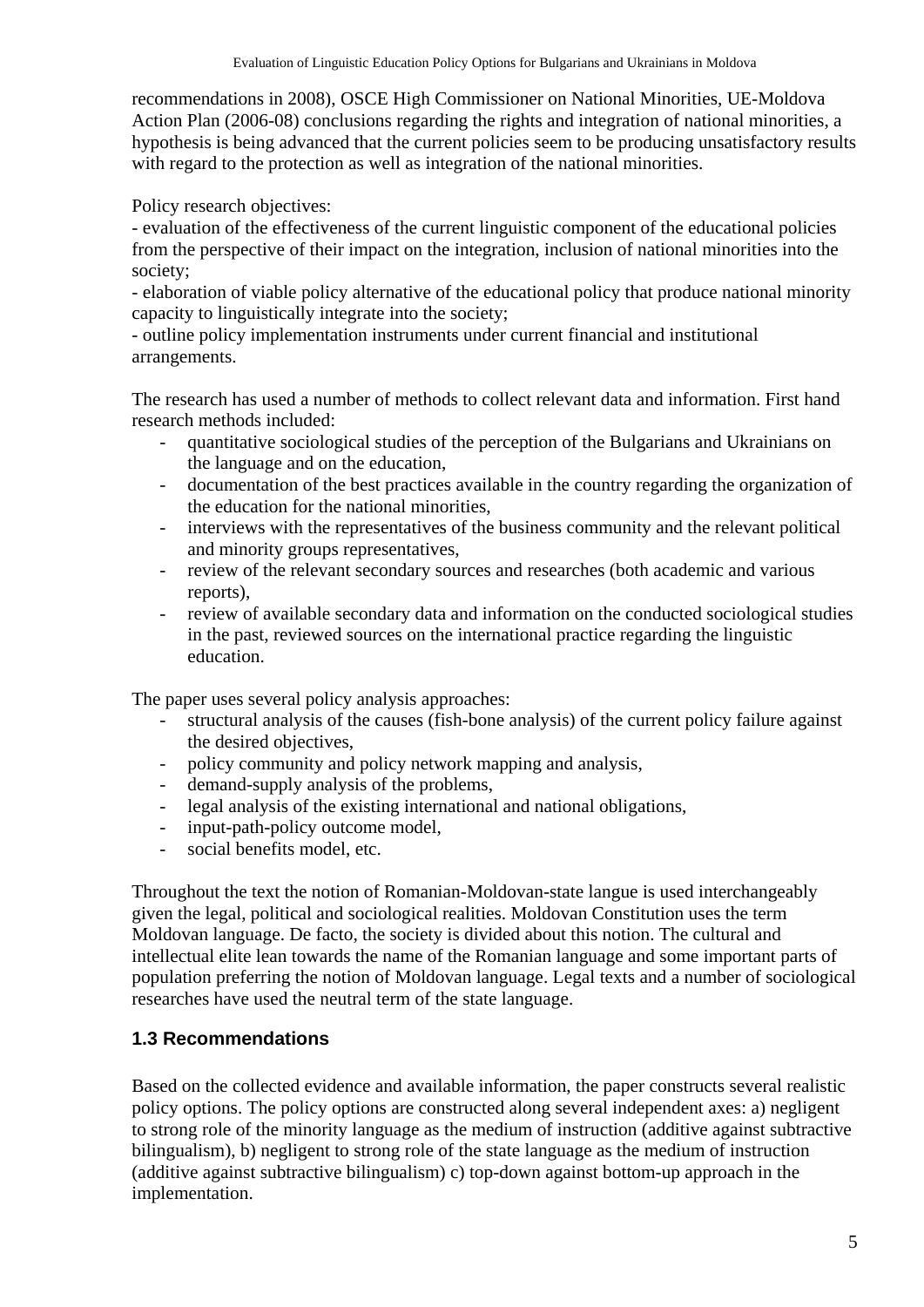The analysis of the options produces the recommendation for the preferred policy option:

- Greater role of the state language as the medium of instruction in the minority schools. This element is being supported by the most of the political parties and there will be an increased political support for the more important role of the state language in the schooling of the minorities.
- Growing role of the minority language, primarily as a separate subject in as much as possible schools with the minority children, given there is a strong demand in the minorities' community. A consideration should be given for the piloting of the minority language as the medium of instruction through technical assistance and governmental funds.
- Preserving the policy largely centralized. This option is dictated by the fact that the decentralization of the educational policy requires substantial institutional and structural adjustments.

This policy recommendation is seen in the mid-term perspective (3 year period of time) with a longer term perspective (5 year period of time) of the greater role of the minority language as the medium of instruction.

# **2. Situation and concerns regarding national minorities**

This section contains an overview of the ethnic composition evolution in the country, analysis of the types of the Ukrainian and Bulgarian settlements, discussion on how Ukrainians and Bulgarians perceive languages in education and analysis of the relevant national and international legal obligations regarding education.

## **2.1 Evolution of country's ethnic composition**

Ethnic composition of Moldova has changed over the period of the last 15 years. In 1989, with 4,5 mln, ethnic break down was: Moldovans (Romanians) made up 64% of the total population, followed by Ukrainians with 14%, Russians with 13%, Gagauz with 4% and Bulgarians with 2% of the total population. In 2004, 15 years later, with only, 4.2 mln, the ethnic breakdown has changed: Moldovans (Romanians) make up 72%, followed by Ukrainians with 11%, Russians with 9%, Gagauz with 4%, and Bulgarians with 2%.



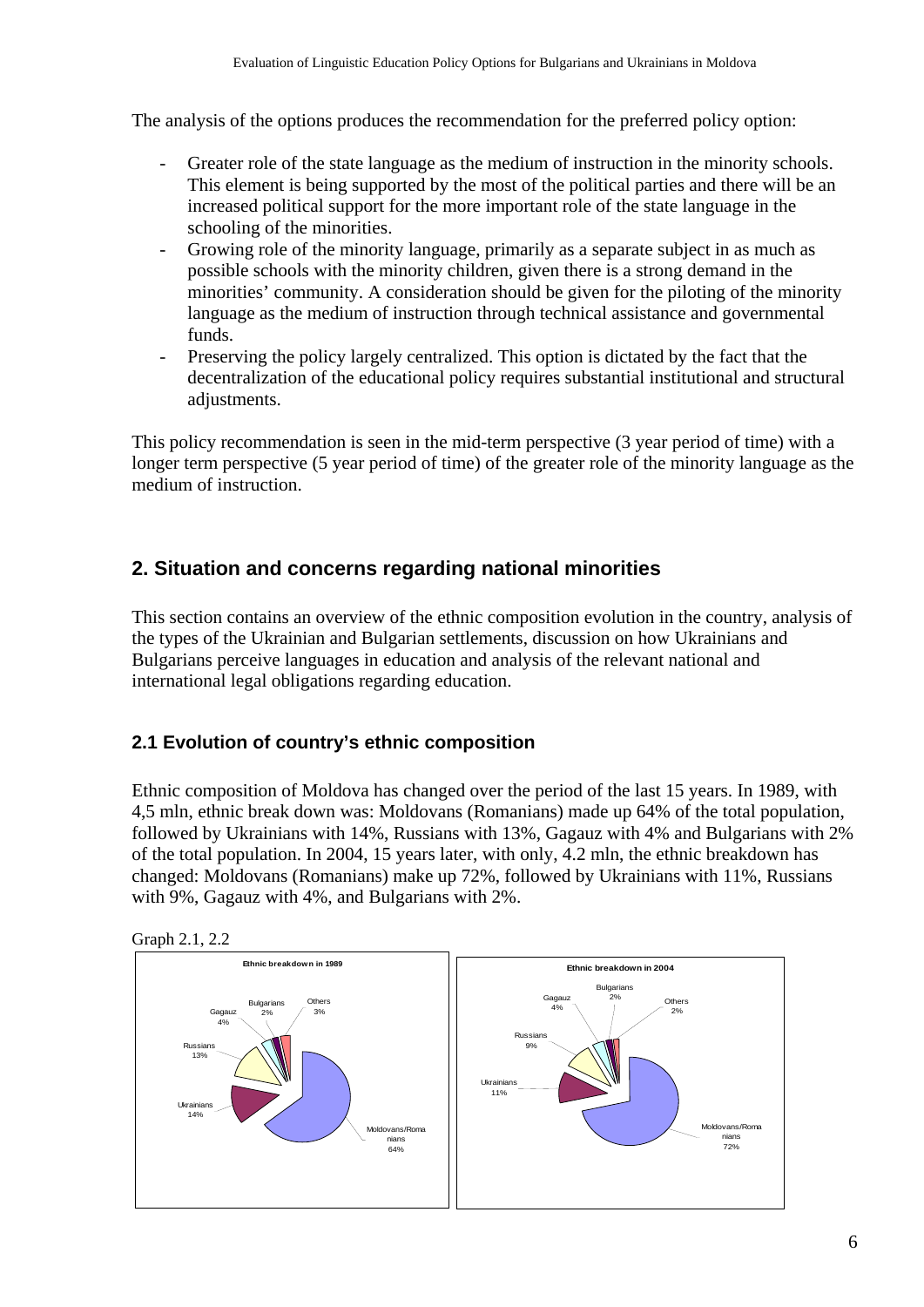Source: Census 1989, 2004, National Bureau of Statistics

Ethnic map of Moldova in 1989 shows the geographical coverage of the minorities across the country. The map shows important pockets of Ukrainian minorities across the country, specifically in the north and in the South nearing the border with Ukraine. In the South, one can see compact population of the Gagauz and of the Bulgarians. In both cases, with just few exceptions, Russians is concentrated in the cities and urban areas<sup>1</sup>.

Graph 2.3



Source: Census 1989, 2004, National Bureau of Statistics, plus author calculations

The graph above shows that Ukrainian and Russian population has decreased in comparative terms the most, followed only by the Bulgarians.

Graph 2.4

 $\overline{a}$ 



Ethnic map of the North-western part of Moldova<sup>2</sup>, were the size represents the dimension of the locality. Northern part of the country has a clear presence of the Ukrainians. The following rayons: Briceni, Ocnita, Edineti, Donduseni, Riscani, Drochia, Soroca, Floresti, falesti, Glodeni as well as the Balti municipality make the Northern Moldova. Rural areas have villages where Ukrainians coexist with Moldovans in various proportions from 20 to 50 and 80%. The Ukrainian population is not concentrated in one or two administrative districts, up to a dozen villages could be found in almost each administrative district of  $2<sup>nd</sup>$  level – rayon. The rural

<sup>&</sup>lt;sup>1</sup> A similar analysis of the evolution of the population of ethnic groups in Transnistria region shows the following situation: in 1989, with 0.7 mln populations, Moldovans (Romanians) make up the largest group of 40%, followed by Ukrainians with 23%, Gagauz with 2% and Bulgarians with 4%. In 2004, with 0,5 mln, Moldovans (Romanians) still make up the largest group with 32%, followed by Ukrainians with 29%, Russians with 30%, Gagauz with 2% and Bulgarians with 2%.

<sup>&</sup>lt;sup>2</sup> Executed in GIS, **green** color is representative for the Moldovans/Romanians, **yellow** color is representative for Ukrainians, pink color stands for Russians, red is for Roma.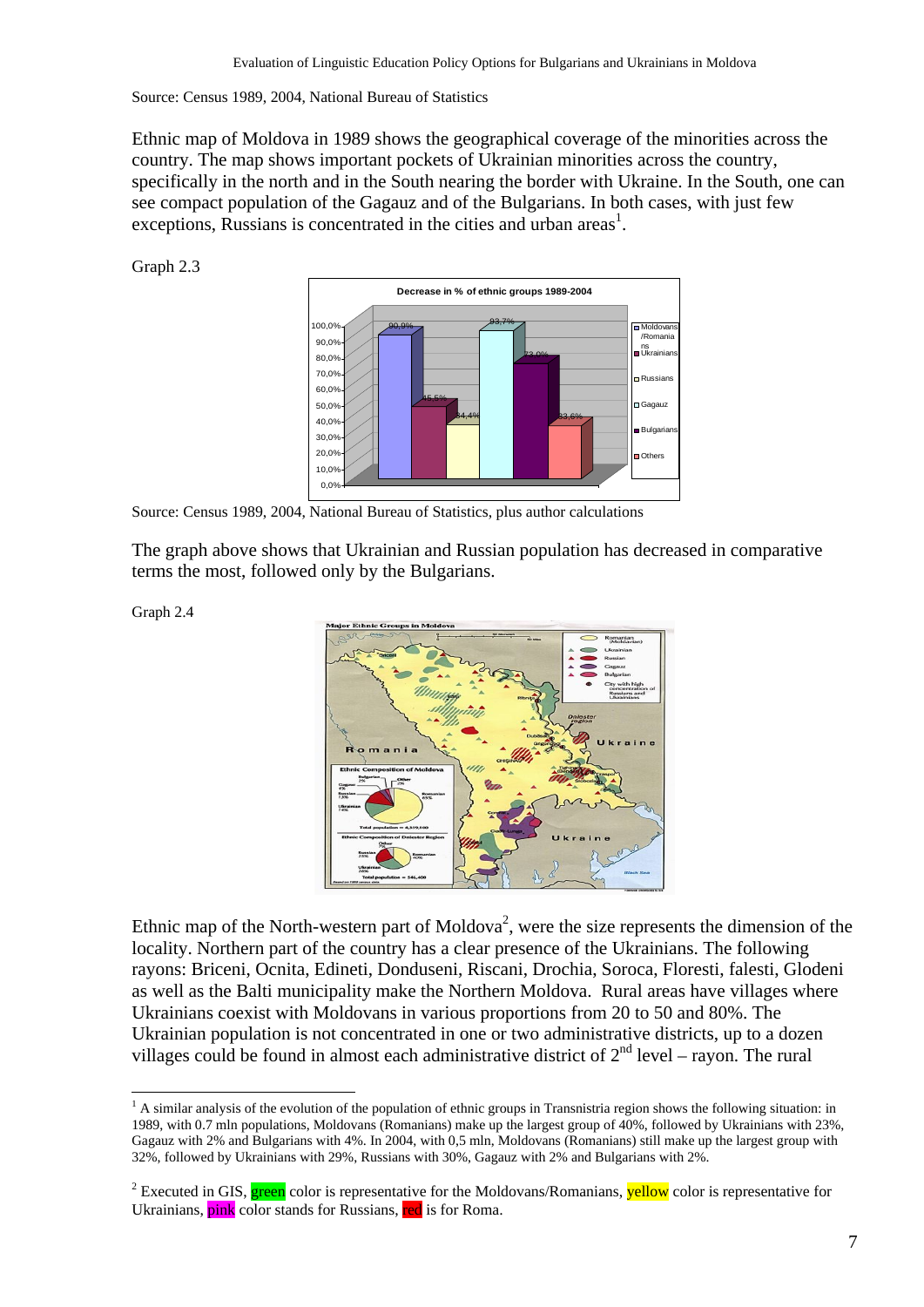population of the Ukrainians does not reach 15%. In the principal rayon towns, the proportion of the Ukrainians is bigger, reaching up to 25%.

Graph 2.5 North of Moldova (except Transnistria)



Source: Census 1989, 2004, National Bureau of Statistics, author GIS representation of data

The central part of Moldova ethnic pattern is very different from the northern one. There are just few Ukrainian villages in the east and an important presence in the municipality of Chisinau<sup>3</sup>. The Ethnic Map of Southern Moldova<sup>4</sup>, is quite different from the other two. Apart from the Gagauz (that live in the Gagauz autonomy), one can find Bulgarians living compactly in Taraclia rayon (more than 70% are Bulgarians) and a number of villages in Cahul, Cantemir and Leova rayons. Overall, there are 3-5 villages in the preponderantly Moldovan rayons. There are just few Ukrainian villages in the South.

Graph 2.6 South of Moldova (exception of Transnistria)



Source: Census 1989, 2004, National Bureau of Statistics, author GIS representation of data

<sup>&</sup>lt;sup>3</sup> The map of central Moldova is reproduced in the Annex.

<sup>&</sup>lt;sup>4</sup> Executed in GIS, Green color is representative for the Moldovans/Romanians, blue is representative for **Bulgarian**, yellow color is representative for Ukrainians, black is for Gagauz, pink color stands for Russians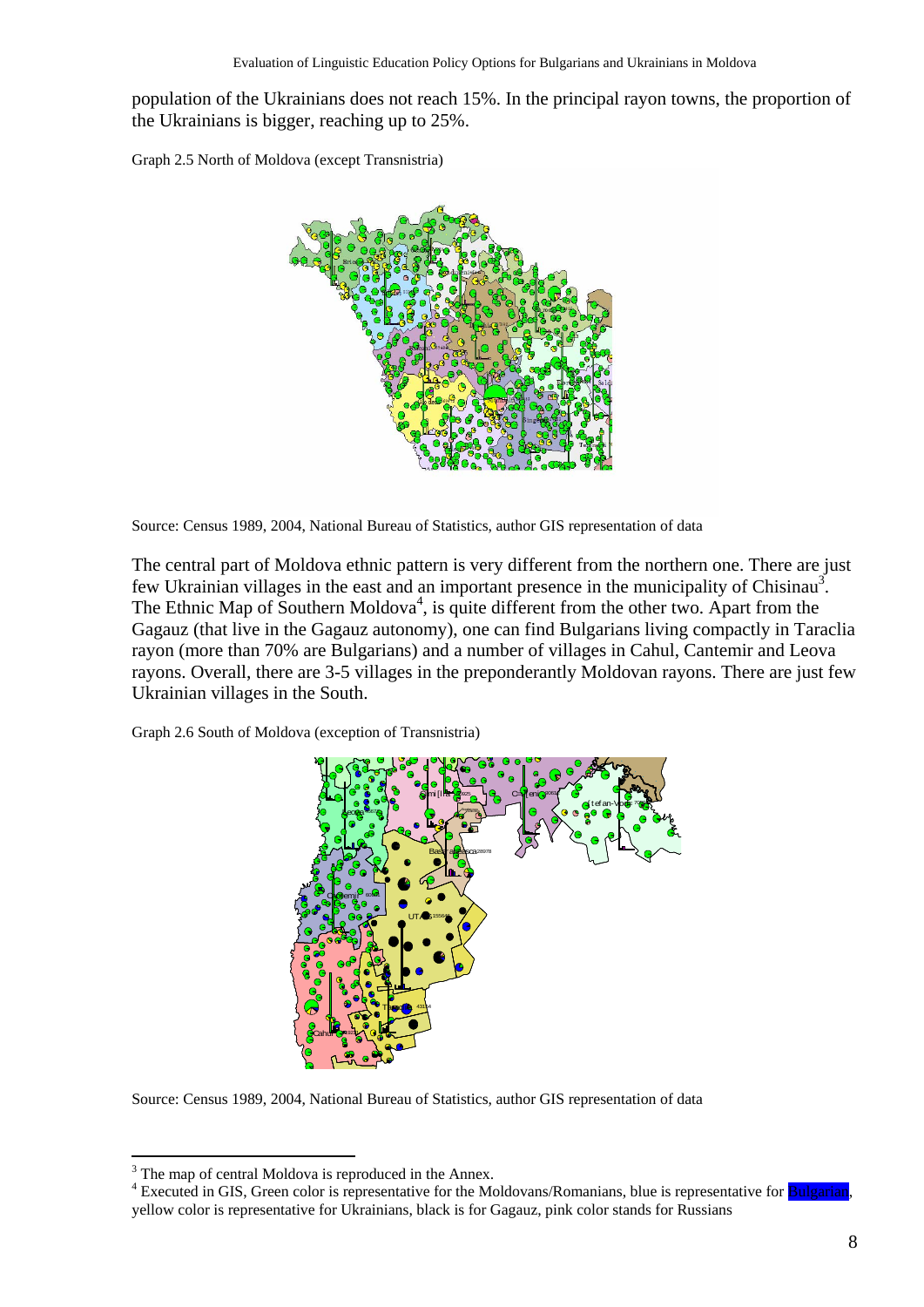## **2.2 Types of Ukrainian and Bulgarian settlements**

A detailed analysis of the rural settings where the Ukrainians and Bulgarians located is necessary in order to understand the size of the Ukrainian component within the  $1<sup>st</sup>$  level local authorities – communes - as well as possible legal requirement to be applied for the introduction of the Ukrainian or Bulgarian education for the communes with certain percentage of the minority population. One has two relevant variables: 1) the absolute size of the Ukrainian or Bulgarian population that can make perhaps possible enough pupil population for the school classes and 2) a possible threshold of 10% or 20% of the minority population.



Source: Census 1989, 2004, National Bureau of Statistics, author calculations, systematization and classification of data

The graphs above show that there are 31 villages with the Ukrainian population of more than 1 000 persons and where they make up 50% and more of the population. There are 36 villages with the Ukrainian population of more than 500 persons and where they make up 50% and more of the population. Finally, there are 54 villages with the Ukrainian population of more than 200 persons and where they make up 50% and more of the population. In total, there are 120 villages where the Ukrainian population makes up 50% and more. There are 25 more villages where the Ukrainian population is between 20-40% of the population and there are only 30 villages where the Ukrainian population is less than 15% of the population. The analysis of the urban settings shows that there are a dozen of towns where Ukrainians make up around and more than 10% of the population.

In case the threshold is set up at 20%, 29 villages do not qualify, of which 6 villages with the population of 500 persons. In the case the threshold set at 10%, none of the villages are left outside. At the same time, there are 91 villages, where the population is less than 200 inhabitants.

The situation with the Bulgarian villages is somewhat different. There are only 8 villages where the Bulgarian population is less than 15% and these villages are with the absolute size of the Bulgarians of less than 200 persons. There are 11 villages with the population of Bulgarians between 20-40% and 20 villages with more than 50% of the population. The analysis of the urban settings shows that there are three towns where Bulgarians make up around and more than 10% of the population.

 $-75%$ 

 $\overline{50-65}$ 

 $-20-40$ 

 $\blacksquare$  <15%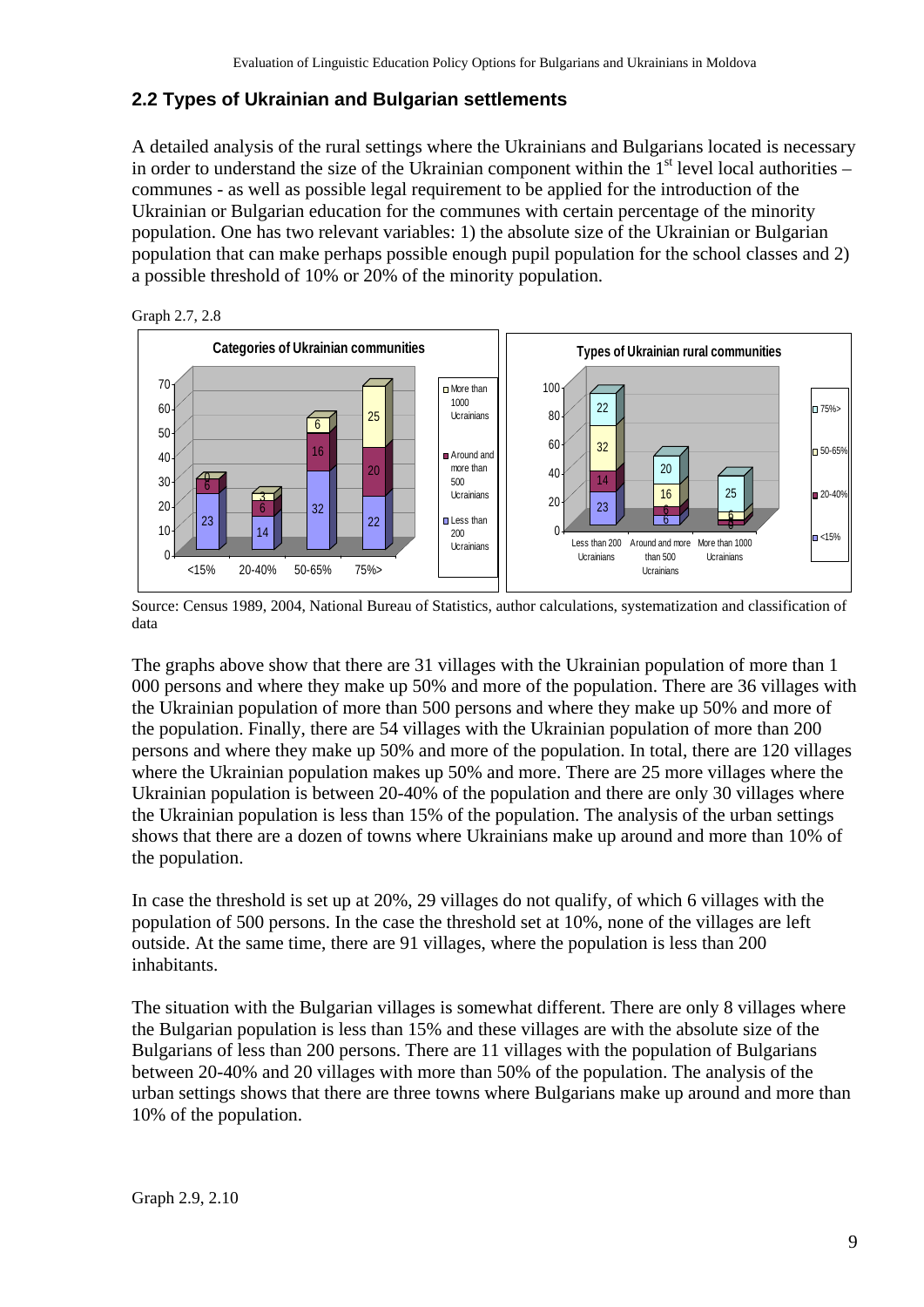

Source: Census 1989, 2004, National Bureau of Statistics, author calculations, systematization and classification of data

In case the threshold is set up at 20%, 8 villages do not qualify with the Bulgarian population of less than 200 inhabitants.

|  | Graph 2.11 Bulgarian and Ukrainian settlements according to the qualification thresh-hold |  |  |  |
|--|-------------------------------------------------------------------------------------------|--|--|--|
|  |                                                                                           |  |  |  |

|                            | <b>Bulgarians</b>       | <b>Ukrainians</b>         | conclusions                                                                  |
|----------------------------|-------------------------|---------------------------|------------------------------------------------------------------------------|
| Total villages/settlements | 40 villages/settlements | 175 villages/settlements  |                                                                              |
|                            |                         | where Ukrainians are from |                                                                              |
|                            |                         | 20% and more              |                                                                              |
| threshold at 10%           | All settlements qualify | 170 settlements qualify   | Almost universal coverage<br>of whole Ukrainian and<br>Ukrainian settlements |
| threshold at 20%           | 32 settlements qualify  | 145 settlements qualify   | Most $(80\%)$ of the<br>settlements are covered                              |
|                            |                         |                           |                                                                              |

*Conclusion: The analysis of the Bulgarian and Ukrainian settlements shows that the threshold of 10% makes almost universal coverage of all Ukrainian and Bulgarian villages/settlements and the threshold of 20% provides the coverage of about 80%.* 

## **2.3 Perception of Languages by Ukrainians and Bulgarians**

This section will analyze how Ukrainians and Bulgarians in rural areas perceive the use and the meaning of their native, state and Russian languages.

#### *- Perception by Bulgarians*

 $\overline{a}$ 

Data from 2003 shows<sup>5</sup> that knowledge of the state language differs according to the age structure of the respondents. In the population segment of 70 and older, more than 55% speak state language. A similar pattern is almost matched for the segment 14-18 years, where almost 40% speak state language. The lowest knowledge of the state language is registered for the segment of 19-25 years (20%), followed by 41-55 years, 56-70 years (22-24 %).

The use of the Bulgarian language among spouses is substantial reaching 58% and together with the use of mixture of Bulgarian and Russian reaches 86%, less than 12% speak among

<sup>&</sup>lt;sup>5</sup> Research conducted by Center for Minority Rights and Resource Center for Human Rights in 2003 [3].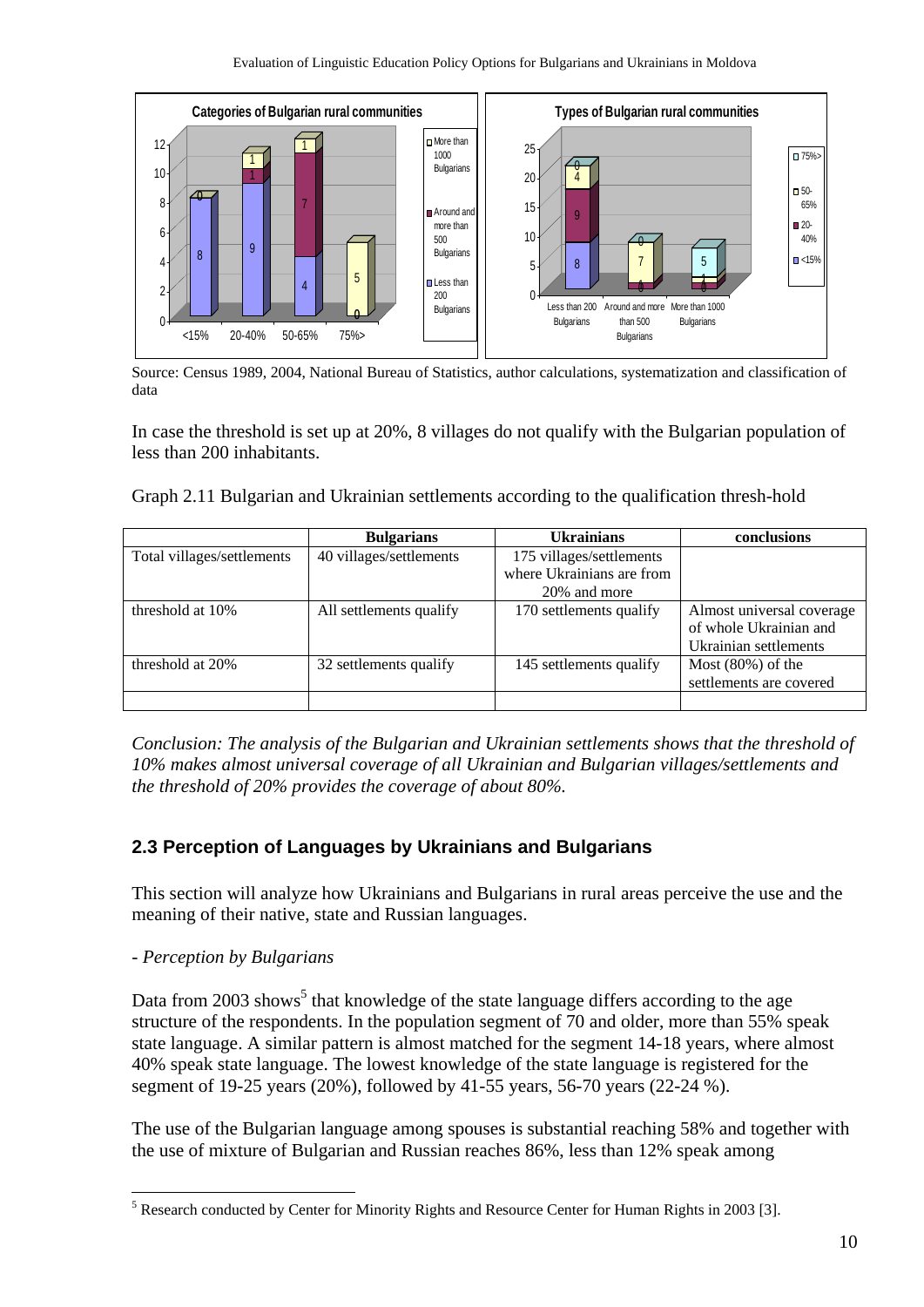themselves only Russian. The use of languages among parents-children, shows a rather similar pattern, where Bulgarian is used in 56% and plus a mixture of Bulgarian and Russian reaches 87%, significantly, the use of only Russian is only 8%. Among the children, the use of Bulgarian decreases almost twofold, to 29% and together with the use of mixture of Bulgarian and Russian to 60%. The use of only Russian registers increase to 24%. *One can see that the place of Bulgarian is being taken over by Russian and partly by mixture of Russian/Bulgarian/Romanian languages* (increase to 12%).





Source: Sociological investigation by the author's team, 2008

The graphs that follow are very informative. 77% consider state language important, 23% somewhat important, while children in 46% consider sate language very important and 39% consider it important and 16% somewhat important. *One can see that children give a higher value to the state language than their parents.* The situation with Russian language almost mirrors the described situation with the state language. There is a significant difference in children appreciation of the Bulgarian language as compared to the value that is given by their parents.

The pattern of importance of the Bulgarian language in children perception is somewhat similar to the responses given to the state and Russian languages, yet the importance for Bulgarian languages is higher than of Russian and less important than state language. The value of the parents for Bulgarian language is considerable smaller than those of the children.





Source: Sociological investigation by the author's team, 2008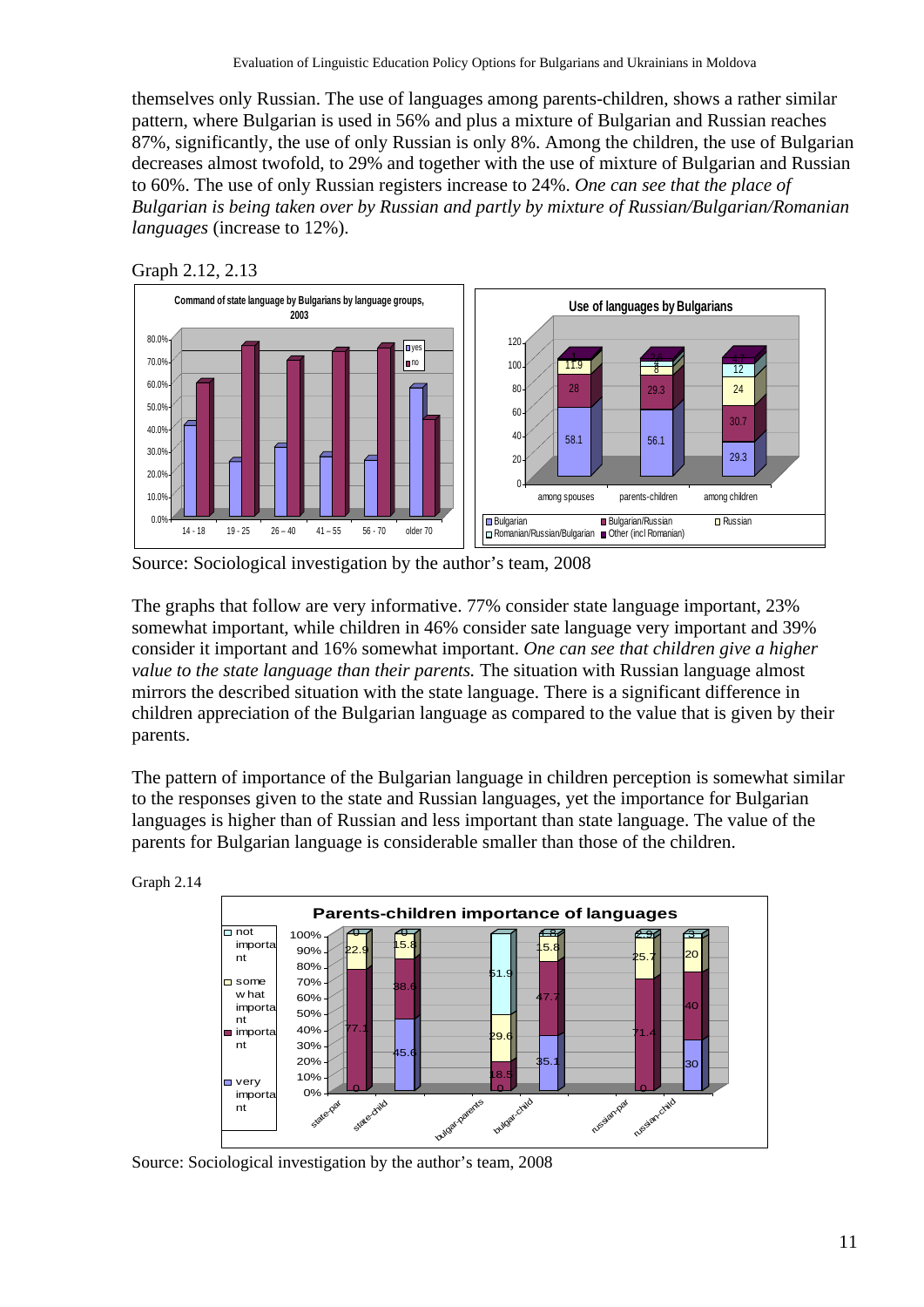The graph below shows the state language and the Bulgarian languages proficiency in understanding, speaking and writing by children. 14.7% of children state that they understand very well and 57% well with preferences in some areas, overall, more than 71% say they understand very well and well. Speaking pattern differs, only 13% said they can speak very well and only 21% say they can speak well with preference in some areas, overall only 35% (twice less) can speak state language. A substantial rate of 32% say they can speak only in some areas and 13% speak with difficulty. The writing pattern is very similar to the understanding one. *A conclusion draws that understanding and writing skills are present in good extend with 70% of the children and speaking with 35%.* 

The relevant skills favor Bulgarian language substantially. 84% (73 and 11%) of children say they understand very well and well Bulgarian. Speaking skills differ slightly, overall 80% (65% and 25%) speak very well and well Bulgarian language. Writing skills pattern is very close to the understanding one, with overall 71% (44% and 27%) writing very well and well in Bulgarian language. *A conclusion draws that Bulgarian children have substantial present skills in Bulgarian language.*



Source: Sociological investigation by the author's team, 2008

The following graphs show the importance of the languages in material well-being and in income-generation activities. Parents score somewhat equally the contribution of the state and Bulgarian languages for the material well-being, overall 68% (34% yes and 34 sometimes) for state language and 62% (30% yes and 32 sometimes) for Bulgarian language. Russian language has higher score for the material well-being, up to 78% (60% yes and 18% sometimes). *In conclusion, parents consider that state and Bulgarian languages are considered by 2/3 as the skill that contributes to the material well-being, while Russian skill is considered by more than 2/3 as an important skill.* 

*The overwhelming majority of parents consider state and Russian languages important in order*  to integrate into the labor market, 2/3 consider Bulgarian an important asset as well. 94% (74% yes and 19% sometimes) and 92% (76% yes and 14% sometimes) of parents consider that correspondingly state language and Russian language are important for the labor market integration. Only 66% (31% yes and 37 sometimes) consider that Bulgarian is important for the integration into labor market.

Graph 2.16, 2.17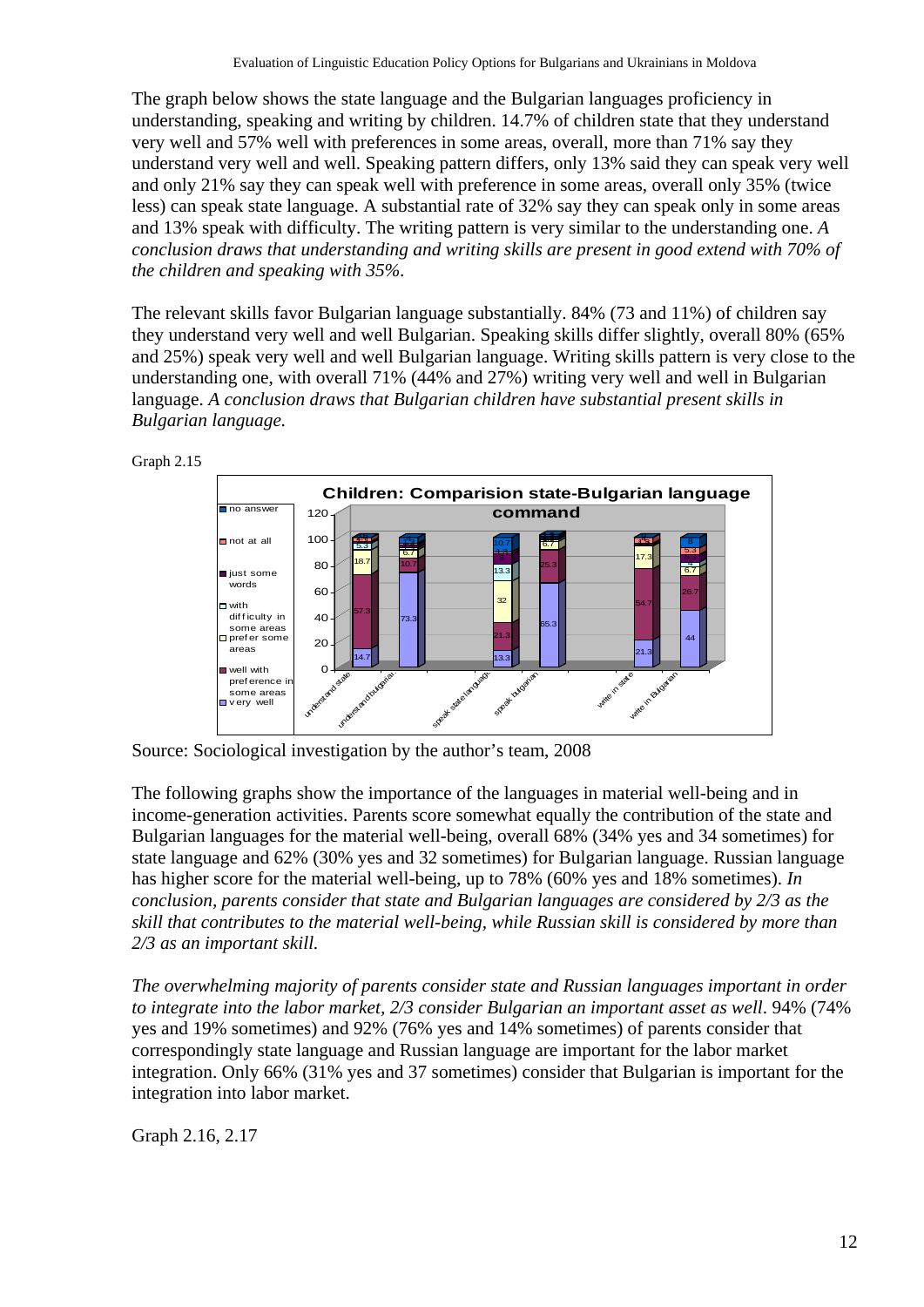

Source: Sociological investigation by the author's team, 2008

*The overwhelming majority of parents consider state and Russian languages important for the professional development, more then 2/3 consider Bulgarian an important asset as well*. 96% (67% yes and 19% sometimes) and 92% (77% yes and 15% sometimes) of parents consider that correspondingly state language and Russian language are important for the professional development. Only 73% (38% yes and 35% sometimes) consider that Bulgarian is important for the professional development.





Source: Sociological investigation by the author's team, 2008

Citizenship and language relationship has been explored, so that 2/3 considers that all three languages: *state, Bulgarian and Russian have equal value.* Indeed, only 10-15% does not know whether languages represent the importance for the citizenship, and 10-15% consider that the languages are irrelevant for the citizenship determination. Around 70% consider all and separately languages determinative for the citizenship.

#### *- Perception by Ukrainians*

The use of the Ukrainian language among spouses is substantial reaching 58% and together with the use of mixture of Bulgarian and Russian reaches 86%, less than 12% speak among themselves only Russian. The use of languages among parents-children, shows a rather similar pattern, where Ukrainian is used in 56% and plus a mixture of Ukrainian and Russian reaches 87%, the use of only Russian is only 8%. Among the children, the use of Ukrainian decreases more than twofold, to 25% and together with the use of mixture of Ukrainian and Russian to only 48%. The use of only Russian registers increase to 44%. *One can see that Russian language has been taking over the place of the Ukrainian*.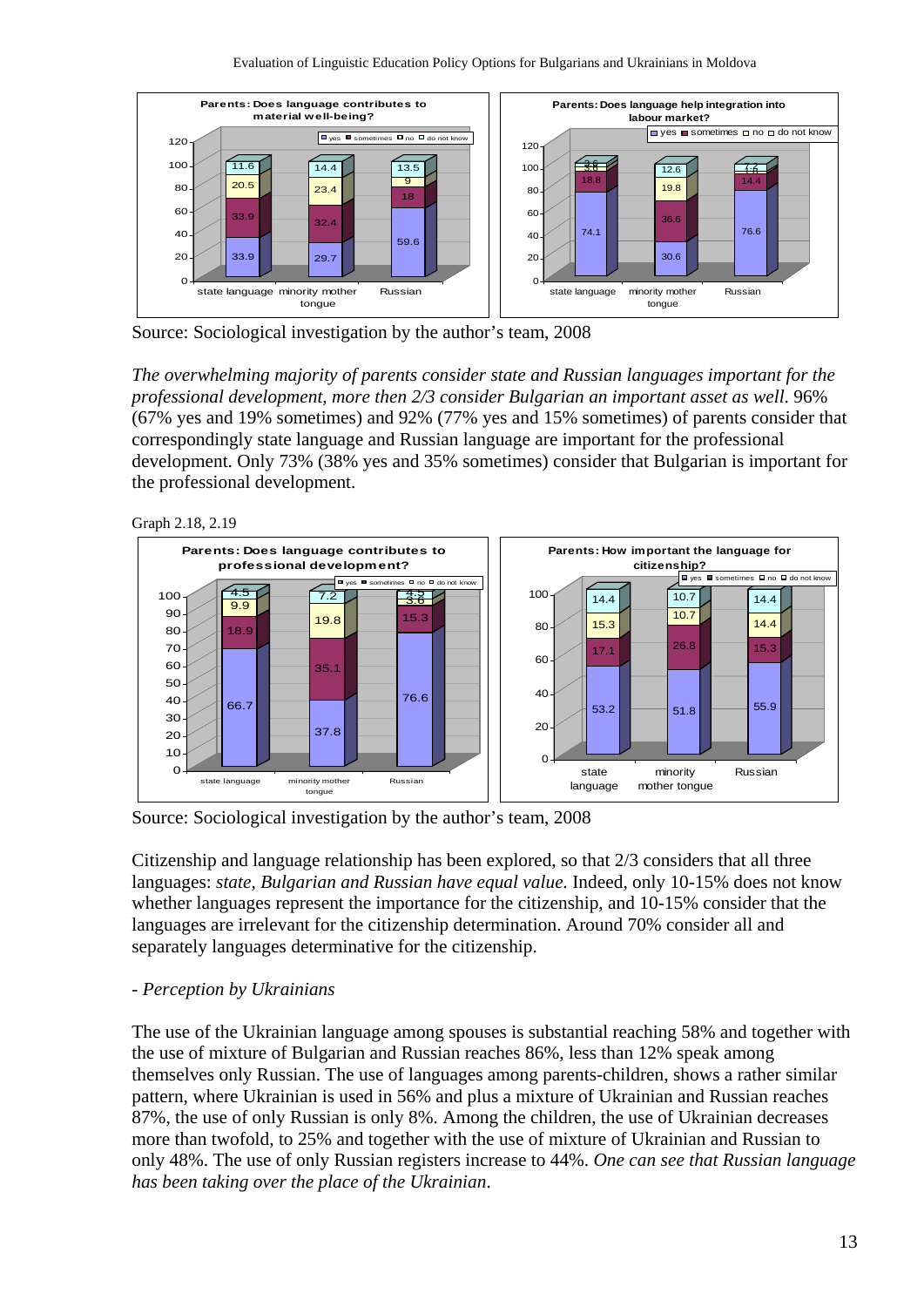



Source: Sociological investigation by the author's team, 2008

Graphs that follow show the importance of the languages in material well-being and in incomegeneration activities. Parents score somewhat equally the contribution of the state and Ukrainian languages for the material well-being, overall 78% (53% yes and 23 sometimes) for state language and only 59% (28% yes and 31 sometimes) for Ukrainian language. Russian language has higher score for the material well-being, up to 90% (72% yes and 17% sometimes). *In conclusion, parents consider by more than 2/3 that state and Russian languages as skill contributes to the material well-being, while Ukrainian skill is considered by only half as an important skill.* 

*The overwhelming majority of parents consider state and Russian languages important in order to integrate into the labor market, only 50% consider Ukrainian an important asset as well*. 86% (74% yes and 12% sometimes) and 90% (81% yes and 9% sometimes) of parents consider that correspondingly state language and Russian language are important for the labor market integration. Only 55% (32% yes and 24% sometimes) consider that Ukrainian is important for the integration into labor market.



Source: Sociological investigation by the author's team, 2008

*The overwhelming majority of parents consider state and Russian languages important for the professional development, more then 2/3 consider Ukrainian an important asset as well*. 87% (69% yes and 17% sometimes) and 89% (78% yes and 11% sometimes) of parents consider that correspondingly state language and Russian language are important for the professional development. Only 55% (27% yes and 28% sometimes) consider that Ukrainian is important for the professional development.

Graph 2.23, 2.24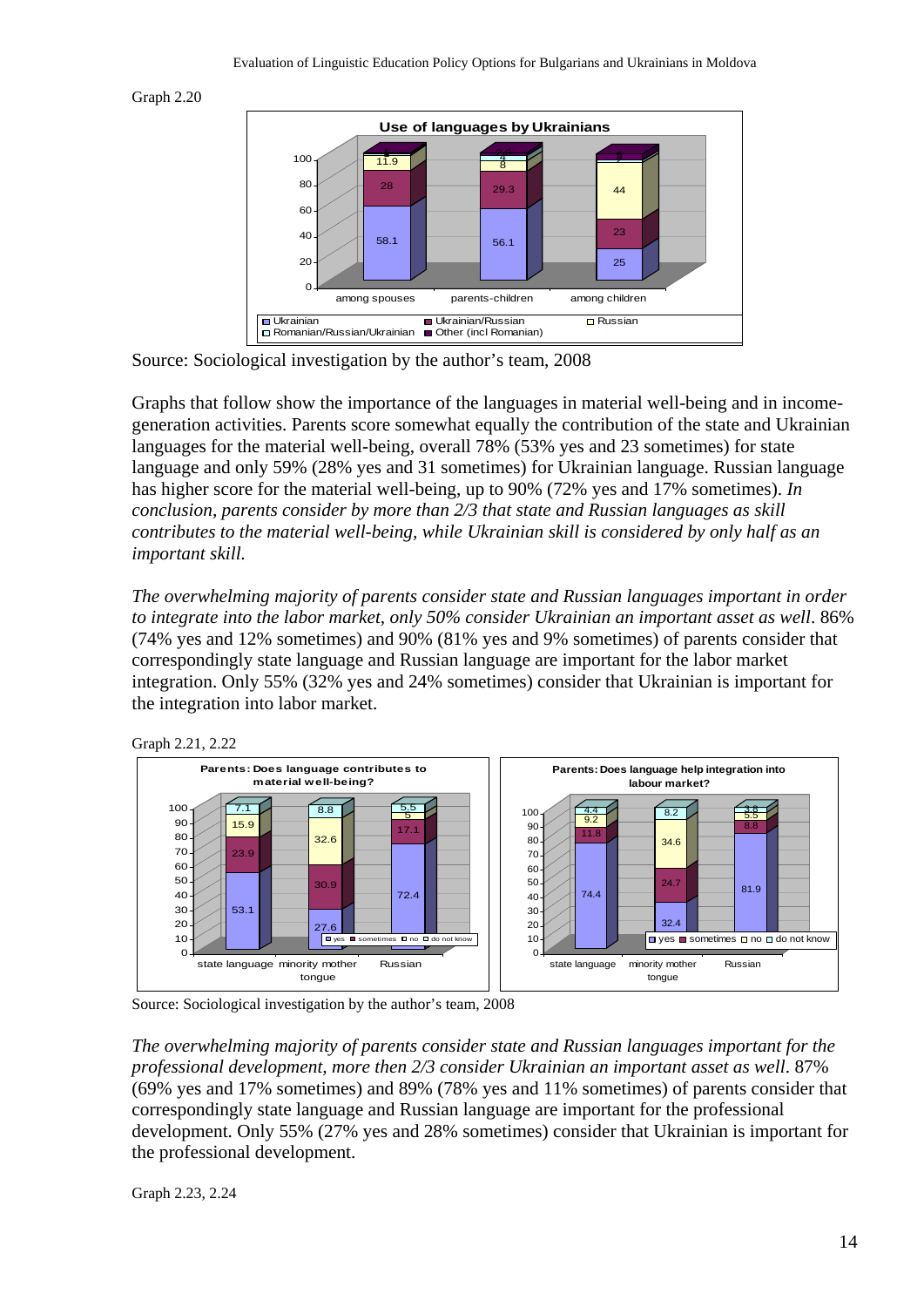

Source: Sociological investigation by the author's team, 2008

Citizenship and language relationship has been explored, so that 2/3 considers that all three languages: *state, Ukrainian and Russian have almost equal value.* Indeed, only 10% does not know whether languages represent the importance for the citizenship, and 10% consider that the languages are irrelevant for the citizenship determination, note that already 24% consider that state language knowledge is not linked to citizenship. Around 70% consider all and separately languages determinative for the citizenship.

### *Section conclusion:*

- *Russian language gradually takes over<sup>6</sup> Bulgarian and Ukrainian,*
- *understanding and writing skills are present in good extend with 70% of the children and speaking with 35%,*
- *Bulgarian and Ukrainians children have substantial present skills in their native language principally drawn from the communication with their older relatives,*
- *2/3 of parents consider that state and Ukrainian or Bulgarian languages is a contributive skill to the material well-being,*
- *more than 2/3 consider Russian language skill as an important contributive skill to the well-being,*
- *overwhelming majority of parents consider state and Russian languages are important in order to integrate into the labor market,*
- *2/3 of parents consider Bulgarian (only half Ukrainian) an important asset in integration into society,*
- *overwhelming majority of parents consider state and Russian languages important for the professional development,*
- *2/3 of respondents consider that all three languages: the state, Bulgarian or Ukrainian and Russian have equal value and represent the citizenship foundation of the society.*

## **2.4 National and international legal obligations on education**

This section discusses the existing national and international legal framework.

## *- National legislation standards*

The Constitution declares "that the state recognizes and guarantees the right of every citizen to maintain, development and expression of ethnic, linguistic, religious and cultural identity"<sup>7</sup>. The Law on National minorities provides that "any person belonging to a national minority has the right to freely choose to belong to respective minority or not. The choice or the exercise of the

<sup>&</sup>lt;sup>6</sup> partly by mixture of Russian/Bulgarian/Romanian language

 $7$  Art. 10(2) of the Constitution of Moldova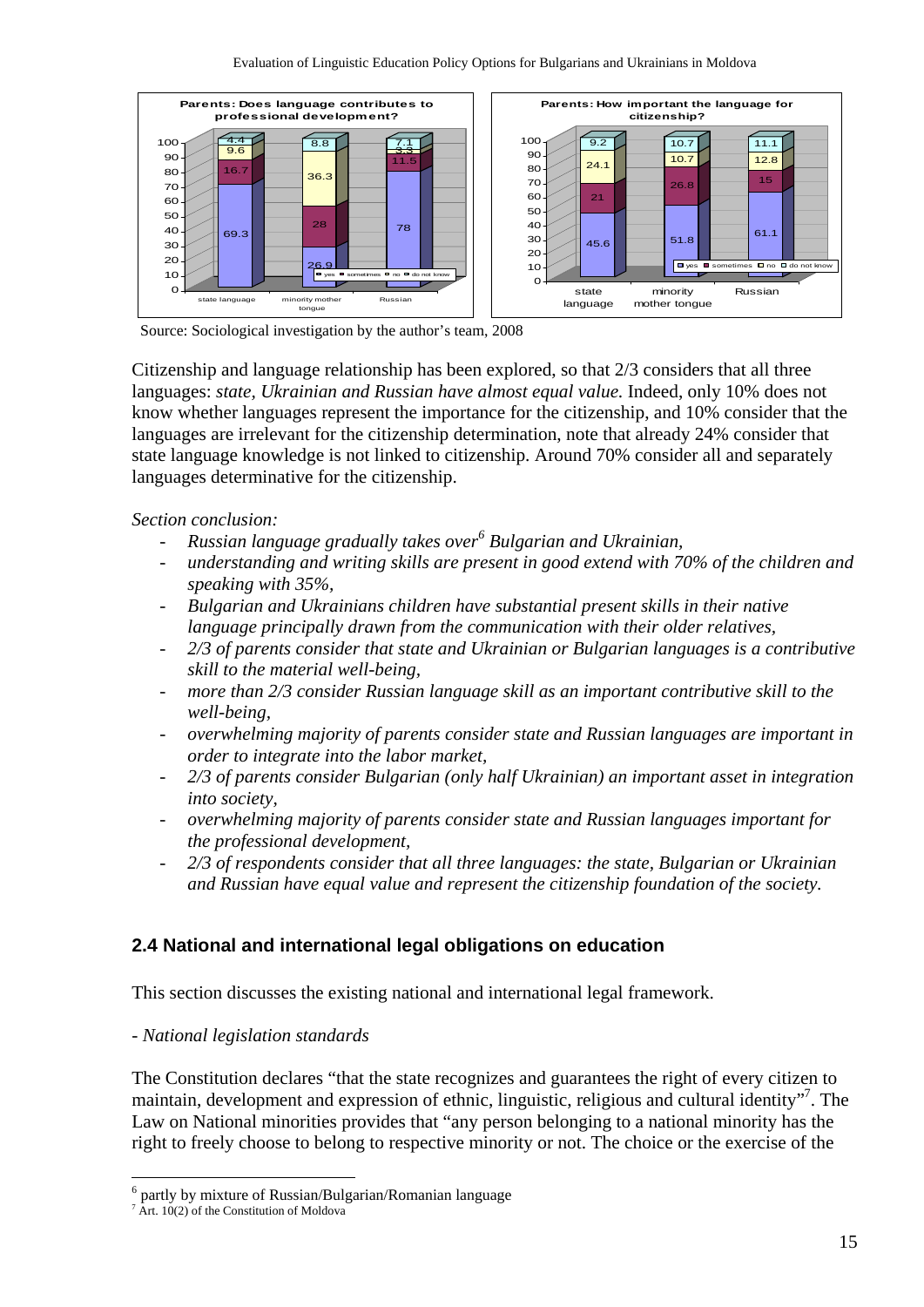related right should not put the person in an unfavorable situation."<sup>8</sup> The law "guarantees persons belonging to national minority's right to equality before the law and equal protection by law, forbidding any discrimination on the basis of belonging to national minority,"<sup>9</sup> Furthermore, the "State is obliged to contribute to the creation of necessary conditions for *preserving, development and expression* of ethnic, cultural, linguistic and religious identity of persons belonging to national minority…"<sup>10</sup> and "refrain from the modification of ethno-demographic composition of the territories $"^{11}$ .

The law on the protection of national minorities is more specific on the education, it guarantees for the preschool, primary, general, university and post university study in Moldovan/Romanian and Russian languages and create conditions for the education in other minority languages<sup>12</sup>; contribute to minority language education by providing didactical materials and specialists<sup>13</sup>, persons have the right for education in their kin-states (historical motherland)<sup>14</sup>; right to private educational establishment of all levels with obligatory study of history and language of Moldova<sup>15</sup>. Law on education reiterates the previously mentioned provisions of the law on protection of national minorities. Linguistic rights guarantees are poorly elaborated and provide generally only basic guarantee for the use of language of choice. They are silent with regard to specific areas of communication with public administration (including varies forms of compact presence), use of language in private sphere (business, etc), etc.

The Law on national minorities uses the phrase "*where the minority constitute a considerable part*" that a minority language, other than Moldovan or Russian can be used in relation with the public authorities. It remains unclear and no precedents known in that respect. It seems that the phrase "minority constitutes a considerable part" can be interpretive critically against the international standard formula "minorities residing traditionally in substantial numbers". The Law on protection of national minorities imposes in practice the minorities to use alternatively Russian and not their minority language violating the international obligations<sup>16</sup>. The legal arrangements disadvantage the minority creating the linguistic criterion in terms of the level of enjoyment of services and opportunities for employment. To date none of kin-minorities (Ukrainian, Bulgarian), except the Russian minority, enjoyed the implementation of this international obligation $17$ .

Article 6 of the Law on Education equal access of pupils of various ethnic and linguistic backgrounds to education. Article 8 states that the language of education is provided based on the articles 18, 19, 20 of the law on functioning of languages. The right of the citizens to education in mother tongue is ensured by the creation of the educational establishments, classes, groups. The study of the state language is obligatory.

<sup>&</sup>lt;sup>8</sup> Art. 2 of the law on persons belonging to national minorities and juridical status of their organizations  $\frac{9}{2}$  Art. 4 of the law on persons belonging to period minorities and juridical status of their organizatio

<sup>&</sup>lt;sup>9</sup> Art. 4 of the law on persons belonging to national minorities and juridical status of their organizations<br><sup>10</sup> Art. 5 of the law on persons belonging to national minorities and juridical status of their organizations<br> territorial-demographic composition of the regions will not be perused. If they will be undertaken, the state will take into consideration the

Art. 6(1) of the Law on protection of national minorities: State guarantees the realization of rights of persons belonging to national minorities to preschool education, primary education, general (including professional) education, high and post university education in Moldovan and *Russian* 

<sup>&</sup>lt;sup>13</sup> Art. 6(2) of the Law on protection of national minorities: For the assurance of the educational process in educational establishments in minority language with partial or complete degree, the state contributes to the elaboration of programs and didactical materials, education of didactical professionalisms, cooperating with other states with this respect.<br><sup>14</sup> Art. 6(3) of the Law on protection of national minorities: Persons belonging to national minorities have the right to obtain the high and post<br><sup>14</sup> Ar

antiversity education in their kin-states and in other countries on the basis of agreements and international treaties.<br><sup>15</sup> Art. 6(4) of the Law on protection of national minorities: Persons belonging to national minoriti

the law, have the right to establish preschool education and private educational institutions of all levels. Study of Moldovan history and language in all educational establishments is obligatory.

<sup>&</sup>lt;sup>16</sup> See for detailed discussions in Fernand De Varennes, Language, Minorities and Human Rights, Martinus Nijhoff Publishers, The

Hague/Boston/London, International Studies in Human Rights, volume 45, 1996, pp. 174-188.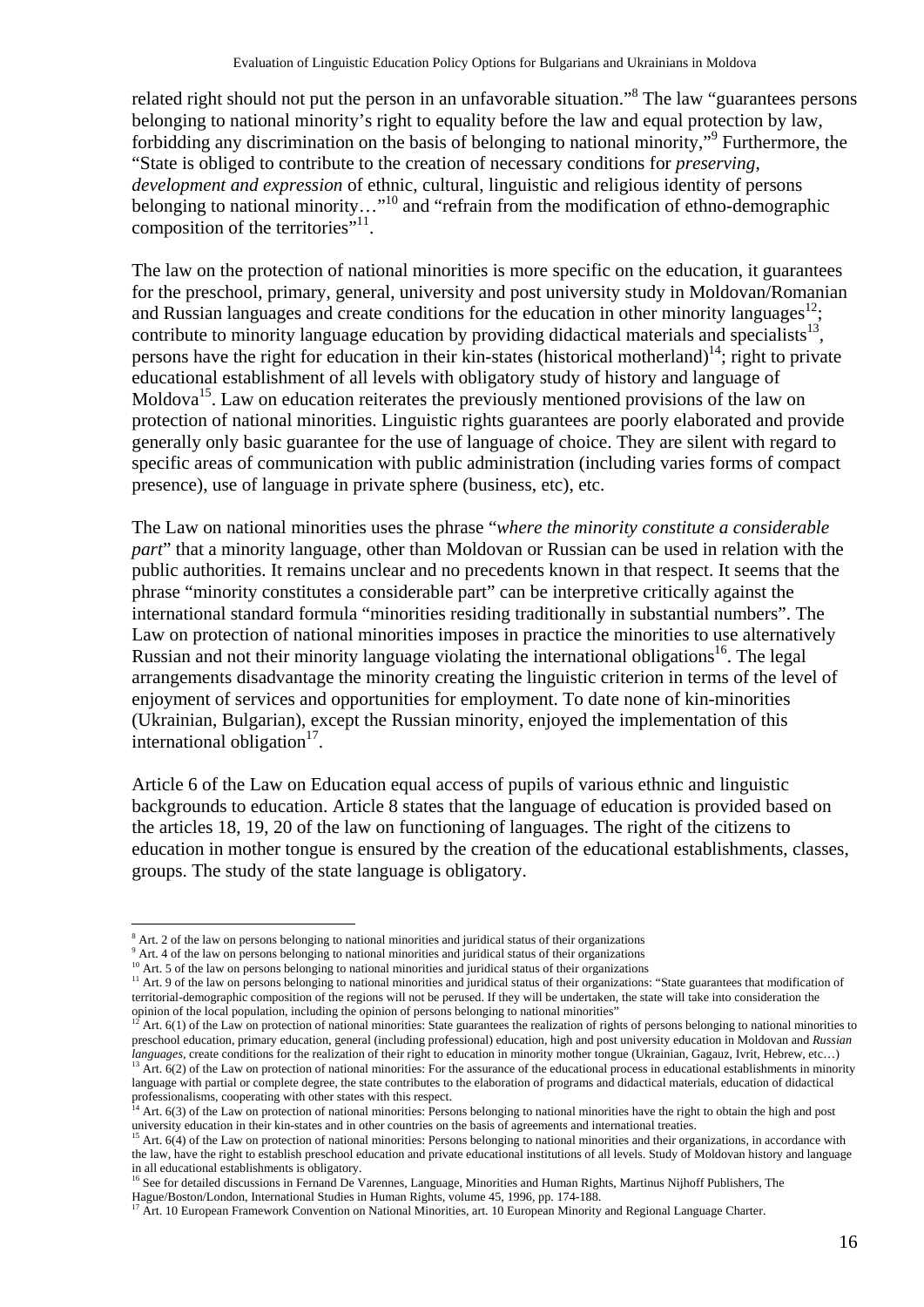Law on functioning of languages<sup>18</sup> in article 18 states that preschool, school education, professional and high is guaranteed in state and Russian languages and creates conditions for Gagauz, Ukrainians, and Bulgarians to education in their mother tongue. Article 19 states that preschool and school education is only monolingual, yet in those areas where conditions do not allow creation of the monolingual schools, there created schools with classes taught separetly and in parallel in two languages. Article 20 states that professional education is realized in the state and Russian languages and in order to satisfy the economic, social and cultural needs, there could be created groups and classes in Gagauz, Ukrainian and Bulgarian. Article 21 states that in all schools state language is studied.

#### *- international intergovernmental obligations*

The bilateral agreements with Ukraine impose more obligations on Moldova as compared to the Law on national minorities since former obliges creating favorable conditions for functioning of educational establishments and their establishment in the regions with compact population. The later goes further guaranteeing the creating of the conditions for functioning of the educational establishments. Bilateral agreements with Bulgaria are not elaborated well on this topic, stipulating only the establishment of two schools in Taraclia and Chisinau.

*Bilateral agreements with Ukraine*, provides for that "high parties will support the development" of the originality of the national minorities by creation *of favorable* conditions for the *functioning of the educational institutions* in the language of minorities<sup>19</sup>. The Governmental agreement proscribes that high contracting parties "will *open* in *localities compactly populated* by Ukrainian (Moldovan) nationalities, upon the request of citizens*, institutions, schools* including musical and artistic with Ukrainian (and consequently Romanian) languages in the Republic of Moldova (and Ukraine correspondingly) ensuring for them programs, manuals, etc<sup>"20</sup>. Ministerial protocol on the reciprocal collaboration states the "*functioning of the schools*" in Ukrainian (Moldovan) languages respectively in Moldova (Ukraine)", including "…obligatory study of Ukrainian (Moldovan) as a studying discipline in schools *compactly populated* by Ukrainians (Moldovans) in Moldova (Ukraine).<sup>21</sup> Also, High Contracting Parties"... as possibilities allow and upon the request of the other state…will provide pre-school and school establishments with manuals and methodical literature on free of charge basis"<sup>22</sup>. Further it proscribes the access of citizens of Ukraine (Moldova) of Moldovan (Ukrainian) origin "…rights and *possibilities to study in high education institutions* of their kin-states as provided by the law of the countries<sup>23</sup>. That is supplemented by a specific number of scholarships for high education $24$ .

#### *Bilateral agreements with Bulgaria* sates no specific provisions on the educational rights.

Moldova concluded a number of the agreements with Russia that create preferential legal framework in the disadvantage of the disadvantaged national minorities. *In the bilateral agreements with Russia*, the Treaty states that "Considering the significance of Russian language, Moldovan party in accordance with national law, will provide respective *conditions for satisfaction of the needs in education in Russian language in the Educational system* of Moldova<sup>"25</sup>. Further the provisions stipulate the cooperation of the High Contracting Parties in

<sup>&</sup>lt;sup>18</sup> http://lex.justice.md/index.php?action=view&view=doc&lang=1&id=312813<br><sup>19</sup> Art. 8 (1) of the treaty with Ukraine<br><sup>20</sup> Art. 12(2) of the Governmental agreement with Ukraine

 $21$  Art. 2 of the Ministerial/Departmental Protocol

<sup>&</sup>lt;sup>22</sup> Art. 3 of the Ministerial Departmental Protocol

<sup>&</sup>lt;sup>23</sup> Art. 1 of the Ministerial/Departmental Protocol

<sup>&</sup>lt;sup>24</sup> Art. 5 of the Ministerial/Departmental Protocol

 $25$  Art. 20 (2) of the Treaty with Russia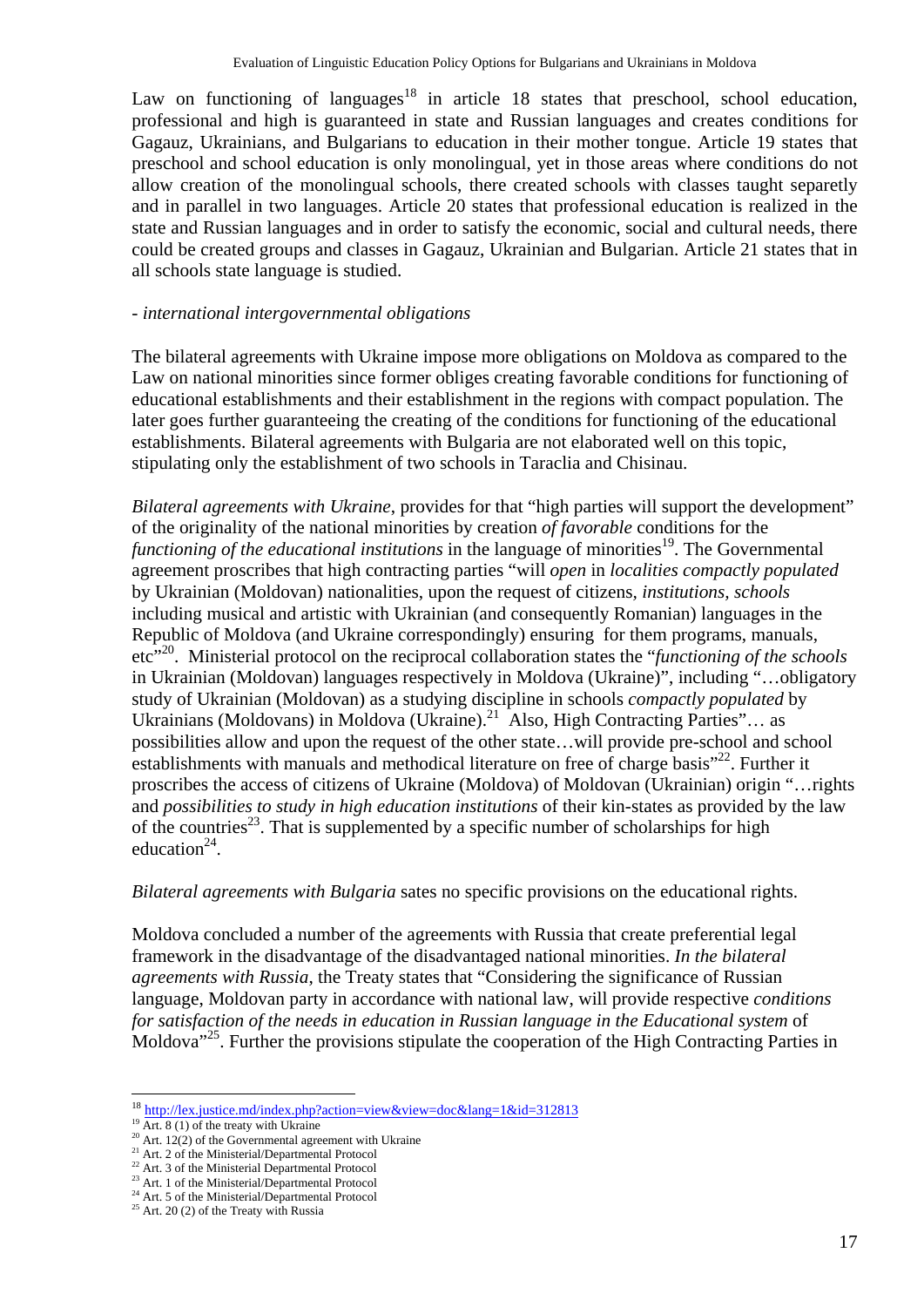*elaboration of methodical and educational materials*<sup>26</sup>, preparation of specialists<sup>27</sup>, establishment of educational partnerships<sup>28</sup> and "...will satisfy the requirements of general education of population than belong to respective minority by creating conditions for education in their mother tongue… "<sup>29</sup>.

#### *- international organizations assessment of minority language education situation*

The situation of the educational rights of the national minorities has been under the attention of several international intergovernmental organizations: 1) Advisory Committee and the Committee of Ministers of the Council of Europe under the Framework Convention on National Minorities<sup>30</sup>, 2) European Commission under the EU-Moldova Action Plan, and 3) UN Committee on the Elimination of Racial Discrimination (UN CERD). The findings of these international bodies strongly question the existing arrangement and practice of providing the educational rights in minority languages.

Advisory Committee and the Committee of Ministers of the Council of Europe<sup>31</sup> conclude that measures are needed, particularly concerning teacher training, textbooks and other teaching aids, in order to consolidate and develop the teaching of minority languages, and notably teaching in minority languages, at the various levels of education to the quality of the teaching provided for national minorities, including teaching of the State language. It recommends taking measures to improve the quality of the teaching, including by seeking possibilities to allocate increased resources to offer persons belonging to national minorities' adequate opportunities to learn their languages or study in those languages. The very high numerical fresh-hold for Ukrainian and Bulgarian children study their mother tongue (four to five pupils). Particular attention should also be paid to the development of methodologies pertaining to multilingual education in order to enable teachers and pupils to deal successfully with the specific situation they face in Moldova.

The European Commission<sup>32</sup> negotiated EU-Moldova Action Plan provided the insurance of the respect of human rights and fundamental freedoms, including the rights of persons belonging to national minorities, in line with international and European standards through the appropriate response to conclusions and recommendations of relevant Council of Europe structures and experts on state of compliance with the Framework Convention for the protection of national minorities.

UN  $CERD<sup>33</sup>$  notes with concern that the Ukrainian and Bulgarian languages and cultures are taught as subjects only in a limited number of schools where the language of instruction is Russian, that Ukrainian or Bulgarian are the language of instruction only in certain classes in a few experimental schools. The Committee recommends that the State party intensify its efforts to provide adequate opportunities for minority children to receive instruction in their native language, as well as in Moldovan, and/or study their language and culture throughout the entire cycle of education, including by (a) extending the teaching of Ukrainian and Bulgarian to schools where the language of instruction is Moldovan; (b) increasing the number of schools where these languages are the language of instruction; and (c) introducing languages of numerically smaller minorities as school subjects whenever there is sufficient demand. UN

 $\overline{a}$ <sup>26</sup> Art. 15 of the Governmental Agreement with Russia

 $27$  Art. 16 of the Governmental Agreement with Russia

<sup>&</sup>lt;sup>28</sup> Art. 18 of the Governmental Agreement with Russia

 $29$  Art. 14 (2) of the Governmental Agreement with Russia

 $\frac{30 \text{ http://www.coe.int/te/human rights/minorities/Country\text{ specific}\text{ eng.asp#P582}\text{ }32338}}{31}$ 

http://www.coe.int/t/e/human\_rights/minorities/2.\_FRAMEWORK\_CONVENTION\_(MONITORING)/2.\_Monitoring\_mechanis m/4. Opinions of the Advisory Committee/1. Country specific opinions/2. Second cycle/PDF 2nd OP Moldova en.pdf<br>
<sup>32</sup> http://ec.europa.eu/world/enp/pdf/action\_plans/moldova\_enp\_ap\_final\_en.pdf<br>
<sup>33</sup> http://daccessdds.un.org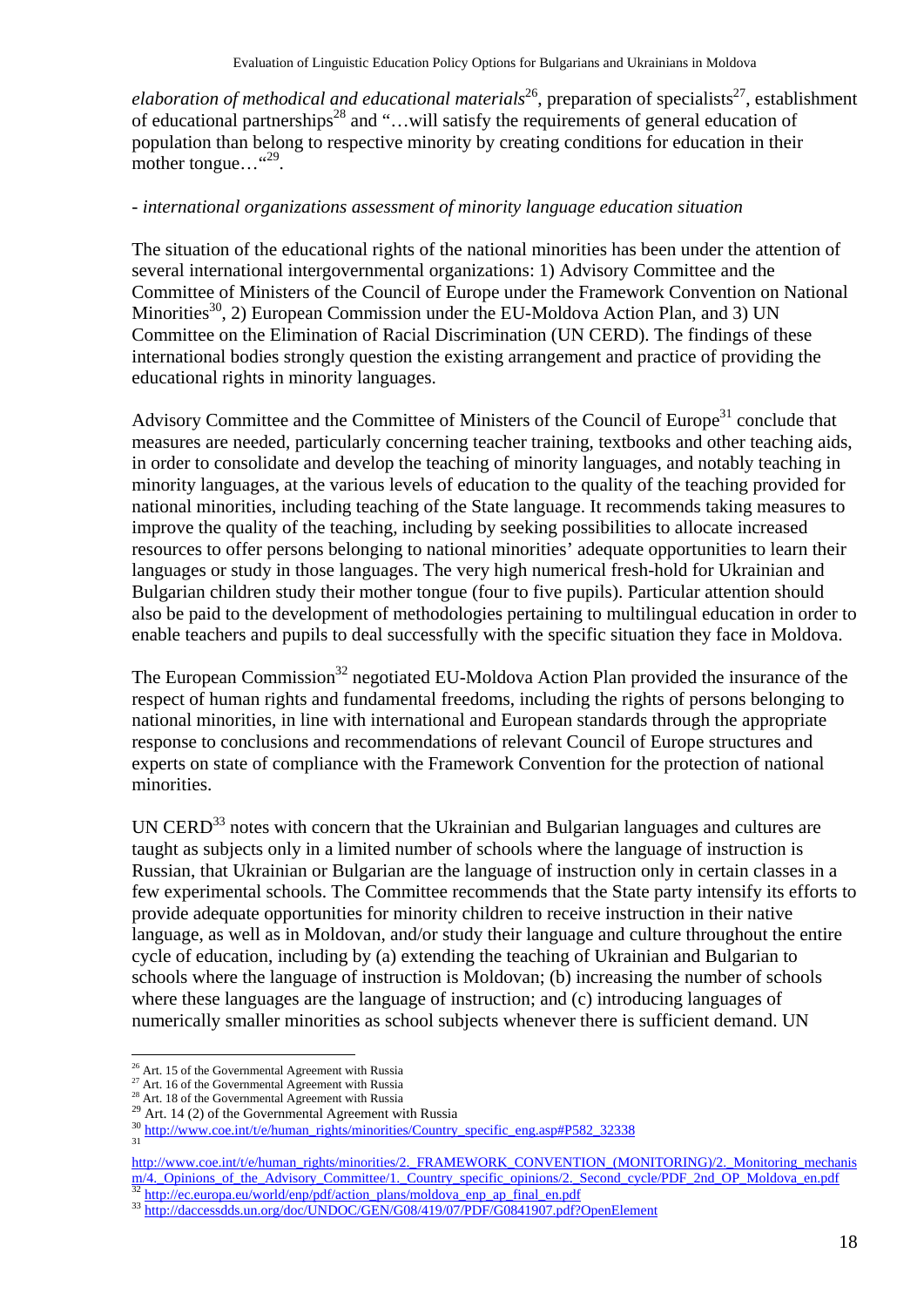CERD recommends intensifying the efforts to improve the quality of Moldovan language education for minority children.

*Section conclusion:* 

- *Moldovan legislation stipulates monolingual education as status quo option (either in state or in Russian language), study of minority language is supported upon the request of the parents, use of minority language as the medium of instruction is not excluded but not provided in the law,*
- *Bilateral agreements with Ukraine provide for the study of and facilitating the instruction in the Ukrainian langue in the settlements populated by the ethnic Ukrainians,*
- *Bilateral agreements with Bulgaria have no specific provisions regarding the education,*
- *Council of Europe and United Nations specialized bodies, European Commission find the minority education policies as unsatisfactory, failing to provide adequate minority language education policy.*

## **3. Evaluation of language educational policy**

This chapter contains review of the current situation on the minority education, perception of beneficiaries of the minority language education policy, correlation of between political choices and minority groups, positioning of various political groups and individuals regarding minority education policies.

## **3.1 Current language educational policy**

Education system in Moldova stands on the monolingual education principle. School language education for minorities is carried out in Russian language. Only 374 children study in Ukrainian as language of instruction, which is 0, 06% of all Ukrainian children. 171 children study partially in Bulgarian, which is 0,02% of total. Ukrainian language as a separate subject is studied in 37 schools (5 984 children) and Bulgarian in 30 schools (7 925 children).

The provisions of Law on protection of national minorities use the condition for public school. It fails to conform to international standards to provide public pre-school, school and other education where there is a "sufficient demand" of a substantial number of minorities $34$ . The situation of Ukrainians and Bulgarians are a clear example for that.

Pupils belonging to ethnic minority and who study mother tongue

Graph 3.1, 3.2

<sup>34</sup> Art. 14 of the European Framework Convention on Protection of National Minorities, art. 16 of the European Charter for Regional and Minority Languages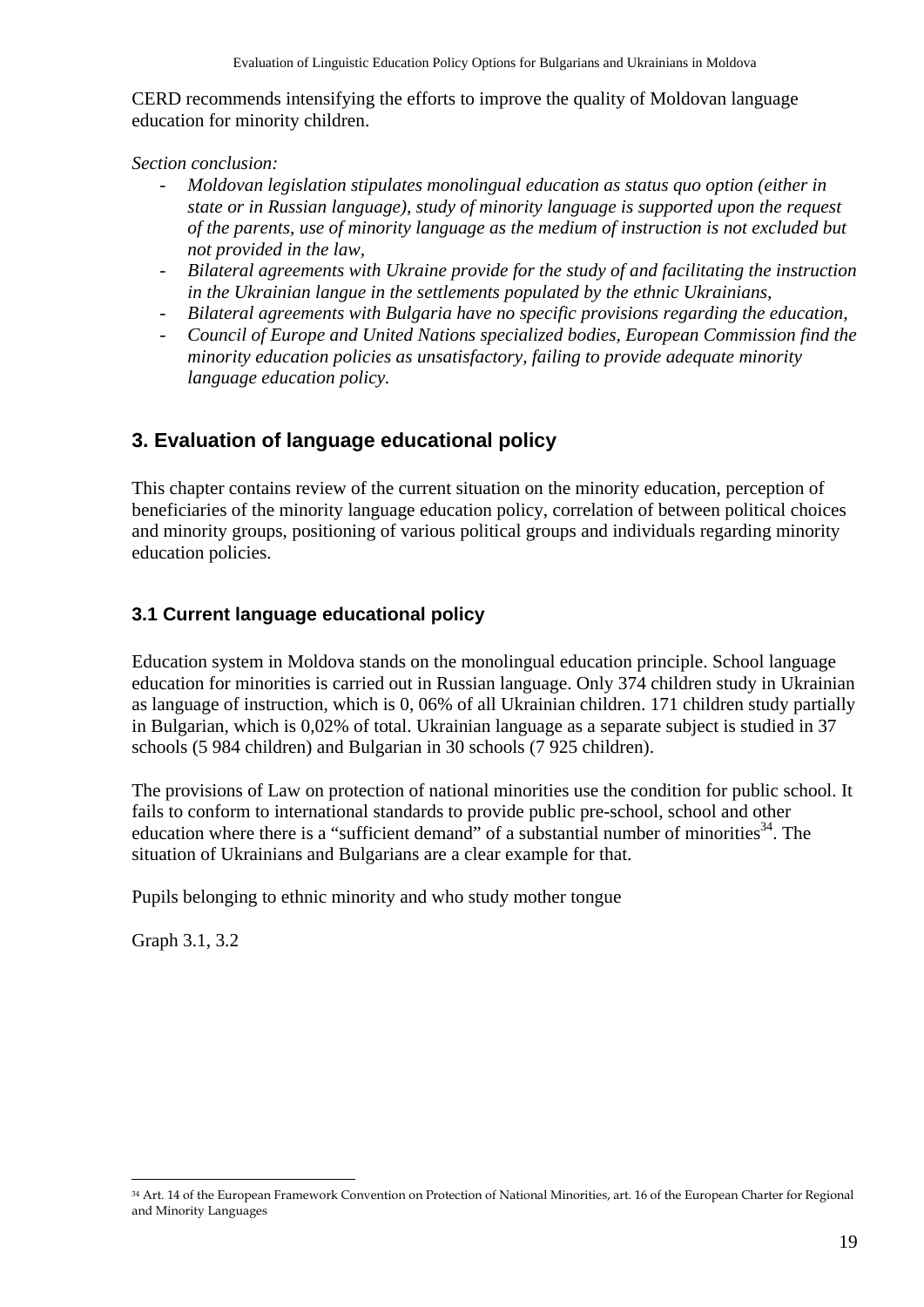

Nonofficial data from MET, 2005-6

The curriculum for the national minorities (Ukrainians and Bulgarians) is a generic one. All the subjects are taught in Russian, the Russian is considered the language of instruction from the kindergarten to high education (Universities). Ministry of Education and Youth (MET) passed the decision that in the areas where national minorities desire so, a national minority language could be studied as a discipline for 2-3 hours per week. Moreover, additional disciplines of national history and the culture of national minority could be studied having up to 2-3 hours per week. MET has drafted the respective educational plans for this subjects and elaborated methodological support books for the teachers.



Graph 3.3

Nonofficial data from MET, 2005-6

Educational policies are very much centralized; the role of the local authorities is limited. MET sets out 95% of the content of the educational program content. Local authorities together with the school administration can decide on the rest 5% of the educational curriculum in terms of the disciplines. The curriculum is very much centralized and is subject of rigorous inspection from the rayon educational inspectorates and the MET. Local authorities, namely rayon council's educational administration can provide for the educational variations within 5% limit. This means effectively, 2-3 hours of the educational curricular per week only.

*Section conclusion:* 

- *Ukrainians and Bulgarians study in schools with Russian language as the medium of instruction,*
- *less than 1% of Ukrainians and Bulgarians study in their native language as the medium of instruction,*
- less than 10% of Ukrainians and around 50% of Bulgarians study their own language,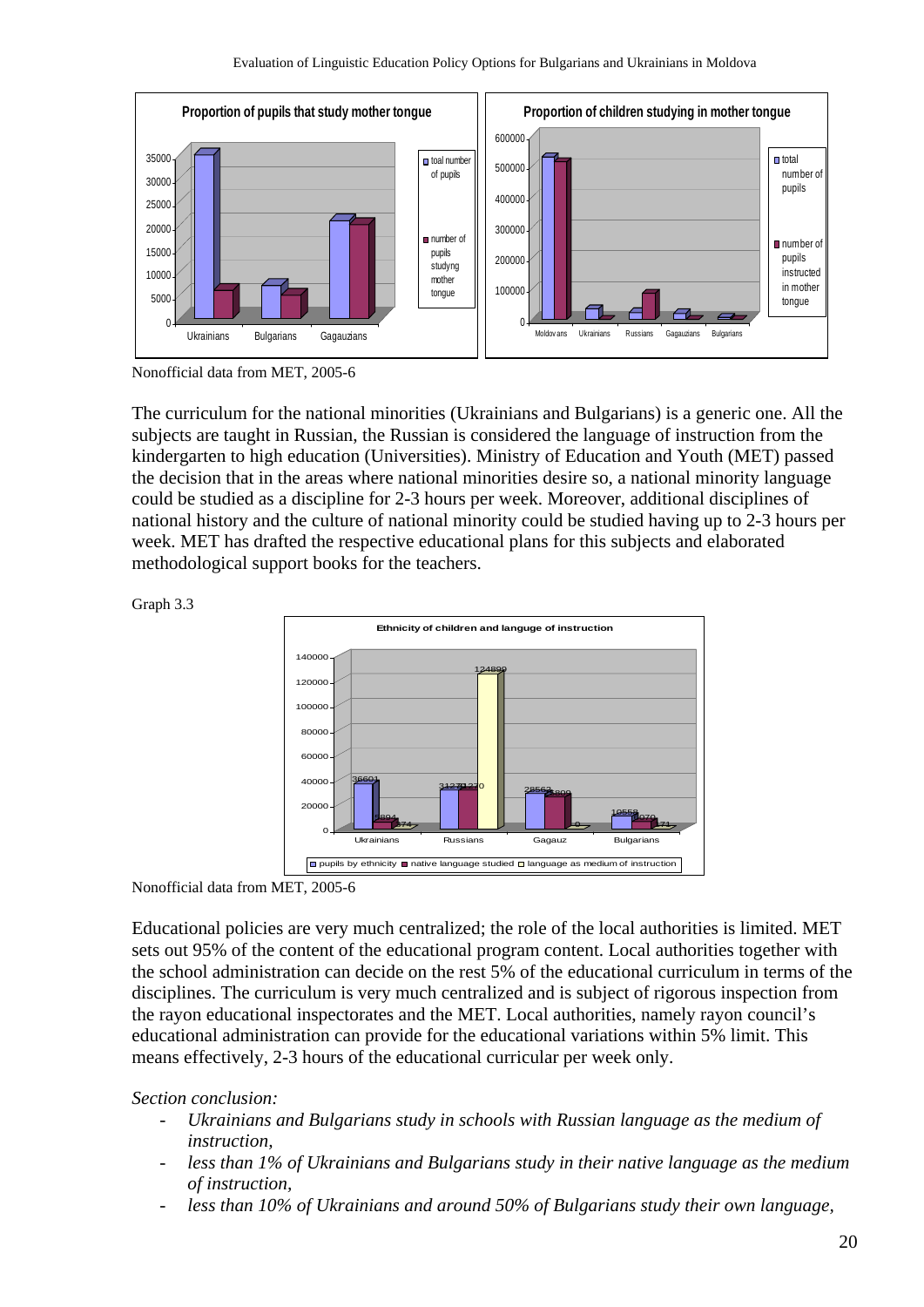- *95% of the content of the educational curricular, including language of instruction component is decided by the central authorities.* 

## **3.2 Perception of linguistic educational policies**

In this subsection we bring the results of the two sociological researches on the subject of education. In 2003, a joint effort of two organizations polled respondents in Ukrainian and Bulgarian communities and in 2008 the research covered only and specifically the aspects of language education perception of the target group.

## *- Perception of educational policies by Bulgarian community in 200335*

The overwhelming majority of respondents (90% and more) choose the Bulgarian language as an academic subject practically at all educational stages, while more than 30% of respondents assume that Bulgarian language should be a language of instruction at the level of preschool and primary school education. An absolute majority of the polled (about 70%) express clear desire that students of the Bulgarian nationality in universities and colleges should have special courses in the Bulgarian language. In the sphere of communication with local administrations, not less than 50 %respondents of the Bulgarian nationality choose their native language (30% - in the villages with mixed population).

#### *- Bulgarian communities' perception in 2008*

 $\overline{a}$ 

*Bulgarian community opt for the shift from monolingual education towards bi or even multilingual education for their children with the much stronger presence of the state language as a medium of instruction.* The two graphs presented below shows that teachers of Bulgarian schools see the presence of state language as a medium of instruction as a very important change in the linguistic educational policy. 70% of the teachers consider that state language should be present as one of the languages of instruction. 25-50% considers that the state language should play the leading role as the language of instruction and 15-40% considers it should play this role along with the Bulgarian and Russian languages. Bulgarians parents' choice is slightly different; up to 50% of the parents see the considerable improved role of the state language as the medium of instruction. Those parents that opted for the state language as the language of instruction, mostly prefer to have state language along Russian language as the medium of instruction while studying Bulgarian as a subject.

*This shift in the preference has been taking place in virtually absence of any public debate and widely disseminated relevant information.* Indeed, teachers represent a more informed group in the society, there were some activities discussing the linguistic educational options for the children related to European Charter for Regional and Minority languages and the European Framework Convention where some of them have participated, therefore their preference could be more informed and educated than of the parents. Half of the parents prefer a shift towards multilingual education with a much stronger presence of the state language as the medium of instruction. The discrepancy between the teachers and parents' choice of about 20% could be explained by the lack of the relevant information for the parents. Another difference consists in the parents preferred choice of the state and Russian playing the leading role as the language of instruction, while teachers opt for a far stronger role of the state language of instruction, sees Bulgarian as one of the languages of instruction.

<sup>&</sup>lt;sup>35</sup> Based on the common research project Center for Minority Issues and Resource Center for Human Rights (2002-03)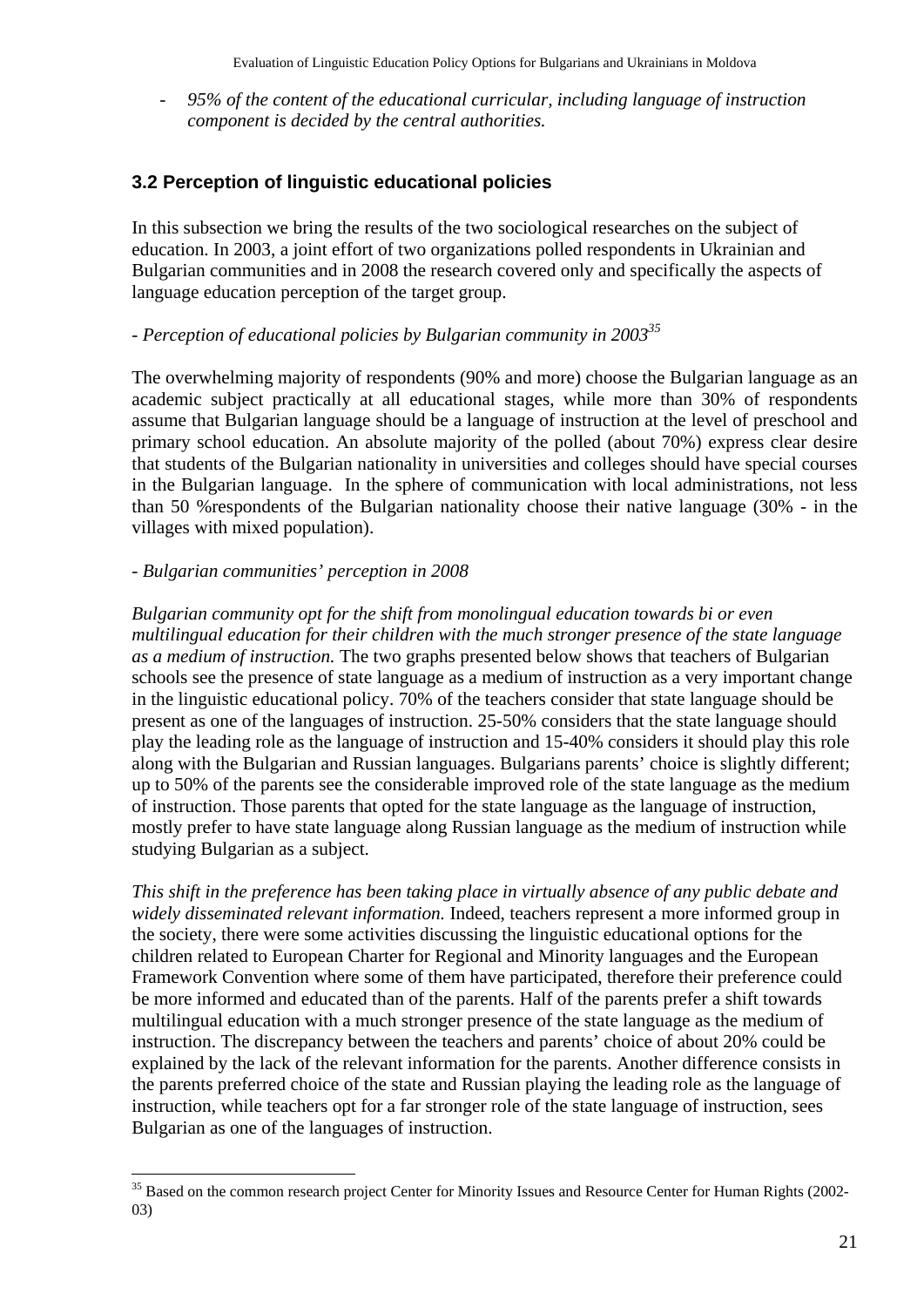



Source: Sociological investigation by the author's team, 2008

*The results also depict the trend for the stronger role of the Bulgarian language in the education. 10-20% of teachers consider that Bulgarian should play alongside state language the role of the language of instruction*. 5-10% of the parents see Bulgarian alongside state language as the medium of instruction. In both cases, the greater role of the Bulgarian language is seen at the expense of the Russian language as the medium of instruction and along Russian as the 3rd language of instruction.

The trend for a stronger role of the state language in the process education is matched with the children strong support for the role of the state language in the school. 82% of the Bulgarian children consider that they, given what they have now, want to improve or study more state language. Only 10% consider it negatively. This overwhelming support for the increase of the state language is coherent with the above preferences of the teachers and parents. Children consider that the state should play an important role in promoting the study of the state and Bulgarian languages. This is a signal, that this objective should not be left out to the private actors only, and that governmental programs should be in place to achieve this objective.





Source: Sociological investigation by the author's team, 2008

*Bulgarian community overwhelmingly sees importance of the state language in the future of their children.* The importance of the state language is matched with the traditionally strong role of the Russian language in the minority community. State language role and place has even slightly outpaced the role of the Russian language. At the same time, one can see from the graph below that only 40% consider Bulgarian language as important one in the future of their children.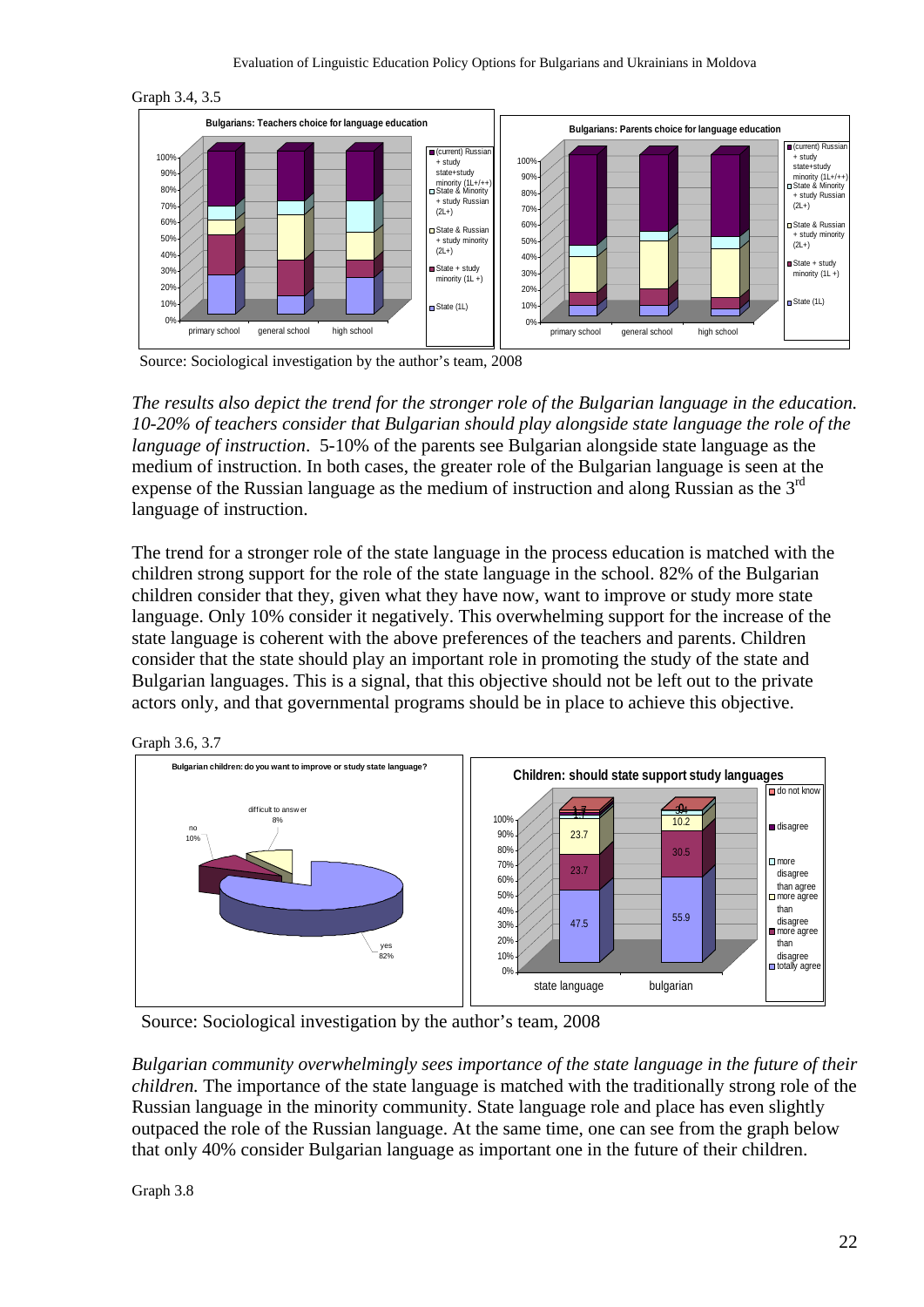

Source: Sociological investigation by the author's team, 2008

The following two graphs support in detail the above statements. Support for the universal knowledge of the state language ranges from 70% (children) to 100% (teachers) with parents at 88%. This strong support differentiates along the three studied respondent groups. The difference might lie in the teachers advanced understanding of the realities, their higher knowledge of the state language and more educated choice.

The knowledge of Bulgarian language by others than Bulgarians in the compact areas where Bulgarians live has some sizable support as well. 30% of teachers and even parents consider it so and 10% of children. Teachers are again the most linguistically conscious group.



Graph 3.9, 3.10

Source: Sociological investigation by the author's team, 2008

The study has also explored learning of state language by adults. 50% of Bulgarian parents want and consider improving and studying state language themselves. This is an important sign if considering their commitment to the role of the state language in the educational process of their children. The most preferred mode of study is combination of group and individual study.

Graph 3.11, 3.12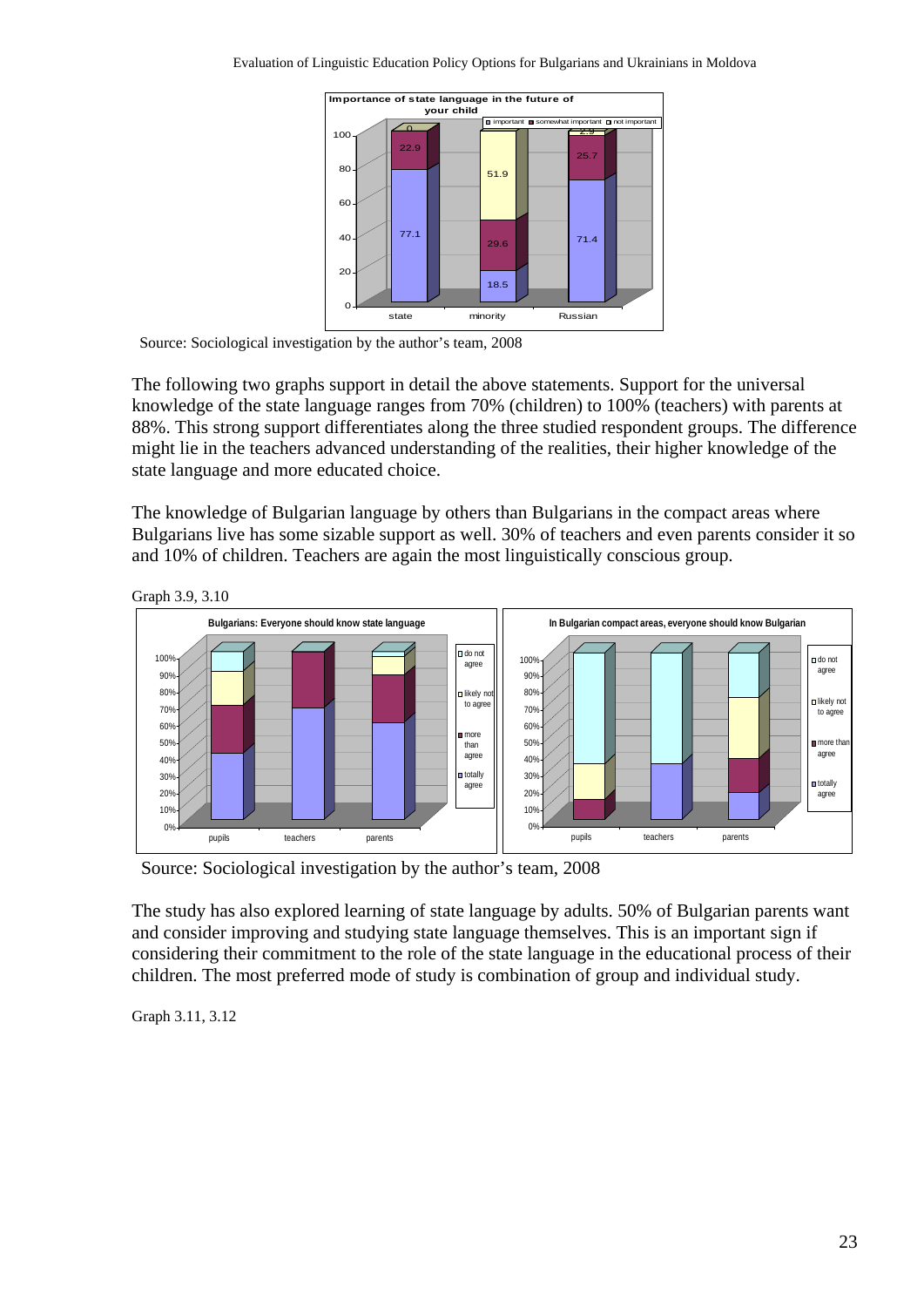

Source: Sociological investigation by the author's team, 2008

Study also shows that almost 25% of the parents' respondents are willing to pay for the state language learning. Amount available for pay varies from 50-200 MDL (3-15 EURO). The largest group is not available to contribute to the payment.

#### *- Perception of educational policies by Ukrainians in 200336*

 $\overline{a}$ 

The data obtained from the survey disproves the regular opinion spread by some politicians as well as mass media about unwillingness of Ukrainians in the Republic of Moldova to study their native language and culture. 39.8% of respondents put their native language in the first place in the language education system, while 44.8% consider that it needs to be studied only as a subject. As much as 82% of the polled Ukrainians stand up for having special courses in the native language in vocational schools, colleges and universities. The legislatively formulated right of representatives of the Ukrainian nationality, as well as of other national minorities in Moldova to receive education in the native language is not used to the full due to several reasons:

a) insufficient knowledge, poor knowledge or complete lack of knowledge of the rights regarding the choice of language of instruction;

b) lack of didactic and methodological materials in the Ukrainian language (except for the native language and literature);

c) passive thinking, obsolete stereotypes, passivity of the local population;

d) latent (more often) or open (more rarely) opposition on the part of various political forces as well as local bodies responsible for public education;

e) practically no prospect to continue education in the native language in the RM vocational schools, colleges and universities and consequently no possibility of successful social adaptation in the modern society.

Results of the survey confirm the given conclusions. Only 15% of the polled consider that training in preschool educational institutions should be done in the native language, 10.4% - at schools and 9% - in vocational schools, colleges and universities. Opinions of the rest of the polled divided approximately by fifty-fifty and namely: 46.3% are in favor of training in the Russian language; 43.4% see prospects in bilingual training (48.86% think it should be done in educational institutions for children) and 5.4% - support training in three languages. 4.5% expressed their opinion in favor of training in the state language.

<sup>36</sup> Ukrainian settlements visited by the project: - Bratuseni, Briceni raion of Edineti judet, North of Moldova (A2); - Tetcani, Edineti judet, North of Moldova (A2); - Gaspar, Edineti judet, North of Moldova (B2); - Marcauteni, Edineti judet, North of Moldova (B2); - Maximovka, Chisinau judet, Center of Moldova (A3); - Baltata, Chisinau judet, Center of Moldova (A3);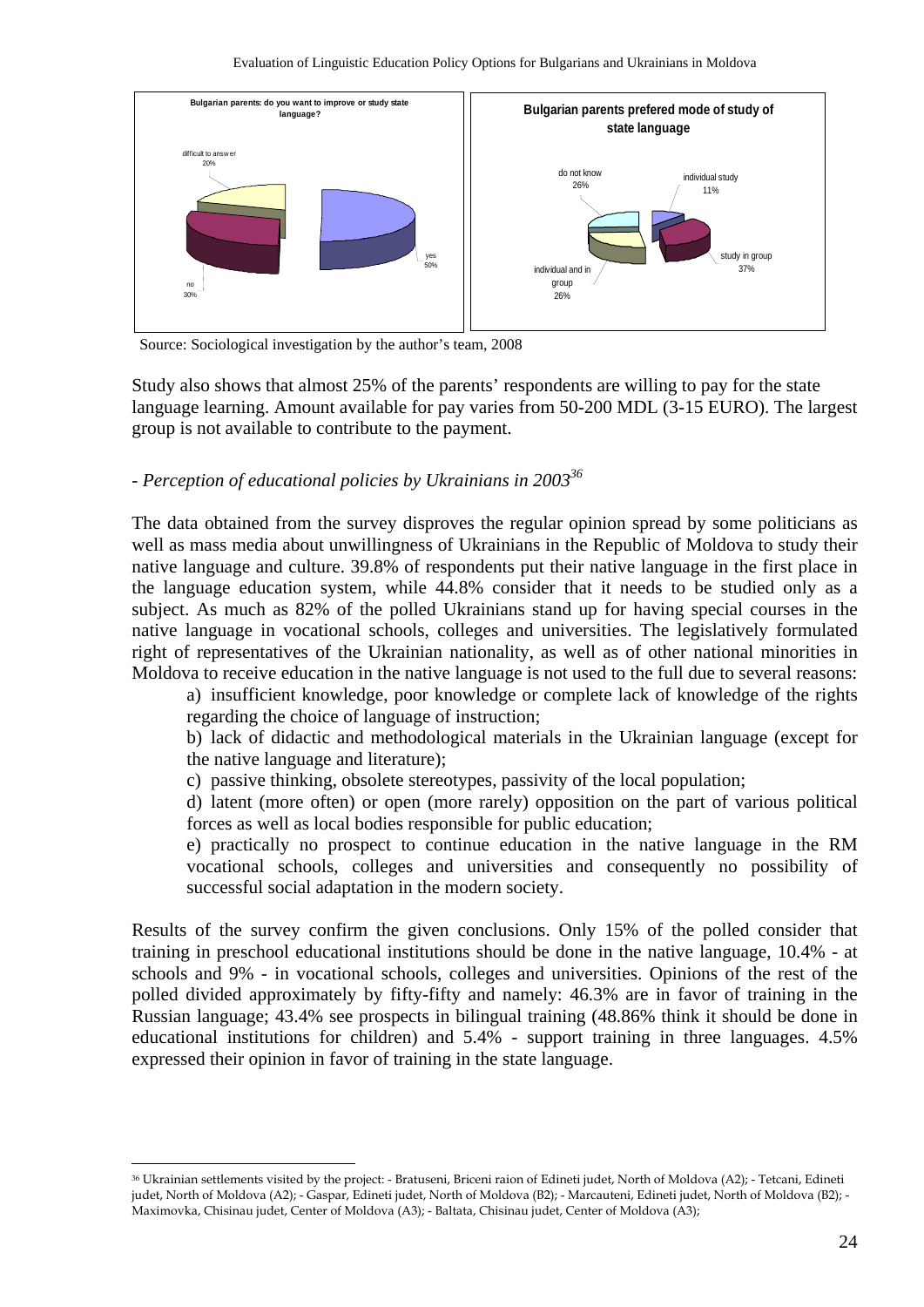As we see, teachers appear to be the most conservative group as to the place of the native language in system of language training. Speaking about possible prospects in the education for Ukrainian children in Moldova, it is necessary to bear in mind the following:

1. About 40% (39.8%) of the polled put the native language in the first place in the educational system.

2. 46.3% of the polled keeps the desire to receive education in Russian.

3. 10.4 % see the prospect in the instruction in the native and 4.5% - in the state languages. At the same time, 15 % of respondents prefer education in the native language in preschool educational institutions.

4. 43.4% of respondent think that the most perspective is bilingual education (50% of them are in favor of bilingual education at the preschool stage) and 5.4% - are in favor of receiving education in three languages.

#### *- Ukrainian communities' perception in 2008*

*Ukrainian community opt for the shift from monolingual education towards bi or even multilingual education for their children with the much stronger presence of the state language as a medium of instruction.* Most notable is the fact that the choice of teachers and of the parents does not differ substantially, only in particularities of the realization of the multilingual education. The two graphs presented below shows similarly to Bulgarians that teachers of Ukrainian schools see the presence of state language as a medium of instruction as a very important change in the linguistic educational policy. 70-90% of the teachers consider that state language should be present as one of the languages of instruction. 20-60% considers that the state language should play the leading role as the language of instruction and 20-40% considers it should play this role along with the Ukrainian and Russian languages. Similarly to Bulgarians, Ukrainians parents' choice is only slightly different from the choice of the teachers. Up to 80% of the parents see the considerable improved role of the state language as the medium of instruction. Ukrainian parents equally opted for the state language, alongside Russian as the language of instruction, and for the Russian language, alongside state language as the medium of instruction while studying Ukrainian as a subject.

*This shift in the preference has been taking place in virtually absence of any public debate and widely disseminated relevant information.* Indeed, teachers represent a more informed group in the society, there were some activities discussing the linguistic educational options for the children related to European Charter for Regional and Minority languages and the European Framework Convention where some of them have participated, therefore their preference could be more informed and educated than of the parents. Half of the parents prefer a shift towards multilingual education with a much stronger presence of the state language as the medium of instruction. The discrepancy between the teachers and parents' choice of about 20% could be explained by the lack of the relevant information for the parents. Another difference consists in the parents preferred choice of the state and Russian playing the leading role as the language of instruction, while teachers opt for a far stronger role of the state language of instruction, sees Ukrainian as one of the languages of instruction.

Graph 3.14, 3.15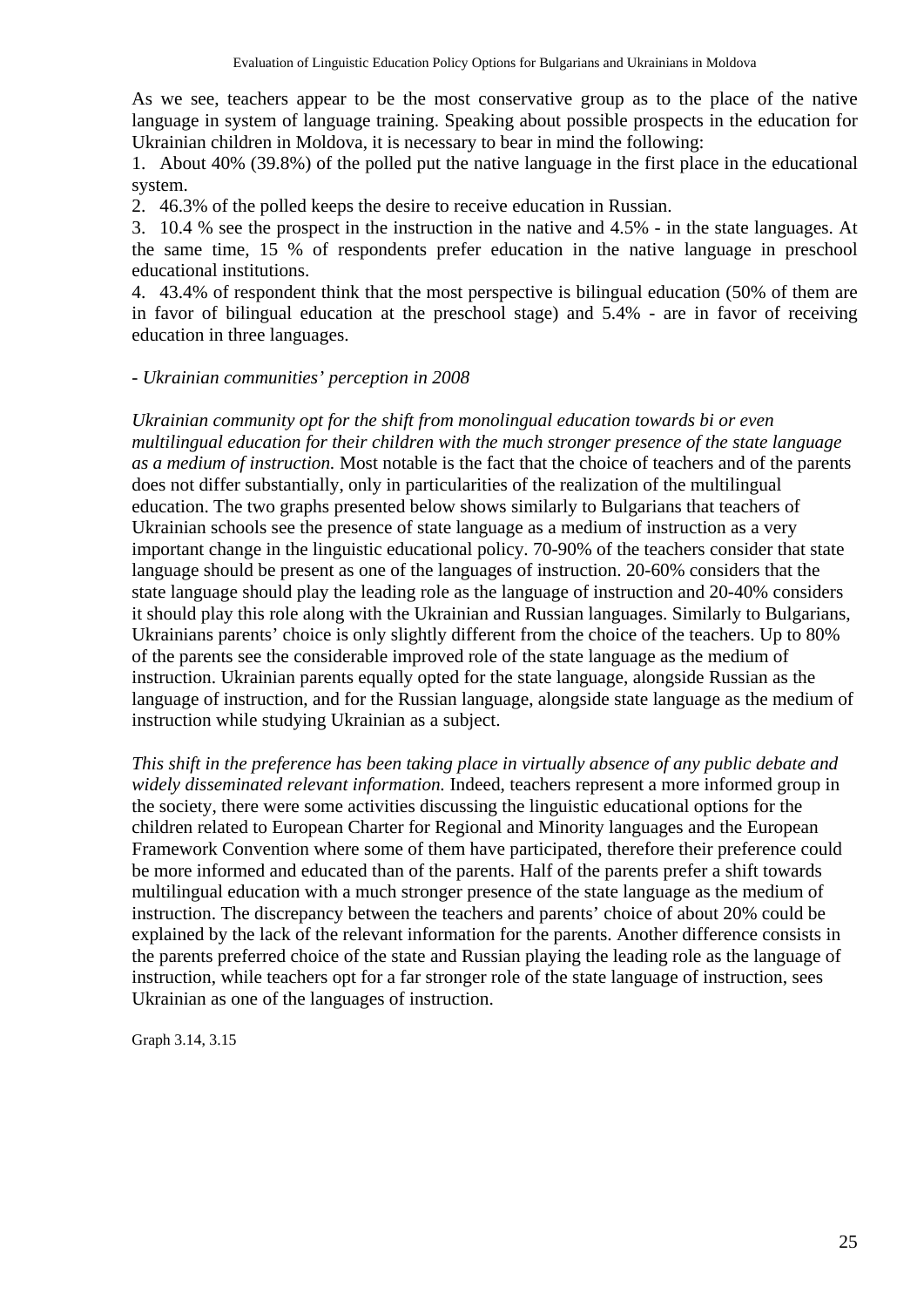

Source: Sociological investigation by the author's team, 2008

Most of the Ukrainian parents see their children future in Moldova. More than 80% of the parents see their children study and work in Moldova. Therefore, integration and the state language importance are easily explained.

Graph 3.16, 3.17



Source: Sociological investigation by the author's team, 2008

The importance of the state language is proven by the following two graphs. Both parents and children preference is more than 75%.

Graph 3.18, 3.19



Source: Sociological investigation by the author's team, 2008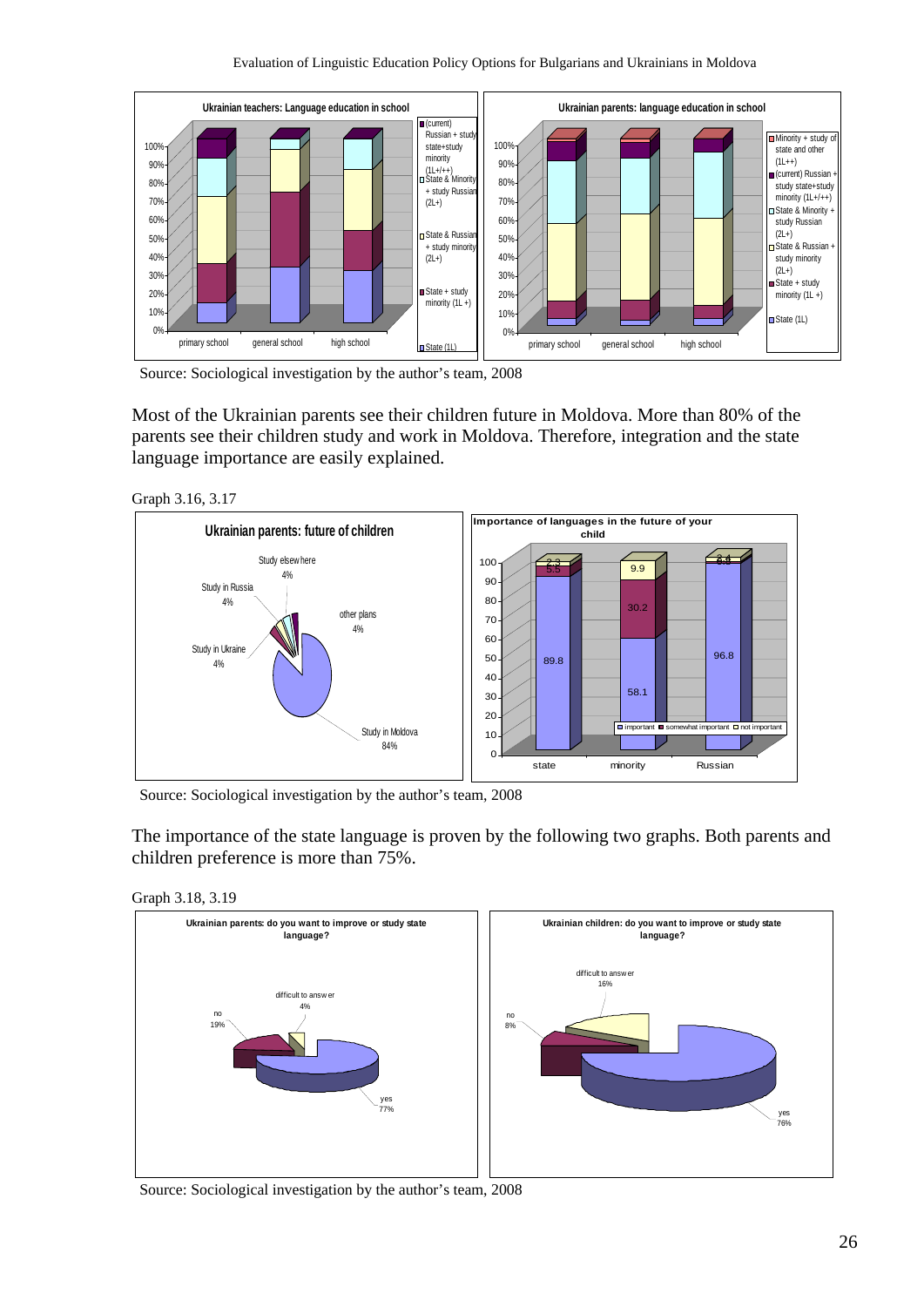Study also shows that almost 20% of the parents' respondents are willing to pay for the state language learning. Amount available for pay varies from 50-200 MDL (3-15 EURO). The largest group is not available to contribute to the payment.

#### *Section conclusion:*

 $\overline{a}$ 

- *Bulgarians and Ukrainians opt for the shift from the monolingual education towards bi or even multilingual education for their children with the much stronger presence of the state language as a medium of instruction and the native language, along the use of the Russian language,*
- *¾ of Bulgarian and Ukrainian children want to improve or study more state language.*
- *Bulgarians and Ukrainians overwhelmingly see the importance of the state language in the future of their children.*
- *Study also shows that almost 20-25% of the parents' respondents are willing to pay for the state language learning (50-200 MDL (3-15 EURO)).*

### **3.4 Correlation of political parties preferences with ethnic groups**

In this subsection we examine which political parties have the strongest preferences with the Ukrainians and Bulgarians. If there is a correlation between the political preferences and the ethic groups, namely Ukrainians and Bulgarians vote preferentially for some political parties, then another question appears to what an extent these political parties reflect the options and choices for the minorities regarding the education. In the case the political parties do not reflect the choices and options of the minorities, namely, minorities prefer certain language educational options and respective political parties do not, one has to establish the reasons and perhaps strategies for greater accountability of the political parties towards its constituencies<sup>37</sup>.

The research approach selected clusters of the ethnically homogeneous regions and establishing these regions political preferences. To this end we produce two detailed commune based maps: ethnic commune based maps and political parties voting preferences. In the regions, in different rayons of Moldova, where Ukrainians and Bulgarians reside, we select randomly areas of homogeneous Bulgarian or Ukrainian compact population and compare with the political parties voting preferences, compare this with the regions with no Bulgarian or Ukrainian component and draw the conclusion on the existence of the correlation. For simplicity, we choose the most recent parliamentary elections results in 2005, yet, similarly analysis performed for local elections in 2007, local elections in 2003 show a similar pattern

*Graph 3.22, 3.23. Parliamentary election voting in 2005 per rayons and ethnic distributions per rayons* 

<sup>&</sup>lt;sup>37</sup> This section is based on the research conducted by Resource Center for Human Rights in 2008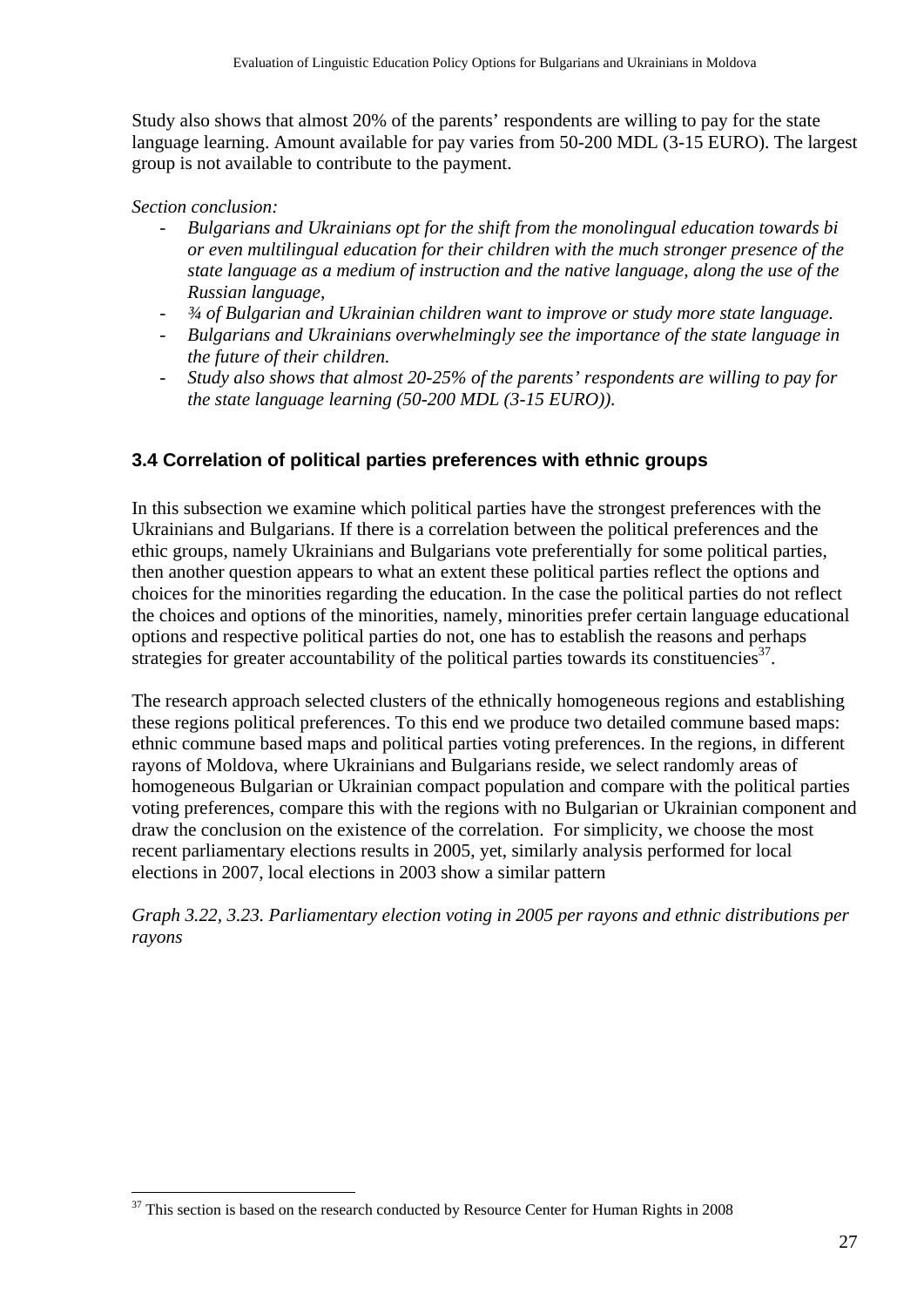

The research chose 12 different rayons (in the North and in the South). In each rayon two types of areas are selected, type A is areas and communes with 60% and up representation of either Ukrainians or Bulgarians and type B is areas and communes with no or very small (less than 5%) representation of Ukrainians and Bulgarians. While comparing political parties voting preferences for type A and type B areas and communes within the same rayons, across rayons and regions: North-South, we make conclusions<sup>38</sup>.

In the areas where no Ukrainians present, there are two possible patterns. The first pattern is with Communists obtaining around 30% of votes, with the presence of Our Moldova Block, Popular Christian Democratic Party and Democratic Party as well as Social Democratic Party. The second pattern is that Communist Party receives around 60% of votes with Our Moldova Block, Popular Christian Democratic Party, Democratic Party and the others.

Below we provide the summary of the analysis in Northern rayons of Briceni, Edinet, Falesti, Singerei, Riscani, Glodeni and in the Southern rayons of Taraclia, Leova, Cimislia and for cross region comparison, central rayons of Orhei and Telenesti. For each selection two maps are produced that present ethnical composition of the areas and political parties voting preferences.

| $U(4)$ $U(4)$                           |                                                                              |                                              |                                                                                                |                                                                                                                                           |
|-----------------------------------------|------------------------------------------------------------------------------|----------------------------------------------|------------------------------------------------------------------------------------------------|-------------------------------------------------------------------------------------------------------------------------------------------|
|                                         | <b>Areas of rayons</b>                                                       | Areas ethnic                                 | Areas political parties voting                                                                 | Conclusion                                                                                                                                |
|                                         |                                                                              | <b>patterns</b>                              | <b>patterns</b>                                                                                |                                                                                                                                           |
|                                         | Briceni A<br>(Halahora, Groznita,<br>Mihaileni,                              | More than 65%<br>of Ukrainians,<br>$35\%$ of | 75% for Communist Party,<br>rest for Our Moldova Block                                         | Ukrainians preponderantly vote<br>for Communists                                                                                          |
|                                         | Chirilovca, Trestieni,<br>Marcauti, Balcauti)                                | Moldovans                                    |                                                                                                |                                                                                                                                           |
| <b>Nort</b><br>h:<br><b>Bric</b><br>eni | Briceni B1<br>(Caracuteni, Tabani,<br>Colicauti)                             | 100\%<br>Moldovans                           | 45% for Communists, rest for<br>Our Moldova Block and<br>Popular Christian Democratic<br>Party | Less than half of Moldovans<br>vote for Communists, majority<br>share votes between Our<br>Moldova, Popular Christian<br>Democratic Party |
|                                         | Briceni B <sub>2</sub><br>(Cotiujeni, Pavlovca,<br>Larga, Coteala,<br>Hilna) | 95% Moldovans,<br>5% Ukrainians              | 45% for Communists, rest for<br>Our Moldova Block and<br>Popular Christian Democratic<br>Party | Less than half of Moldovans<br>vote for Communists, majority<br>share votes between Our<br>Moldova, Popular Christian                     |
|                                         |                                                                              |                                              |                                                                                                |                                                                                                                                           |

| ғанн |
|------|
|------|

<sup>38</sup> The detailed findings could be found from the author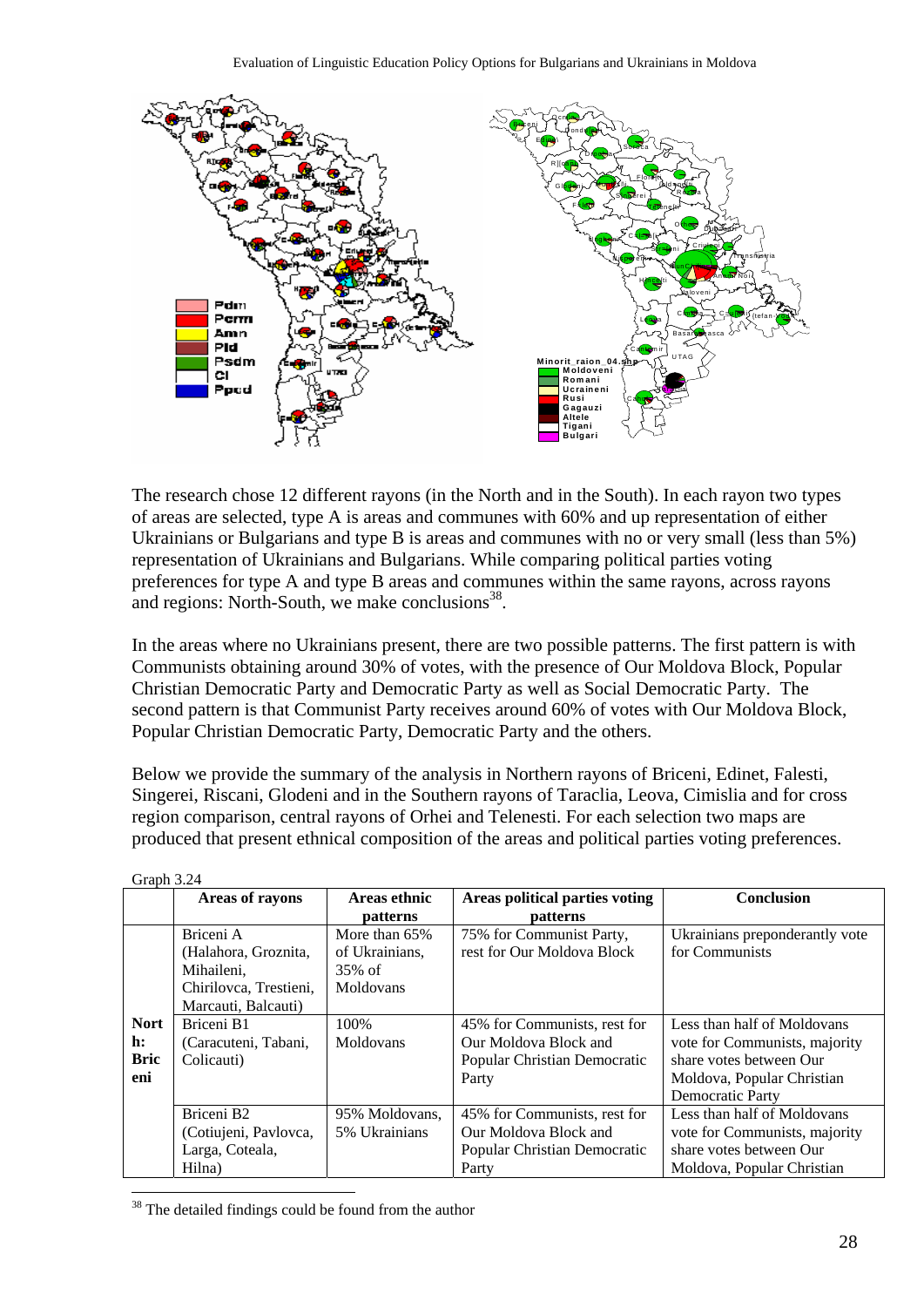|                                  |                                                                                                                                                                                                                                        |                                                                                                                            |                                                                                                                                                                   | Democratic Party                                                                                                                                                         |  |
|----------------------------------|----------------------------------------------------------------------------------------------------------------------------------------------------------------------------------------------------------------------------------------|----------------------------------------------------------------------------------------------------------------------------|-------------------------------------------------------------------------------------------------------------------------------------------------------------------|--------------------------------------------------------------------------------------------------------------------------------------------------------------------------|--|
| <b>Nort</b><br>h:                | Edineti A<br>(Chetrotca, Cupcini,<br>Bratuseni, Stolniceni,<br>Sofrancani)                                                                                                                                                             | 75% of<br>Ukrainians                                                                                                       | 55% for Communists, 25% for<br>Democratic party, rest Our<br>Moldova Block                                                                                        | Ukrainians preponderantly vote<br>for Communists and some for<br>Democratic party                                                                                        |  |
| Edin<br>eti                      | 100% of<br>Edineti B (Burlanesti,<br>35% for Communists, 20%,<br>Brinzeni, Buzduceni,<br>Moldovans<br>25% for Democratic party,<br>20% for Our Moldova Black,<br>Lopatnic, Badragii,)<br>15% for Popular Christian<br>Democratic party |                                                                                                                            | Less than half of Moldovans<br>vote for Communists, majority<br>share votes between Our<br>Moldova, Popular Christian<br>Democratic Party and<br>Democratic party |                                                                                                                                                                          |  |
| <b>Nort</b><br>h:                | Riscani A<br>(Riscani, Ceparia,<br>Turma, Ramazan,<br>Bultac)                                                                                                                                                                          | $\overline{75\%}$ of<br>Ukrainians, 25%<br>of Moldovans                                                                    | 55% for Communists,<br>20% for Our Moldova, 10%<br>for Democratic party, 10%<br>Independents, 5% Popular<br>Cristian Democratic party                             | Ukrainians preponderantly vote<br>for Communists and some for<br>Democratic party                                                                                        |  |
| <b>Risc</b><br>ani               | Riscani B<br>(Pociumbeni,<br>Zaicani, Horodiste,<br>Druta)                                                                                                                                                                             | 100% of<br>Moldovans                                                                                                       | 55% for Communists, 15% for<br>Democratic party, 20% for<br>Our Moldova Block, 5%<br>Independents,                                                                | Half of Moldovans vote for<br>Communists, majority share<br>votes between Our Moldova,<br>Popular Christian Democratic<br>Party                                          |  |
|                                  | Glodeni A<br>(Danu, Nicolaevca,<br>Iablona, Soroca,<br>Camencuta)                                                                                                                                                                      | $\overline{65\%}$ of<br>70% for Communists<br>20% for Our Moldova Block,<br>Ukrainians,<br>35% of<br>the rest<br>Moldovans |                                                                                                                                                                   | Ukrainians preponderantly vote<br>for Communists and some for<br>Our Moldova                                                                                             |  |
| <b>Nort</b><br>h:<br>Glod<br>eni | 100% of<br>Glodeni B (Camenca,<br>Brinzeni, Molesti,<br>Moldovans<br>Butesti, Cobani)                                                                                                                                                  |                                                                                                                            | 35% for Communists,<br>20% for Popular Cristian<br>Democratic Party,<br>25% for Our Moldova Block                                                                 | Less than half of Moldovans<br>vote for Communists, majority<br>share votes between Our<br>Moldova, Popular Christian<br><b>Democratic Party</b>                         |  |
| <b>Nort</b><br>h:<br>Fale<br>sti | Falesti A<br>(Nataltevca,<br>Tambula,<br>Comanovca,<br>Ivanovca, Suvorovca,<br>Pervomaisc, Beteuti)                                                                                                                                    | 75% of<br>Ukrainians<br>20% of<br>Moldovans<br>5% of Russians                                                              | 70% for Communists,<br>20% for Our Moldova Block                                                                                                                  | Ukrainians preponderantly vote<br>for Communists and some for<br>Our Moldova                                                                                             |  |
|                                  | Falesti B<br>(Doltu, Bocani,<br>Pietrosu, Magura,<br>Burgelea)                                                                                                                                                                         | 100% of<br>Moldovans                                                                                                       | 10% for Communists,<br>35% for Popular Christian<br>Democratic party, 15% for<br>Our Moldova, 5% for<br>Democratic party                                          | Less than half of Moldovans<br>vote for Communists, majority<br>share votes between Our<br>Moldova, Popular Christian<br>Democratic Party and<br><b>Democratic Party</b> |  |
| <b>Nort</b><br>h:                | Singerei A<br>(Chiscareni, Taura,<br>Nicolaevca)                                                                                                                                                                                       | 50% of<br>Moldovans<br>50% of<br>Ukrainians                                                                                | 50% for Communists<br>35% for Our Moldova, 15%<br>for Popular Cristian<br>Democratic Party, 10% for<br><b>Democratic Party</b>                                    | Ukrainians preponderantly vote<br>for Communists and some for<br>Democratic party                                                                                        |  |
| <b>Sing</b><br>erei              | Singerei B<br>(Bursuceni, Bobletici,<br>Coscodeni,<br>Dumbravita,<br>Bocancea, Cucoaia)                                                                                                                                                | $100\%$ of<br>Moldovans                                                                                                    | 45% for Communists<br>35% for Our Moldova, 10%<br>for Democratic party                                                                                            | Less than half of Moldovans<br>vote for Communists, majority<br>share votes between Our<br>Moldova, Democratic party                                                     |  |
| <b>Sout</b><br>h:                | Taraclia A<br>(Vinogradovca,<br>Chirsova, Musaitu,<br>Mirnoe, Cainaclia)                                                                                                                                                               | 40% Ukrainians<br>25% Bulgarians<br>40% Moldovans                                                                          | 65% for Communists<br>20% for Democratic party                                                                                                                    | Ukrainians preponderantly vote<br>for Communists, Bulgarians for<br>Democratic party                                                                                     |  |
| <b>Tara</b><br>clia              | Taraclia C<br>(Orelovca, Albota,<br>Sofiefca, Hirtop)                                                                                                                                                                                  | 55% Bulgarians,<br>35% Moldovans<br>10% Gagauz                                                                             | 35% for Communists, 35% for<br>Democratic party, rest                                                                                                             | Bulgarians preponderantly vote<br>for Democratic party and for<br>Communists                                                                                             |  |
| <b>Sout</b>                      | Leova A<br>(Vozneseni, Troita,<br>Troieni)                                                                                                                                                                                             | 75% Bulgarians,<br>25% Moldovans                                                                                           | 65% for Communists, 10% for<br>Democratic party, 15% for<br>Our Moldova                                                                                           | Bulgarians outside Taraclia<br>region vote for Communists and<br>Democratic party                                                                                        |  |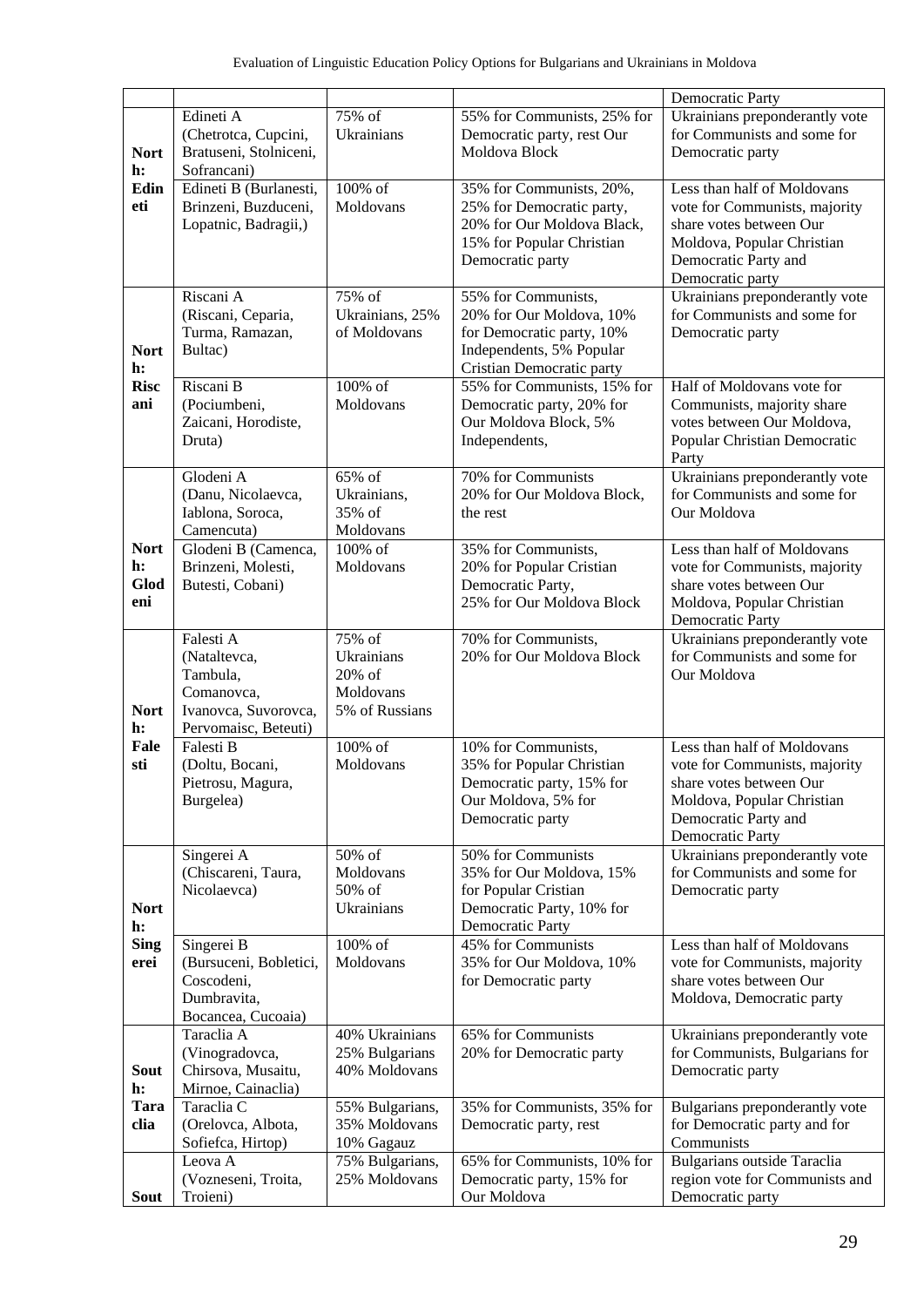| $\mathbf{h}$ :<br>Leov<br>a                      | Leova B<br>(Cociulia, Hirtop,<br>Bestenac, Pitesti) | 100\%<br>Moldovans         | 45% for Communists, 40% for<br>Our Moldova, 5% for Popular<br>Christian Democratic party,<br>etc                                                                                                                                                                                              | Less than half of Moldovans<br>vote for Communists, majority<br>share votes between Our<br>Moldova, Popular Christian<br>Democratic party and others |
|--------------------------------------------------|-----------------------------------------------------|----------------------------|-----------------------------------------------------------------------------------------------------------------------------------------------------------------------------------------------------------------------------------------------------------------------------------------------|------------------------------------------------------------------------------------------------------------------------------------------------------|
| Cent<br>er:<br>Tele<br>nesti<br><b>Orh</b><br>ei | Telenesti B<br>Orhei B                              | $90-100\%$ of<br>Moldovans | There are several patterns:<br>- Moldovans voting for<br><b>Communists and Democratic</b><br>Party (2 instances),<br>- Moldovans voting for<br>Popular Christian Democratic<br>party, Social Democratic Party<br>(3 instances),<br>- Moldovans voting for Our<br>Moldova Block (4 instances). | No stable preference                                                                                                                                 |

*Section conclusion relevant to Ukrainians and Bulgarians:* 

- *strong correlation between Bulgarians and Ukrainians voting pattern and the Communists governing party,*
- where Ukrainians or Bulgarians make up more than 70% of the population, the political *parties voting goes to at least 60% of Communist party and in some cases to Democratic Party,*
- *where Ukrainians make up around or less that 50% of the population, the political parties voting goes to at least 40% of Communist party and in some cases to Democratic Party and Our Moldova Block.*

## **3.5 Policy actors positions on language educational policy**

This subsection brings into the scene the analysis of the political and other actors of the linguistic educational policy.

*- Positions of the political parties on the educational policies for national minorities* 

The positions of the political parties have been researched based on the compilation of the political parties' electoral platforma, reading of the public statements and discussions with the representatives of the political parties. Formal individual interviews are available for the review. The outline of the positions of the political parties we draw a chart that shows two variables, the relative influence and strength of the political party, the size of the popularity and the position against the issue of language education policy. There are 3 groups of actors. Group 1 – leaders in language education policy composed of Popular Christian Democratic Party and Democratic Party. Group 2 – actors with the potential, yet they are much undetermined in the language educational policy. Group 3 – leverage - the Communist Party that has two contradicting wings within the party. Group  $4$  – outsiders – Our Moldova Block, that is indifferent on the policy issue.

Group 1 – leaders. Both parties formulate somewhat clear position regarding language education for national minorities, yet their premises and electorate quite different. Christian Democrats have no electorate basis with the national minorities and they promote state and minority languages as the medium of instruction in order to minimize the influence of the Russian language. Democratic Party has a strong foundation and the electorate, especially with the Bulgarians and the party sometimes successfully competes with the Communist Party with the Ukrainians as the electorate. Cristian Democrats could become more vocal and coherent with the promotion of the integration of national minorities. Democratic Party could tap on the flexible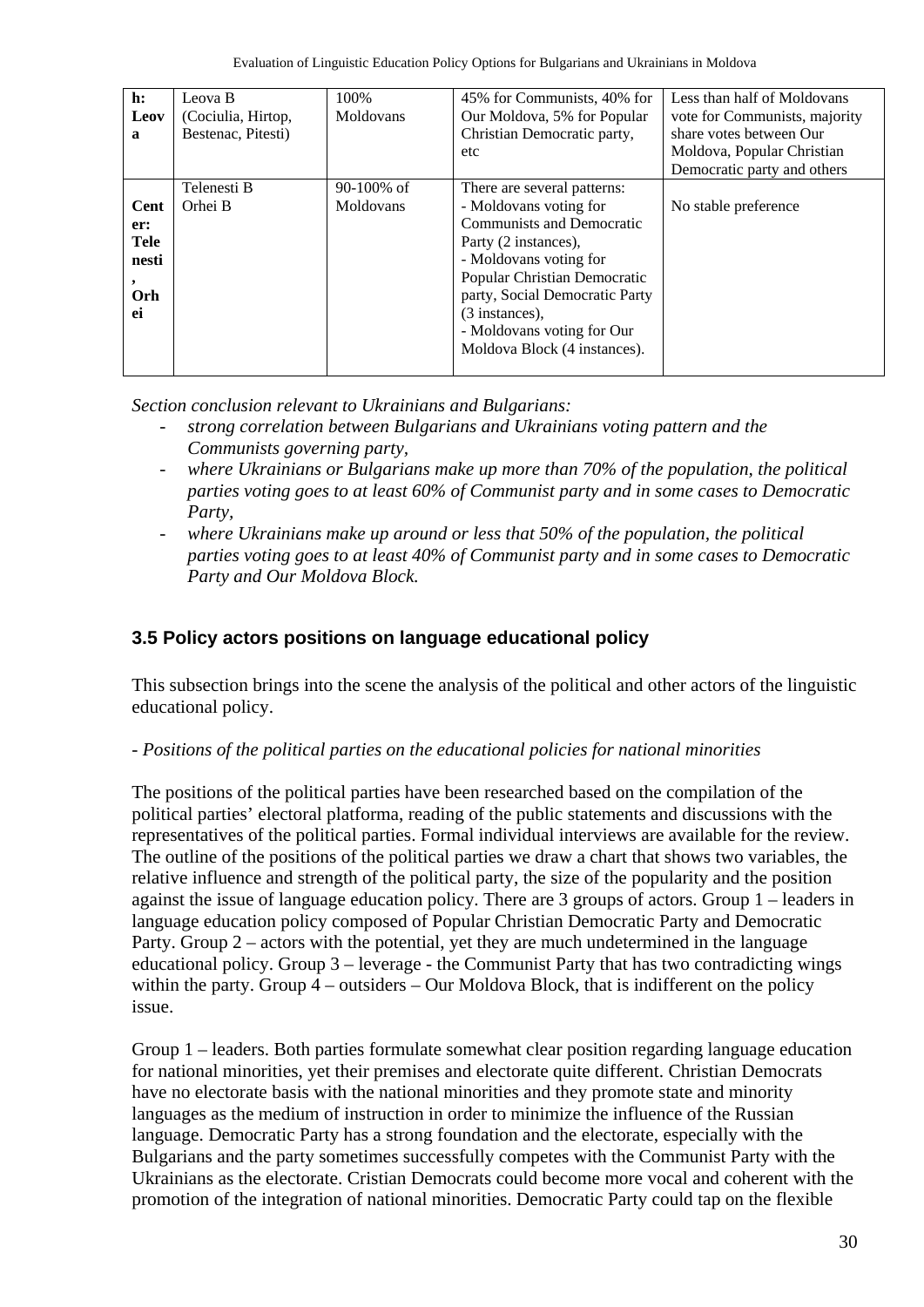policy to put in practice opportunities for the national minorities to receive multilingual education if they so desire. Democratic Party can help galvanizing and consolidating the Ukrainians and Bulgarians self-awareness and demand for the Ukrainian and Bulgarian languages role.

Group 2 – actors with the potential to grow and enter the policy issue, composed of two liberal parties and a Social-Democratic Party. The two liberal parties surprisingly have no electoral basis with the Ukrainians and Bulgarians, even though their doctrine resides in economic liberty. Social-Democratic Party has important electoral basis with the Ukrainians as well as with the Moldovans. These groups are not present in the Parliament, yet they are growing and having a good perspective to become more vocal. Both liberal parties could become more active promoters of the integration of the national minorities without fearing of loosing or estranging the electorate. The Social-Democratic Party has also Russian electorate that could sanction the choice for the greater integration of the national minorities through the state language and Bulgarian and Ukrainian languages greater role.

Group 3 - the Communist Party – by all means holds the leverage to the situation. It has important electorate with the Ukrainians as well as with urban Russians and a substantial portion with the Moldovans. The party is not homogeneous, it has a number of fractions, some are very much conservatives and adepts of Moldovan-Russian bilingvism at the expense of the Ukrainian and Bulgarian national development and subsequently integration. There are some fewer representatives, specifically Ukrainians who are more aware of and are sensitive in the Ukrainian, Bulgarian integration and development policies. The Communist Party could play a much more important role in the raising of the state language presence and even as language of instruction for the national minorities.



*Graph 3.25 Positioning of the political parties against the state and minority languages education for Ukrainians, Bulgarians and Gagauz.*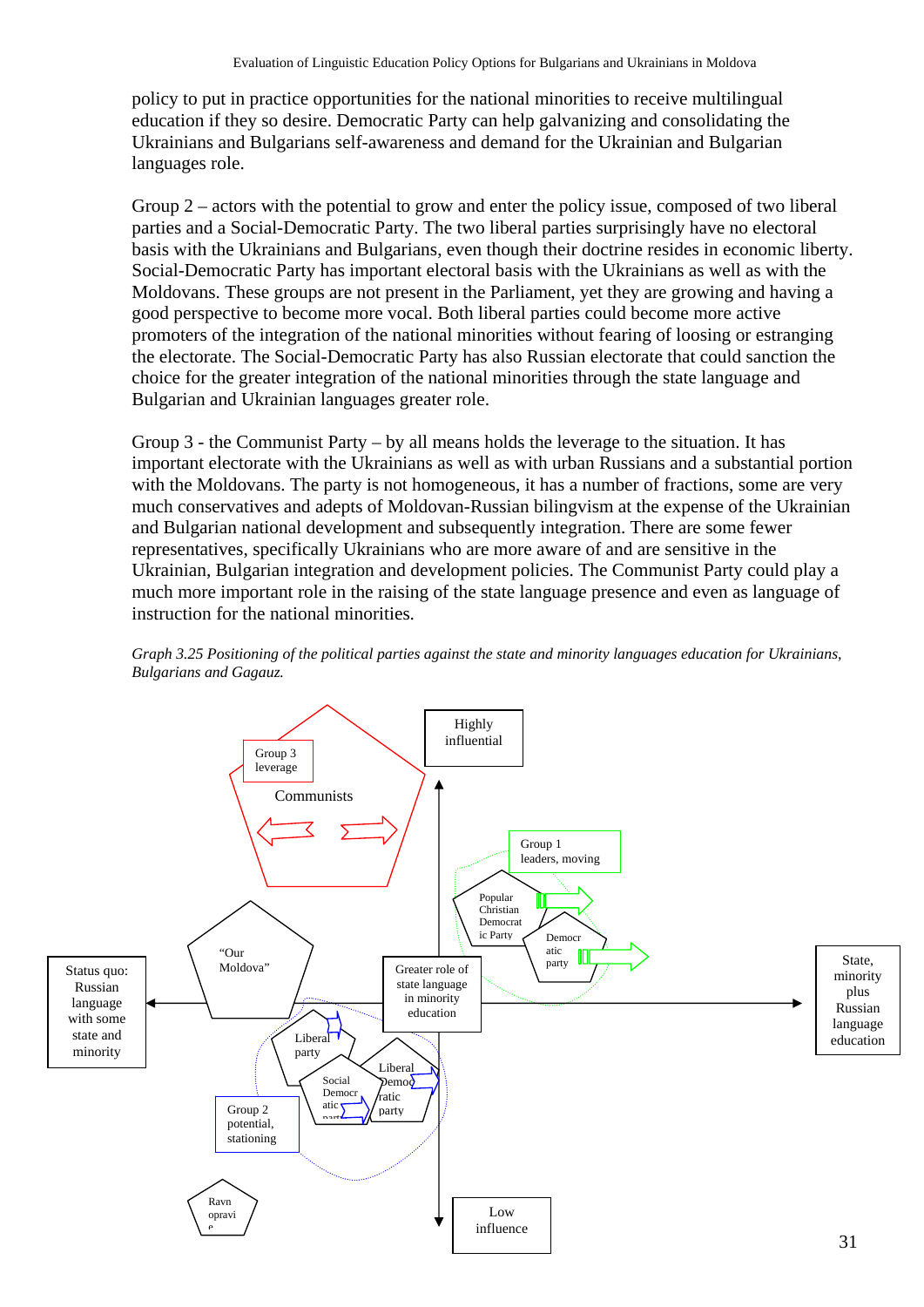The following graph presents the evolution of the political parties' performance over a period of almost of a decade for the parliamentary and local elections. If the results for the 2009 will follow the trend, the next parliamentary elections results will have 6-7 political parties present in the Parliament. For the policy issue concerned, group 1 – leaders – will strengthen their position in the parliament and with the support of group 2 – potentials – will present half or more of the votes.





If this scenario takes place, there seem to be opening a window of opportunity for the language education for national minorities, specifically Ukrainians and Bulgarians to have education in minority language and state language as the medium of instruction. The below graph presents a possible situation in the future political configuration should the trend stand. In this configuration we could have 4-5 actors of equal power that could drive the process of change as shown on the graph.



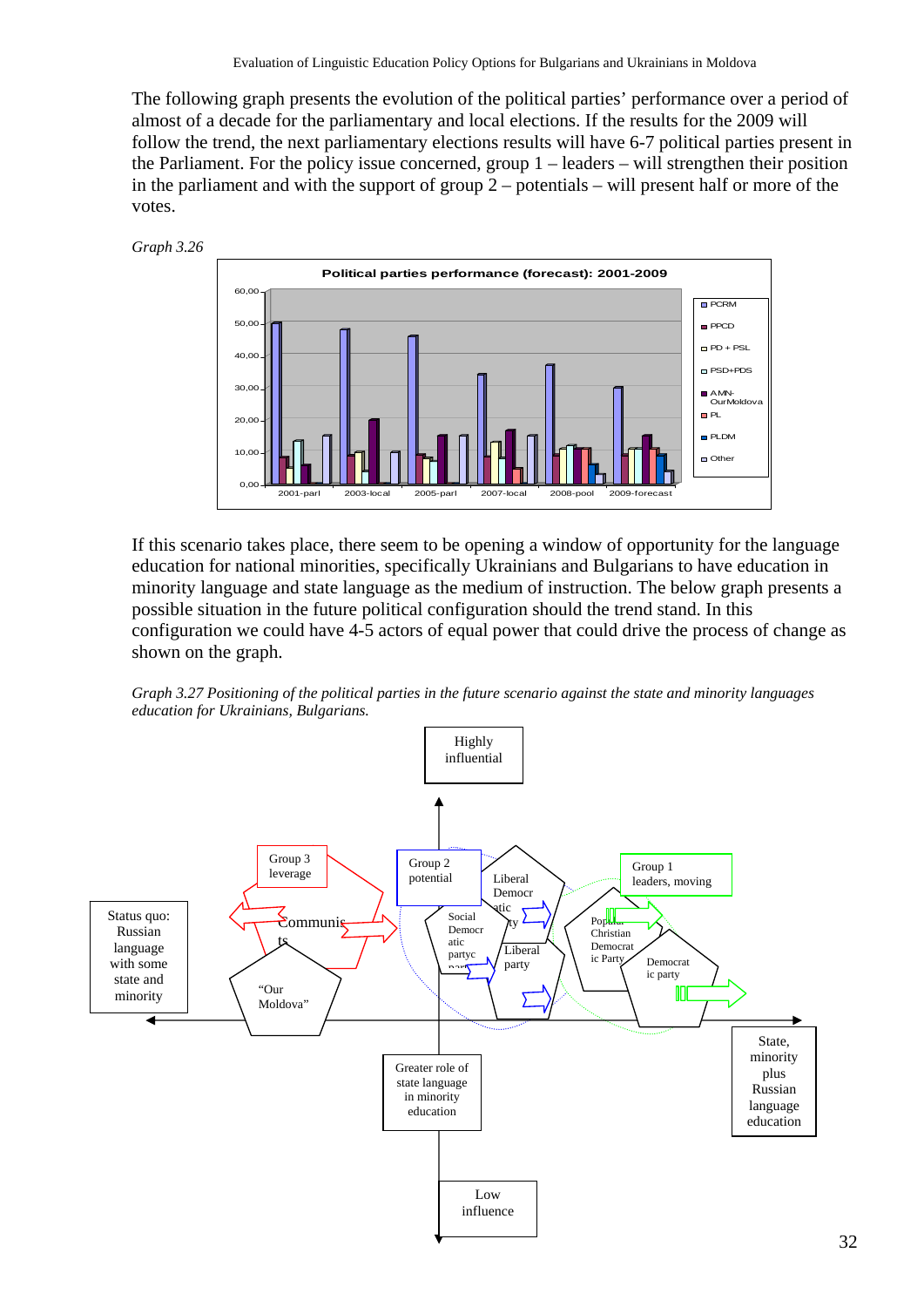

*Graph 3.28 Positioning of the political leaders against the state and minority languages education for Ukrainians, Bulgarians and Gagauz39.*

The diagram shows basically the existence of the 3 grouping from the influential figures and actors. The most favorable groups towards the national minority rights and integration is about PPCD and Nicolae Oleinic (PCRM) who have some influence on the policy but not decisive. The group is supported from the progressive civil society organizations with low influence and some marginal opinion making.

The  $2<sup>nd</sup>$  group is for the preservation of the status quo, these politicians are moderately influential as they are several of them and together they make up the stronger influence who team up with the President top adviser. They are supported administratively by the head of the Bureau of Interethnic Relations. The  $3<sup>rd</sup>$  influential group – actually the most influential group – is around the president (Voronin) and the President of the Parliament (Lupu) who is for the state language learning by the minorities.

#### *Section conclusion:*

 $\overline{a}$ 

- *The governing coalition composed of the Communists Party and Popular Cristian Democratic Party have different policy options regarding the minority language education, where Communists opt for monolingual status quo with stronger presence of the state language and the later party for the greater use of minority languages as the medium of instruction therefore adopting a multilingual education approach,* 

<sup>&</sup>lt;sup>39</sup> Detailed options are presented in section 9.3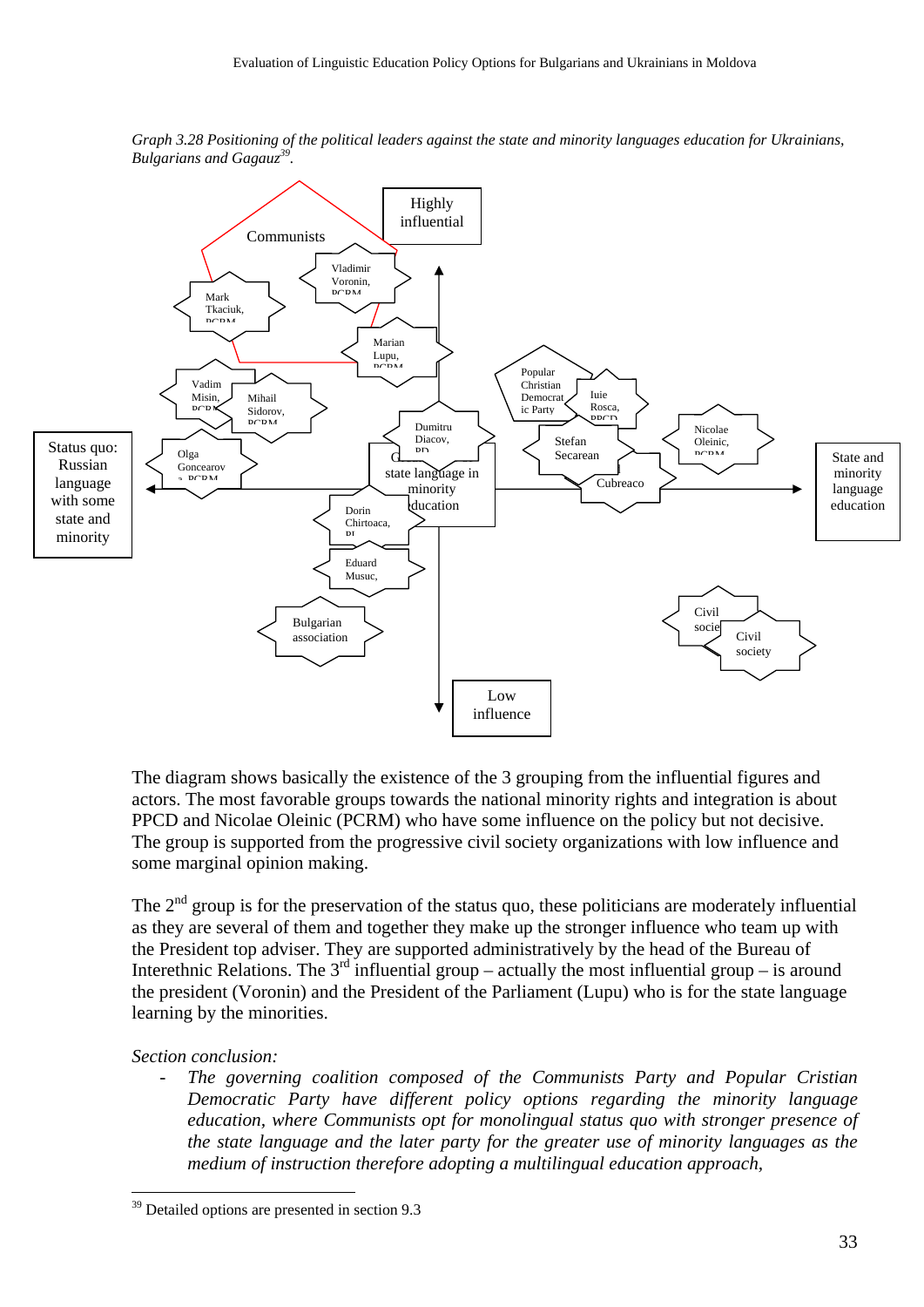- *Opposition parties have almost no opinion on the linguistic minority education, with liberal marginal parties supporting greater role of the state language and social democratic parties greater minority language identification,*
- In the perspective of the elections in 2009, more liberal parties can accede to the *parliament, therefore the role of the state language could gradually increase, the awareness of the minority languages as medium of instruction will only marginally increase,*
- There are minority rights conscious political leaders across the political parties, *including the Communists party, these individuals do not have the decisive roles, however, this makes these efforts less plausible.*

# **4. Policy options**

This chapter constructs possible policy options, discusses the possible impact of the outlined policy options and ranges the policy options against some criteria for comparison.

## **4.1 Framework for policy analysis**

This section presents the discussions and the analysis of the current situation regarding the minority educational policies. The summary of the problems based on the conclusions in the previous chapters are:

- there is a mismatch between the supply of the educational policies in minority and state languages and the existing demand on behalf of the minorities;
- current educational policies produce low competence of the state language and low command of the minority language;
- low linguistic capacity presents a barrier for the integration of the national minorities into the society, participate in the labor market (private and public), society pays the additional price for the low linguistic competences,
- gradual linguistic assimilation of Ukrainians and Bulgarians into Russian linguistic group.

### *- Mismatch between the supply of the educational policies in minority and state languages and the existing demand on behalf of the minorities;*

There is a substantial demand for the supply of the education. The evidence shows that more than 2/3 of the Ukrainian and Bulgarian parents consider that the state language along with the Russian language are critical and important for the professional development and the well-being of their children. Surveys with the Ukrainian and Bulgarian parents show that the overwhelming majority want to improve the mastering of the state language. The most striking evidence produced by the surveys us that around 70% of the Ukrainians and Bulgarians consider that multilingual education arrangements should substitute the current monolingual education arrangement. The multilingual arrangements differ, from stronger emphasis on the state language along with the minority or Russian language to the use of three languages as the medium of instruction (state, Russian and minority languages).

The opinion of all respondents in favor of the greater role of the state language as the medium of instruction is present almost equally with the parents, children and the school teachers. All pooled categories of respondents consider that mastering of the state language increase chances for the better and more effective integration into the society. Therefore, absence of the de facto supply of the educational programs in the format of the multilingual arrangements create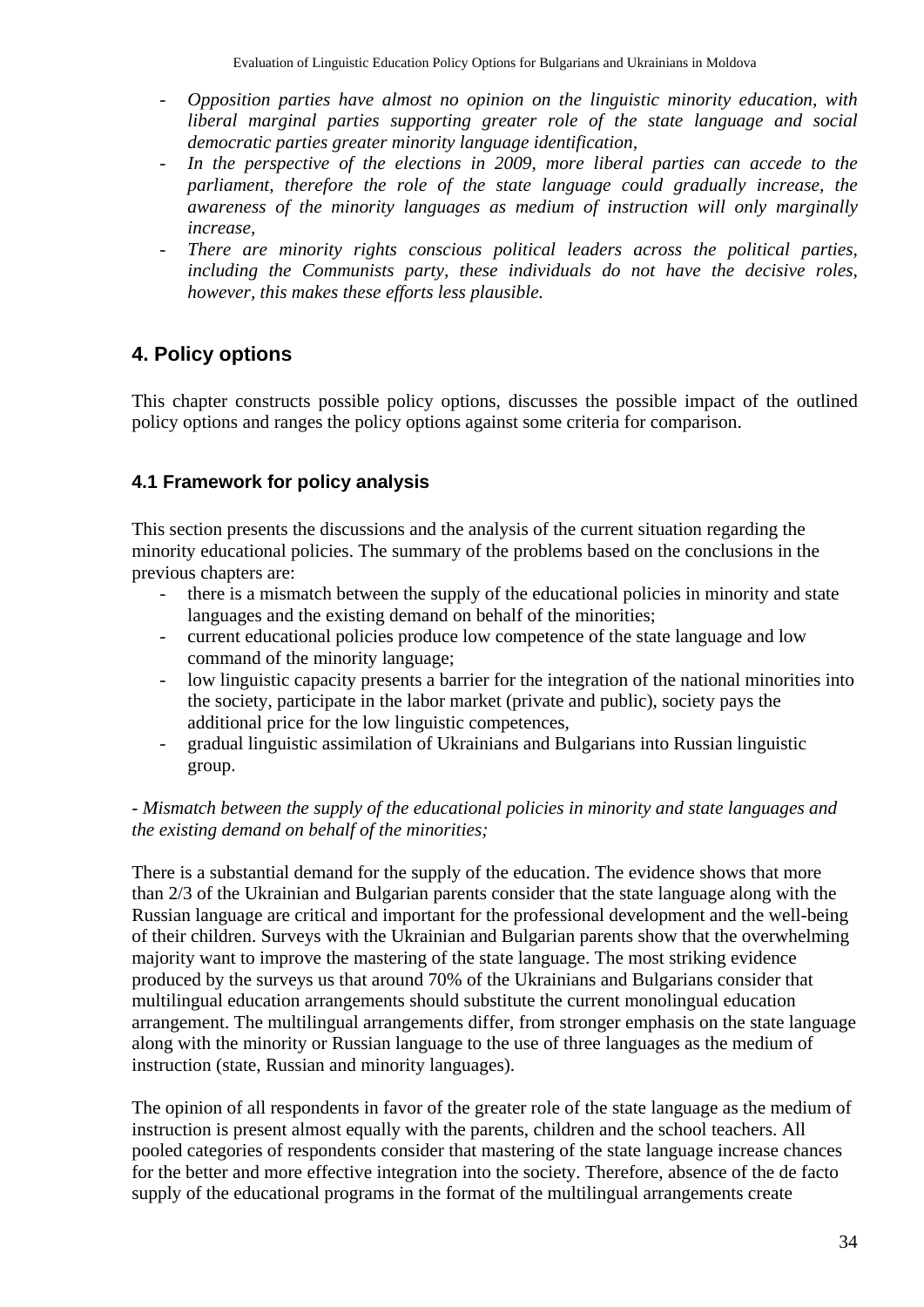economic inefficiency and makes the potential beneficiaries of the multilingual educational policy les better of  $f^{40}$ .

#### *- Educational policies produce low competence of the state language and low command of the minority language;*

The input-path-output analysis of the policy impact<sup>41</sup> shows that the current monolingual education policy for the minorities produce low level of skills and competences in mastering state language and native language. Indeed, carried out surveys show that the command of state language is between 30-50% depending of the age. The situation of children is better than of the older generations with the exception of the older population. Yet, the outcome of the skills and knowledge of the state language is quite low. Evidence from section 2.3 shows that less than 15% of children master well understanding, reading and writing in the state language. Around 70% of children understand and write well and good in some preferred areas, while only 30% can speak it well and in some preferred areas.

The same evidence from section 2.3 shows that the command by the children of the minority language is much better around 80% on understanding, writing and reading. This could be explained if correlating the evidence that proves continued communication of the children with the parents and relatives in the minority languages. For the state language the major source of the practice comes from the school.

The low competences and skills in the mastering of the state language preclude effective integration of the children into the society. This contrasts strongly with the desire of the children and parents as evidence in section 2.3 shows.

*- Low linguistic capacity presents a barrier for the integration of the national minorities into the society, participate in the labor market (private and public), society pays the additional price for the low linguistic competences,* 

Generated evidence in section 2.3 show that mastering of the state language is seen as an important factor in the integration in the labor market, professional development, material wellbeing. This is the perspective of the parents about themselves and of their children. This comes from the parents' life experience.

Interviews and focus groups<sup> $42$ </sup> with the selected private companies leadership shows that there is clear value for the skills and competences of mastering of the state language. The mastering of the state language is required to the extend that the skills are needed for the professional activity of the employee. In most of the cases, a potential candidate with the relevant skills in the state language, when other conditions are equal, is considered better fit for the job. Some companies report that employees that do not have the sufficient mastering of the state language appeal to their relevant colleagues for help when these skills are necessary. Some few companies say they make state language skills improvement investments of about 200-300 euro per employee who do not have the sufficient relevant state language skills. Other companies report that they simply do not hire the employees that do not have relevant state language skills.

<sup>&</sup>lt;sup>40</sup> A strict economic analysis to quantify the economic and social costs to the society for the mismatch will be done separately.

<sup>&</sup>lt;sup>41</sup> Francois Grin, Language Policy Evaluation and the European Charter for regional or Minority Languages, Palgrave Macmillan, 2003, page 47,

 $42$  Resource Center for Human Rights research on the labor market expectations and practices of the use of state language, November 2008, based on interviews and focus groups with 12 private companies from across the industries.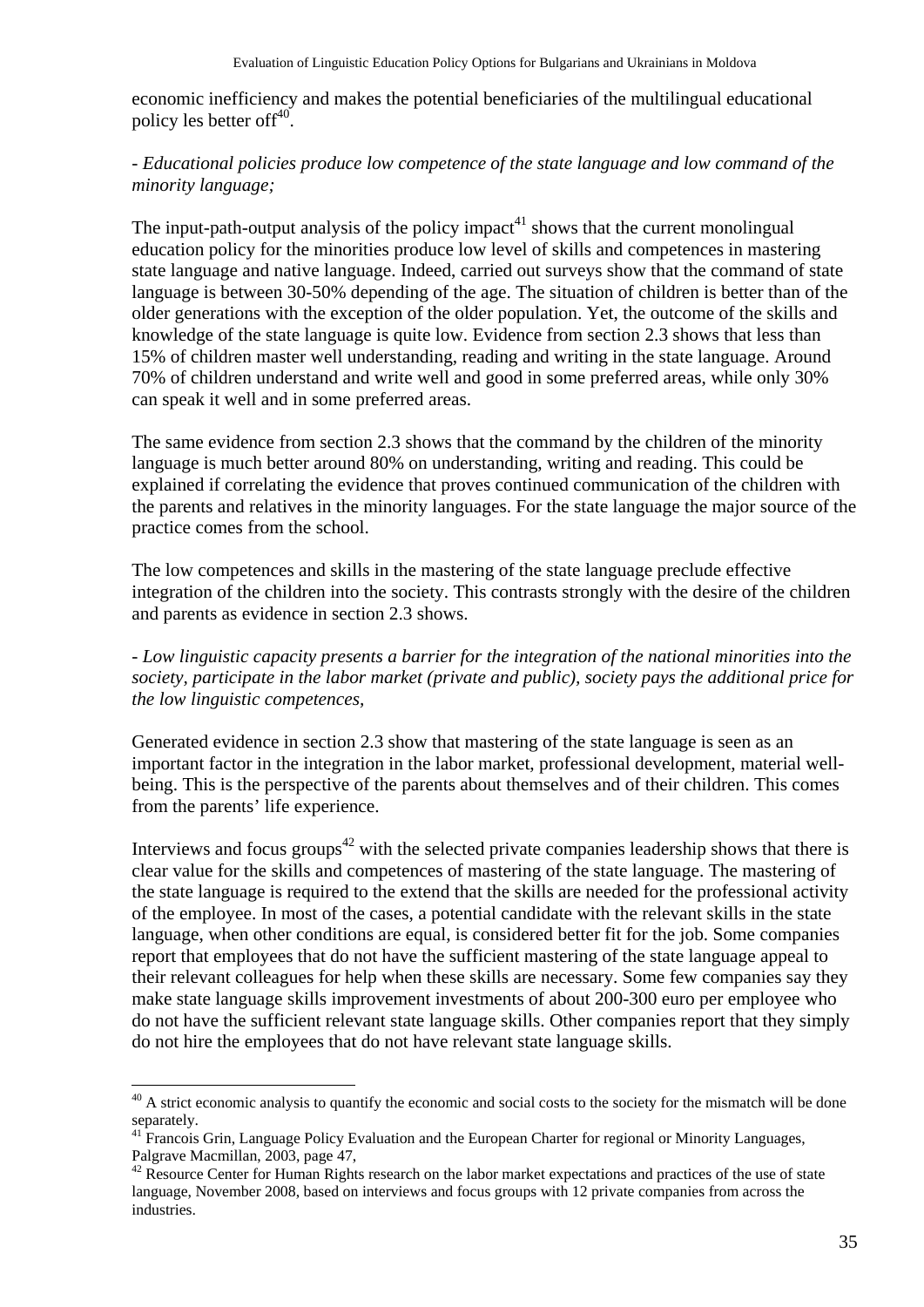Overall, combined evidence of parents' perception, value placed by the private companies and the growing tendency for the use of the state language makes the absence of the adequate knowledge of the state language a barrier for the integration into the labor market.

### *- Gradual linguistic assimilation of Ukrainians and Bulgarians into Russian linguistic group.*

The quality and extend of mastering of the Ukrainian and Bulgarian languages decreases. There is no detailed and comprehensive research on the subject. Interviews and focus groups $43$  show that extend of the use of the Ukrainian and Bulgarian languages decrease. Evidence from section 2.3 shows that children use less mother tongue among themselves as compared to adults, yet parents and children use of mother tongue is stable. Russian language takes the role of the minority languages in many areas, from the professional life to the use in public. This process of gradual loose of the mother tongue and the tendency of substitution of the other tongue with the Russian language go against the minority human rights values and principles. Specialized international organizations and the reports from local human rights organizations criticize the current assimilation practice as section 2.4 shows.

#### *- Problem fish-bone analysis*

 $\overline{a}$ 

Based on the frameworks of the problem analysis, we conclude with the fish-bone analysis<sup>44</sup> of problem. The absence of the multilingual education policy in Moldova presented below depicts a number of factors that put obstacles for the desired multilingual educational policy for the minorities.





The analysis of the current causes of problems shows multiple factors that influence negatively the situation. One can see that there is insufficient political will for the change of the policy. The evidence from the section 3.5 shows that the future political composition of the Parliament could

<sup>&</sup>lt;sup>43</sup> Resource Center for Human Rights research on the labor market expectations and practices of the use of state language, November 2008, based on interviews and focus groups with teachers, representatives from ethnic communities groups and selected respondents.

<sup>&</sup>lt;sup>44</sup> The problem is presented in the extreme right, while the causes as driving factors for the existing problem presented from left to right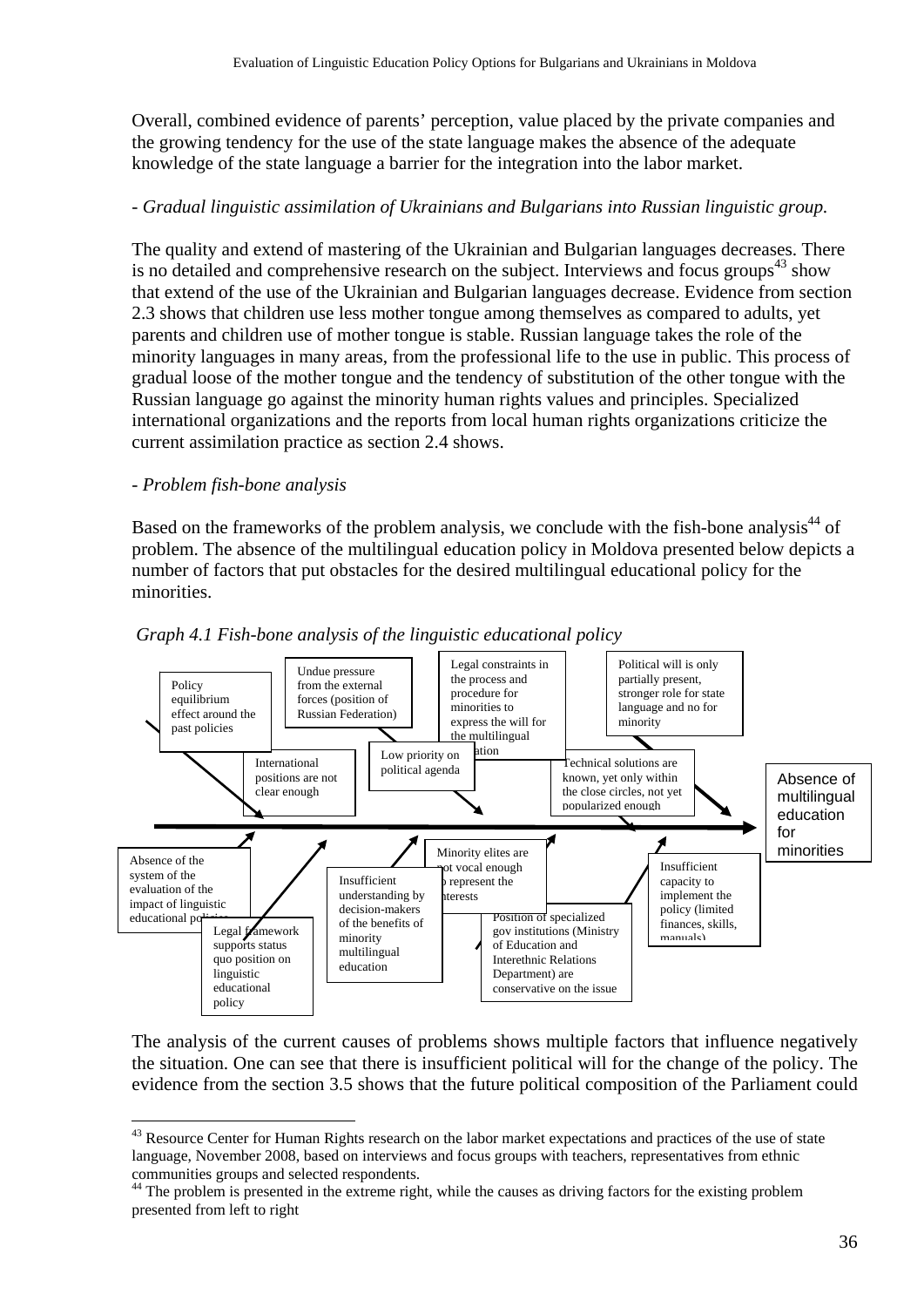be more favorable for the role of the state language and of the minority language. The future political representation could make it possible to remove obstacles for the multilingual education and even strengthen it. However, political leaders should be more involved in the understanding of the practical technical solutions for the existing problems.

Another problem is related to the low administrative and technical capacity to implement the policy45. This is very unlikely to be changed in the future. International support and projects from the specialized agencies from abroad could be helpful in this respect. The greater decentralization of the decision of the linguistic education policy will further lower the capacity to implement the policy.

Another group of factors refer to the role of the international community. International specialized human rights bodies have been active and vocal in this area, yet, their influence is limited on the situation. The role of the Russian government has been an important factor in keeping the status quo.

Policy change will require intervention with regard of the several factors mentioned above.

## **4.2 Outlining policy options**

 $\overline{a}$ 

Construction of the policy options based on the available evidence and analysis will be dealt in the section. The summary of the policy options is contained in the graph 4.1 below. The construction of the policy options will be done considering the most important policy design and policy implementation variables. These are:

- a) negligent to strong role of the minority language as the medium of instruction (additive against subtractive bilingualism),
- b) negligent to strong role of the state language as the medium of instruction (additive against subtractive bilingualism),
- c) top-down against bottom-up approach in the implementation.

Option 1: status quo policy, monolingual, centralized.

This policy represents the existing status quo. The outcome of the policy is largely discussed and is perceived unsatisfactory on a number of accounts: minority human rights perspective, welfare perspective, greater social benefit perspective for the society.

#### Option 2: Multilingual, integrative, decentralized (radical)

This policy option is constructed on the basis of the European practice<sup>46</sup> of the multilingual education, increasing role of the state language and shift towards the local responsibility for the linguistic aspects of the education. Local authorities are provided either fiscal incentive of direct subventions for the programs on the multilingual education. A greater cooperation between central and local authorities is required.

The European practice of the multilingual education provides very good examples of the cultivation and maintenance of the minority culture and language and improves the opportunities

<sup>&</sup>lt;sup>45</sup> Resource Center for Human Rights and CICO, Evaluation of administrative capacity of the educational sector. May 2008, 60 pages.

<sup>&</sup>lt;sup>46</sup> Resource Center for Human Rights compendium of best practices on multilingual education in Europe, in Romanian 100 pages, 2007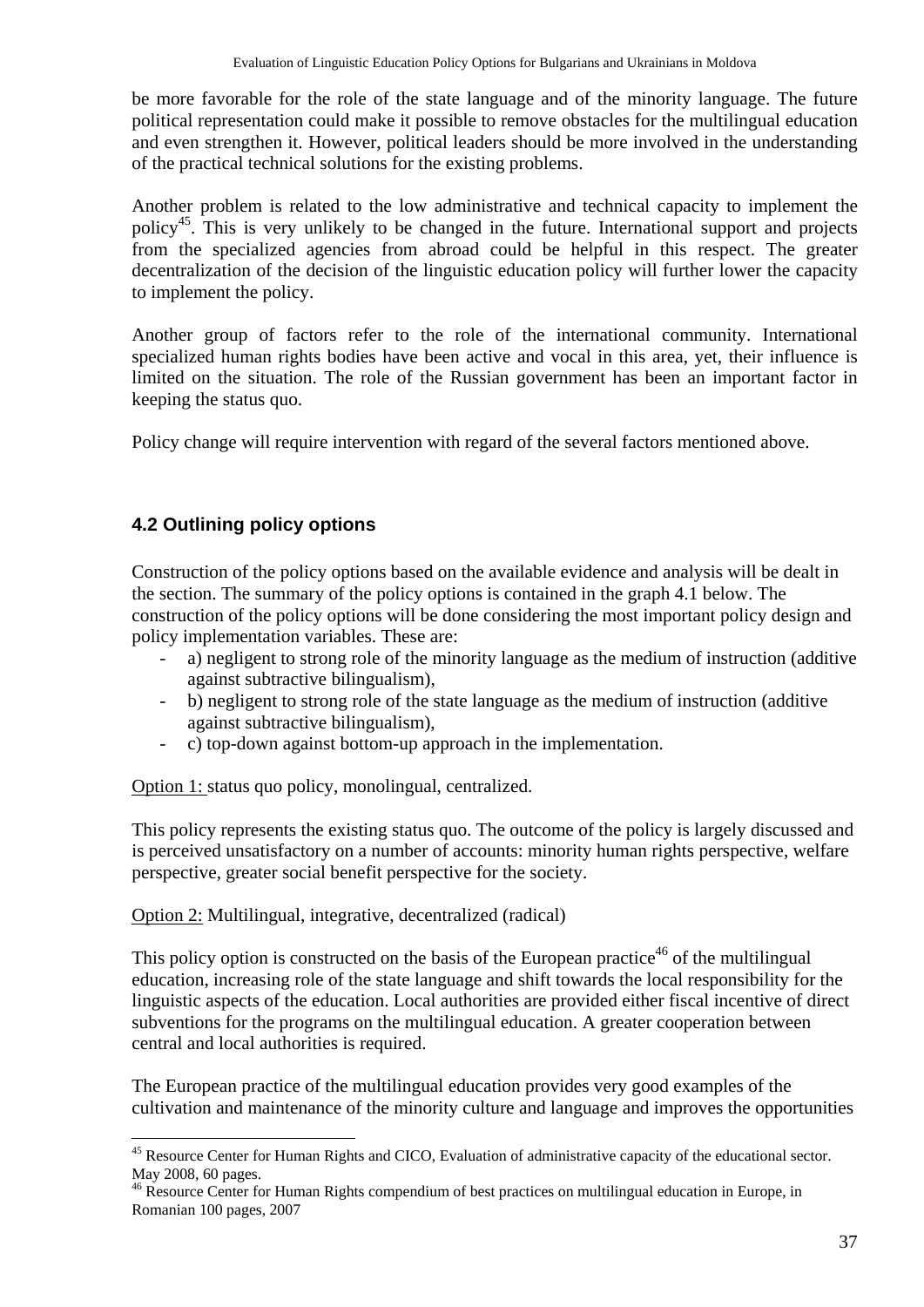for the minority integration into the society. Available research shows substantial benefits for this option.

Delegation of the content of the policy to the local authorities also follows the path of the European practice, yet, it requires the local authorities' good capacity or close and substantial cooperation with the central authorities.

Option 3: Multilingual, integrative, centralized (moderate)

This option differs from the previous one only with the aspect of non-decentralization of the policy content. This is very much top-down approach in the policy implementation as contrasted with the bottom-up previous policy option. The current educational system is very much centralized<sup>47</sup>, most of the finances being transferred from the central authorities, while regional authorities are responsible for the day-to-day implementation of the educational policy. Greater decentralization could run into significant implementation difficulties, while the straightforwardly applied multilingual educational policy could have much better chances.

Option 4: Integrative (official), centralized (moderate, on the table of politicians)

This policy option differs from the two previous by the greater role of the state language as one of the languages of the instruction. Russian language is maintained as one of the languages of instruction, while the minority language is seen as a subject only. This option will generate better integration of the minorities into the society as the possession of the state language will be higher, while the knowledge of the minority language will be likely decreasing giving rise to the assimilations effects.

This option could be realized top-down or bottom-up with the considerations and challenges described above.

#### Option 5: Assimilation, centralized

 $\overline{a}$ 

This option is an expression of the assimilation of the minorities. The state language takes the leading and the most important role in the educational linguistic policies.

<sup>&</sup>lt;sup>47</sup> Resource Center for Human Rights and CICO, Evaluation of administrative capacity of the educational sector. May 2008, 60 pages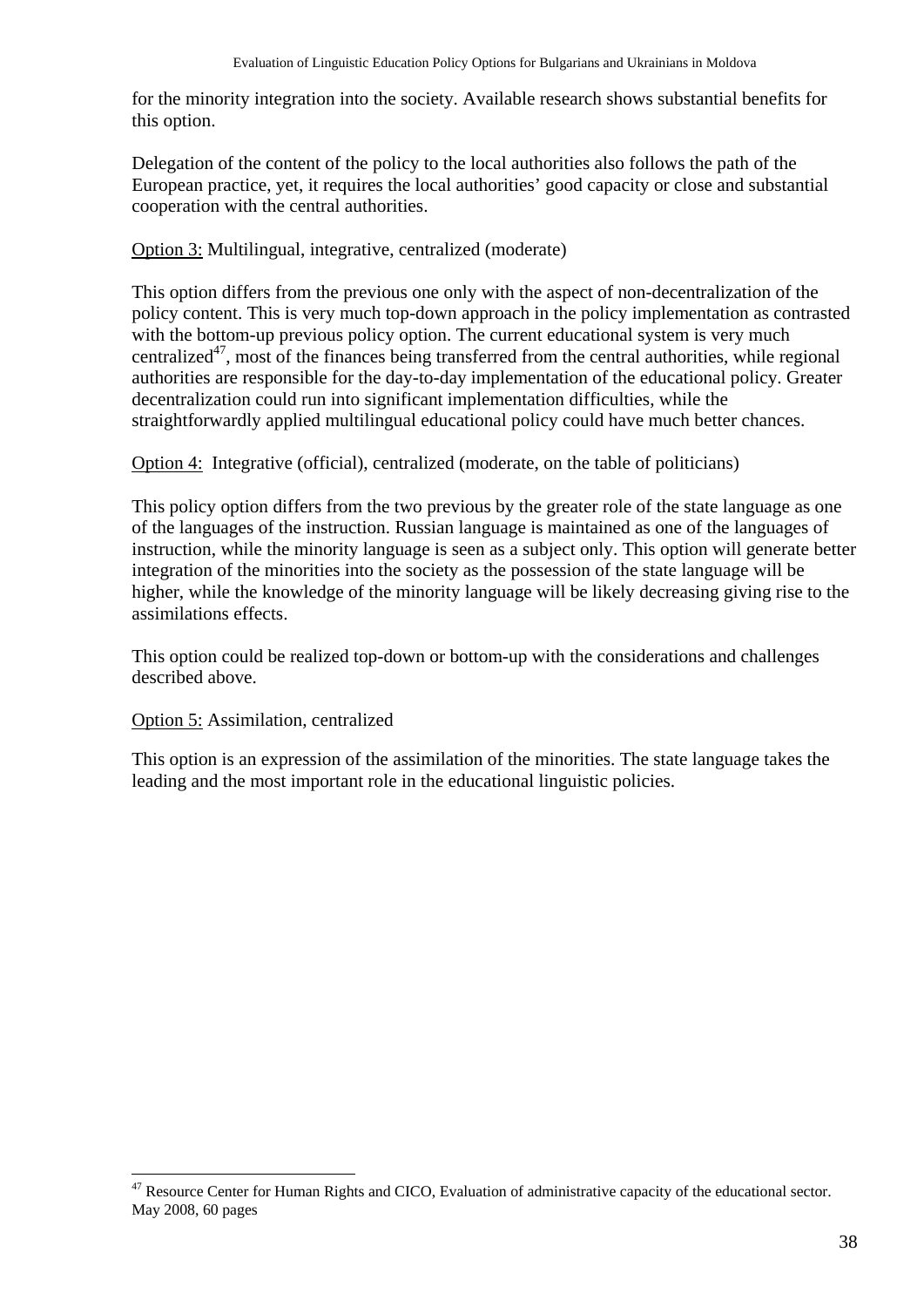*Graph 4.2 Policy options content and mid-term projected outcomes* 

| <b>Policy</b> | Option 1: status quo policy,         | Option 2: Multilingual,        | <b>Option 3: Multilingual,</b>   | <b>Option 4: Integrative</b>        | <b>Option 5: Assimilation,</b>   |
|---------------|--------------------------------------|--------------------------------|----------------------------------|-------------------------------------|----------------------------------|
| option        | monolingual, centralized.            | integrative, decentralized     | integrative, centralized         | (official), centralized             | centralized                      |
| S             |                                      | (radical)                      | (moderate)                       | (moderate, on the table of          |                                  |
|               |                                      |                                |                                  | politicians)                        |                                  |
| Policy        | 1. Educational policies centralized, | 1. Educational policy as       | 1. Educational policy as content | 1. Educational policy as content    | 1. Educational policy as         |
| option        | both content and financially.        | content multilingual where     | multilingual where state         | bilingual with state language is    | content monolingual with state   |
| content       | 95% of the content, including        | state language is at least 30- | language is at least (legal      | at least (legal obligations) 50%    | language and study of the        |
|               | language-wise as well as financing.  | 40% presents (legal            | obligations) 30-40% and Russian  | and the other in minority           | minority language. The           |
|               | Local authorities receive 50-60%     | obligations) and Russian or    | or minority language depends on  | language. The language content      | language content is decided by   |
|               | of the budget, of which 60% is       | minority language depends      | the choice of the minority. The  | is decided by the central           | the central authorities.         |
|               | spent on the education.              | on the choice of the           | language content is decided by   | authorities.                        |                                  |
|               |                                      | minority. The language         | the rayon/local authorities.     |                                     | 2. Central authorities provide   |
|               | 2. Russian language as a medium      | content is decided by the      |                                  | 2. Local authorities receive 50-    | direct grants to schools for the |
|               | of instruction for national          | rayon/local authorities.       | 2. Central authorities provide   | 60% of the budget, of which         | use of minority language as      |
|               | minorities (Ukrainians and           |                                | direct grants to schools for the | 60% is spent on the education.      | medium of instruction.           |
|               | Bulgarians), the national minorities | 2. Local authorities are       | use of minority language as      |                                     |                                  |
|               | also study their own mother tongue   | provided matching funds or     | medium of instruction.           | 3. Local authorities receive fiscal | 3. Local authorities receive     |
|               | as a separate subject 2-3 hours per  | fiscal revenue incentives for  |                                  | or grant incentives for the         | fiscal or grant incentives for   |
|               | week only in less than 10% of the    | the minority languages.        |                                  | official language medium of         | the official language medium     |
|               | population and study of the official |                                |                                  | instruction.                        | of instruction.                  |
|               | language.                            |                                |                                  |                                     |                                  |
|               |                                      |                                |                                  |                                     |                                  |
| Long-         | assimilation<br>into<br>Minority     | minority<br>identity           | minority identity cultivation    | - minority assimilation             | - minority assimilation          |
| term          | Russian speaking group               | cultivation and development    | and development                  | linguistic<br>integration<br>of     | - reducing the role of Russian   |
| perspec       | - non-integration into society       | linguistic integration of      | linguistic<br>integration<br>of  | minorities into the society         | language                         |
| tive of       | - minority emigration trends out of  | minorities into the society    | minorities into the society      | - preserving the role of Russian    |                                  |
| the           | the country                          | preserving the Russian         | Russian<br>preserving<br>the     | language                            |                                  |
| policy        |                                      | language role                  | language role                    |                                     |                                  |
| option        |                                      | - greater decentralization of  |                                  |                                     |                                  |
| outcom        |                                      | the educational policies       |                                  |                                     |                                  |
| e             |                                      |                                |                                  |                                     |                                  |
|               |                                      |                                |                                  |                                     |                                  |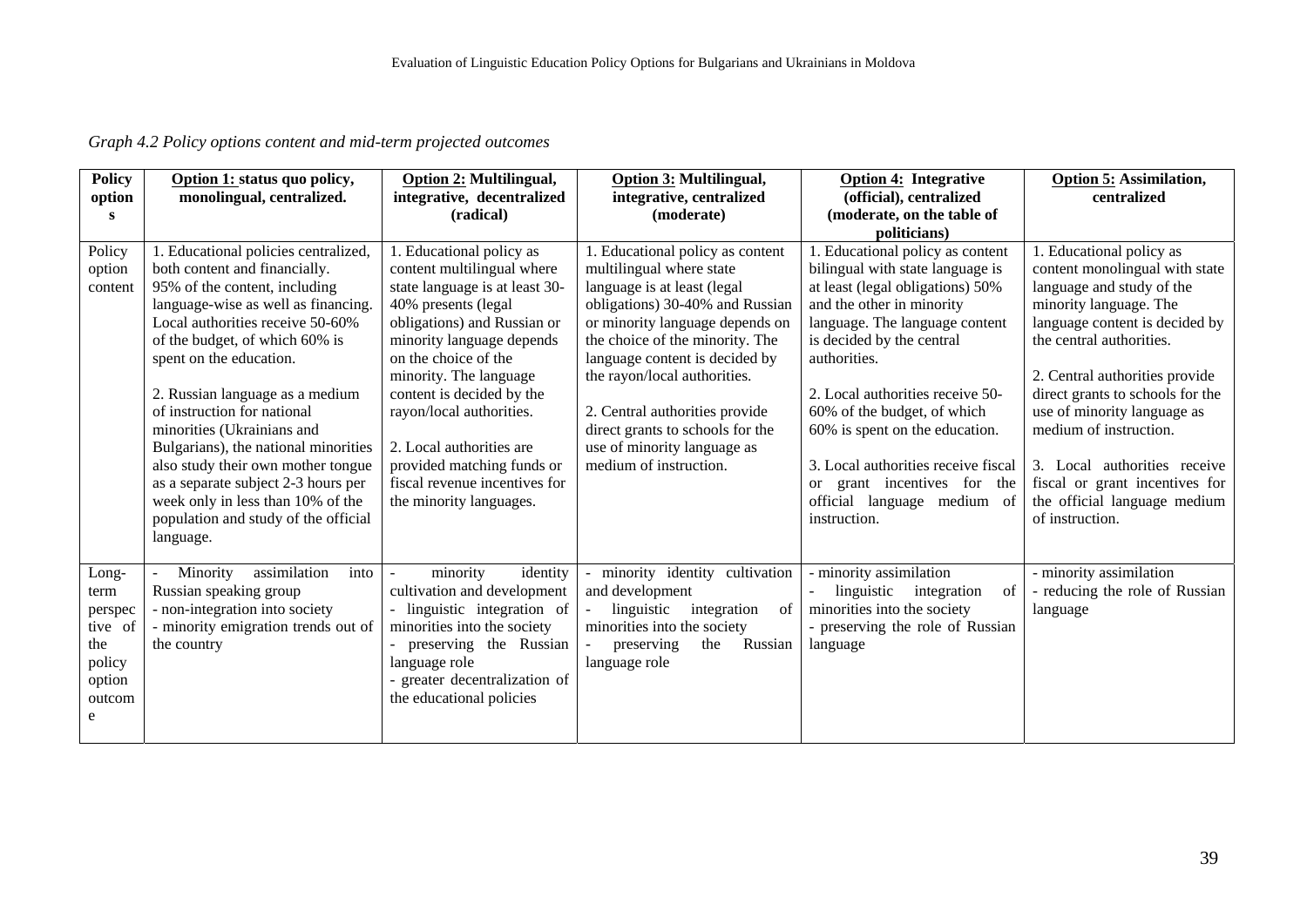### **4.3 Discussions of policy options**

Discussion of the policy options will be done based on the set of six generic criteria used in the policy analysis. The comprehensive comparison should be done against the policy outcomes and not on the policy options. Previous sections provide good evidence on the policy outcomes, while some quantitative and financial evaluations of the policy outcomes are elaborated by the author elsewhere<sup>48</sup>. The summary of the policy options outcomes are outlined in the graph 4.2.

The effectiveness criterion means gaining the existing policy outcomes against the success of the integration and cultivation of the minority identity and languages. Equity refers to legal term of the nondiscrimination and the approach of the social justice for the rights of the national minorities. Cost-benefit analysis criterion refers to the quantifiable social (societal) costs and benefits as a result of the policy outcomes $49$ .

A political acceptability criterion is straightforward and means the degree of the existence of the current and future political will to adopt and implement the policy. Linked to this is the capacity to implement of the policy – particularly the bureaucratic capacity of the machinery. Finally the compliance with the international legal obligations to which Moldova adhered is also considered.

| $\mathsf{Unput}$ $\mathsf{iv}$ is $\mathsf{out}$ ,<br><b>Policy options</b> | $\sigma$<br><b>Option 1:</b> | <b>Option 2:</b> | <b>Option 3:</b> | <b>Option 4:</b>      | Option 5:  |
|-----------------------------------------------------------------------------|------------------------------|------------------|------------------|-----------------------|------------|
| outcomes                                                                    | status quo                   | Multilingual,    | Multilingual,    | Integrative           | Assimilati |
| and criteria for                                                            | policy,                      | integrative,     | integrative,     | (official),           | on,        |
| comparison                                                                  | monolingual,                 | decentralized    | centralized      | centralized           | centralize |
|                                                                             | centralized.                 | (radical)        | (moderate)       | (moderate, on the     | d          |
|                                                                             |                              |                  |                  | table of politicians) |            |
| 1. Effectiveness                                                            | low                          | medium           | medium           | medium                | low        |
| (results)<br><b>as</b>                                                      |                              |                  |                  |                       |            |
| integration)                                                                |                              |                  |                  |                       |            |
| 2. Equity                                                                   | low                          | high             | high             | medium                | low        |
| 3.Cost-benefit                                                              | $no \; costs - no$           | benefits         | benefits         | benefits moderate     | benefits   |
| (mid-term)                                                                  | additional                   | moderate and     | moderate and     | and operational and   | low and    |
|                                                                             | benefits                     | operational      | operational      | investment costs are  | small      |
|                                                                             |                              | costs small,     | costs small,     | medium                | costs      |
|                                                                             |                              | while            | while            |                       |            |
|                                                                             |                              | investment       | investment       |                       |            |
|                                                                             |                              | costs medium     | costs medium     |                       |            |
| <b>4. Political</b>                                                         | high                         | low              | low-to-          | medium                | medium-    |
| acceptability                                                               |                              |                  | medium           |                       | to-low     |
| 5.Compliance                                                                | low                          | high             | high             | medium                | low        |

Graph 4.3 Policy options comparison

1

<sup>48</sup> Financial and economic policy outcome evaluations could be solicited from the author. The text has been removed to make the paper readable.

<sup>49</sup> Financial and economic considerations refer to the following *social costs*: 1) investment costs for the creation of the minority education curricular and manuals as the language of instruction in some selected subjects (investment cost), 2) (re-)training of teachers and other pedagogical staff to maintain the subjects in minority languages as the medium of instruction (investment costs and partly operational costs), 3) minor additional administration costs (operational), 4) other, and the following *social benefits (in parallel for state language acquisition and minority language acquisition)*: 1) improved skills and greater communication and opportunity creation 2) economy of the public and private investment in state language skills training, 3) economy of the individual investment, 4) seizure of the opportunities to cooperate in private international sphere for the business interests with Bulgaria and Ukraine, 5) seizure of the opportunities to cooperate in public international sphere with Bulgaria and Ukraine 6) retaining the integrated minorities talents in the country (demising emigration towards Bulgaria and Ukraine, calculated on the basis of the productivity loss or education investment if emigrated), 7) greater cohesion and diversity within the country (social capital considerations), 8) translation and other expenditures, 9) economy from the international and national lost suits brought for noncompliance with human rights principles and the damage for the country reputation, 10) other.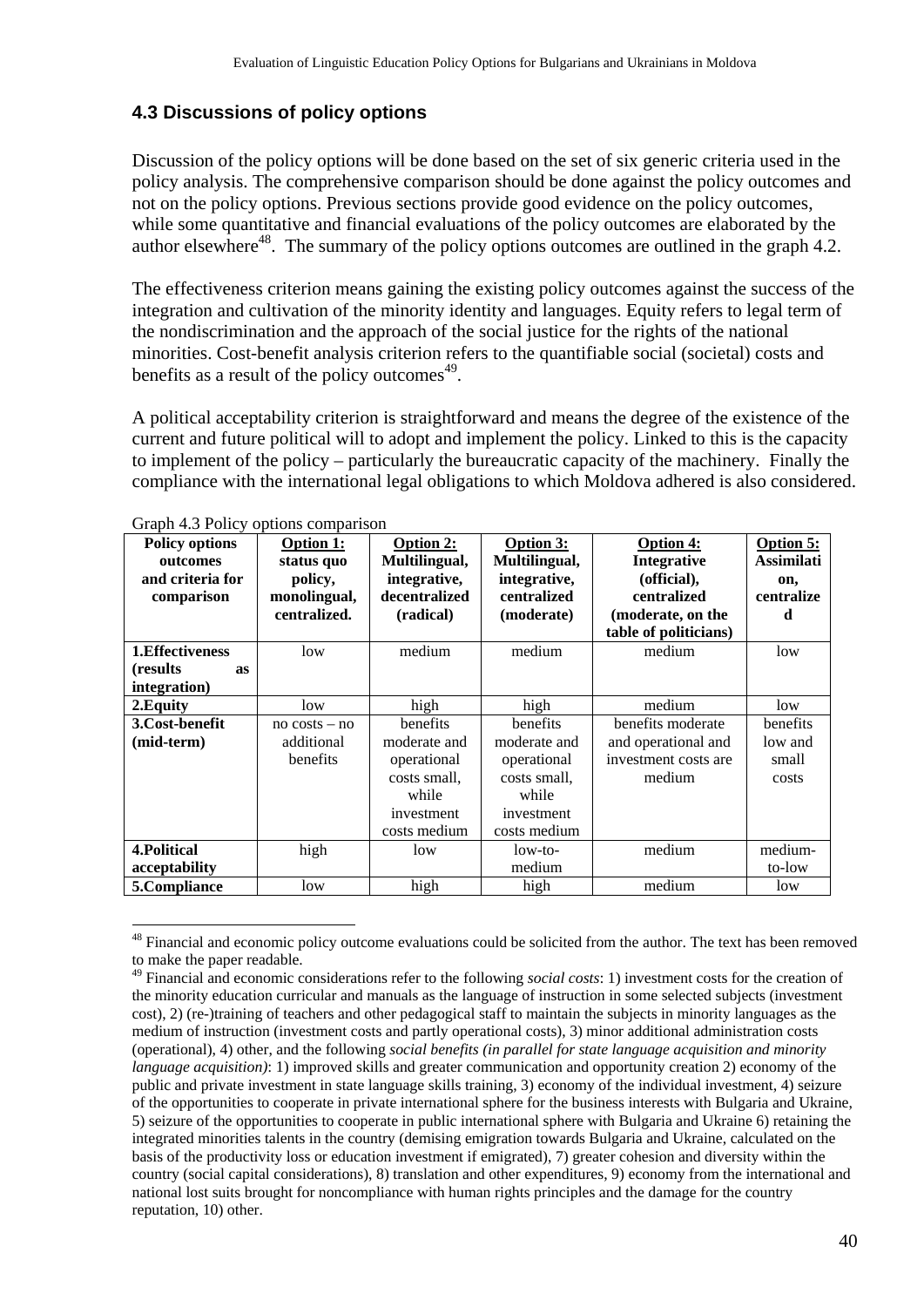| with the EU, CoE   |    |      |                |             |                |          |
|--------------------|----|------|----------------|-------------|----------------|----------|
| obligations        |    |      |                |             |                |          |
| <b>6. Capacity</b> | to | high | low            | medium      | medium         | medium   |
| implement          |    |      |                |             |                |          |
| <b>Conclusions</b> |    |      | Very good      | Good choice | Most preferred | Unaccept |
|                    |    |      | choice but not |             | choice         | able     |
|                    |    |      | implementable  |             |                | choice   |

One can see that Option 2 faces difficulty in the implementation given the strong preference for the top-down policy rather then decentralized policy implementation and low political acceptability. This option is not feasible.

Option 3 has good chances with the exception of the low political acceptability of the option outcome. This option, yet, might become the most preferred option in the long-term perspective.

The most recommended option in the mid-term perspective is the Option 4 given its gradual change of the current policy, increasing political support and still good tangible benefits that exceed the costs of the proposed policy.

## **5. Policy recommendation**

Based on the outlined policy options discussed we suggest the adoption of the policy that will aim at the integration of the national minorities through the educational policies. The choice of the policy depends on the ranking of the policy option against the outlined criteria.

We suggest the adoption of the policy that provides for:

1. Greater role of the state language as the medium of instruction in the minority schools; this aspect is being supported by the most of the political parties and there will be an increased political support for the more important role of the state language in the schooling of the minorities; this can practically means that the state language could be used in 2-3-4 subjects as the medium of instruction. This is also matches well with the international agenda and international organizations findings, therefore the support of technical assistance could be provided upon the requites. Minorities themselves are very keen on improving their state language mastering.

2. Growing role of the minority language, primarily as a separate subject in as much as possible schools with the minority children, given there is a strong demand in the minorities' community. A consideration should be given for the piloting of the minority language as the medium of instruction through technical assistance and governmental funds. This is politically acceptable and there will be growing political support in the future. The position of the international organizations is good and favorable for this option.

3. Preserving the policy largely centralized. This option is dictated by the fact that the decentralization of the educational policy requires substantial institutional and structural adjustments. This will be against the governing political majority and against the institutional bureaucracy options and therefore face strong implementation difficulties.

4. The thresh-hold of 10% of the minority population should be applied for the policy. This fresh-hold will provide an effective inclusion of all minorities into the policy.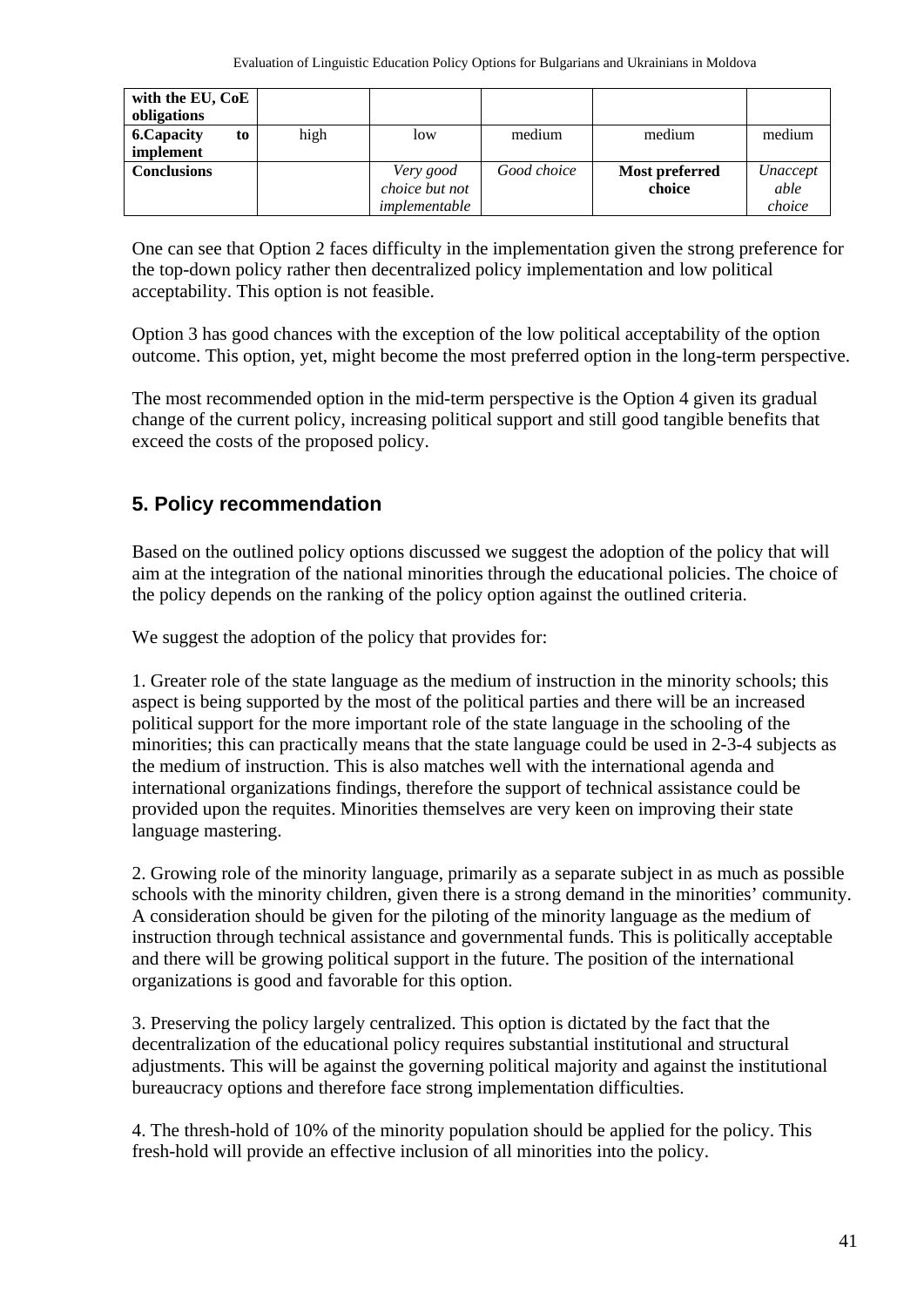This policy recommendation is seen in the mid-term perspective (3 year period of time) with a longer term perspective (5 year period of time) of the greater role of the minority language as the medium of instruction.

# **6. References**

1. Resource Center for Human Rights and CICO, Evaluation of administrative capacity of the educational sector. May 2008, 60 pages

2. Resource Center for Human Rights compendium of best practices on multilingual education in Europe, in Romanian 100 pages, 2007

3. Resource Center for Human Rights research on the labor market expectations and practices of the use of state language, November 2008, based on interviews and focus groups with teachers, representatives from ethnic communities groups and selected respondents.

4. Francois Grin, Language Policy Evaluation and the European Charter for regional or Minority Languages, Palgrave Macmillan, 2003, page 47,

5. Resource Center for Human Rights research on the labor market expectations and practices of the use of state language, November 2008, based on interviews and focus groups with 12 private companies from across the industries.

6. Proiectul bugetului de stat 2008, septembrie 2007, Ministerul Finantelor,

7. Stuart S. Nagel, Handbook of Public Evaluation, Sage, 2002,

8. William N. Dunn, Public Policy Analysis: An introduction, 3<sup>rd</sup> edition, Pearson, Prentice Hall, 2003

9. Henry M. Levon, Patrick J.McEwan, Cost-effectiveness and Educational Policy, American Education Finance Association, 2002,

10. David L. Weimer & Aidan R. Vining, Policy Analysis: Concepts and Practice,  $4<sup>th</sup>$  edition, Pearson, Prentice Hall, 2005,

11. Michael Hill & Peter Hupe, Implementing Public Policy, Sage, 2007,

12. Resolution ResCMN(2003)4, on implementation of the Framework Convention for the Protection of National Minorities by Moldova, Committee of Ministers, Council of Europe.

13. Advisory Committee on the Framework Convention for the Protection of National Minorities, Opinion on Moldova, March 2002.

14. Comments of the Government of the Republic of Moldova on the Opinion of the Advisory Committee on the Framework Convention for the Protection of National Minorities in the Republic of Moldova, July 2002.

15. Second Report submitted by Moldova on the Framework Convention for the Protection of National Minorities, May 2004.

16. Outline of the state Reports to be submitted under the second monitoring circle, Committee of Ministers, 15 January 2003,  $824<sup>th</sup>$  Meeting of the Deputies.

17. Report on Human Rights Concerns of Roma Rural Communities in Moldova, Nicolae Radita and Serghei Ostaf, 2004, 87 pages, English and Romanian, Resource Center of Moldovan Human Rights NGOs, http://www.coe.int/T/e/human\_rights/Minorities/3.\_CO-OPERATION\_ACTIVITIES/1.\_Co-

operation\_activities/2.\_Stability\_Pact\_activities/20040115\_NDR\_List\_of\_Final\_Concept\_Papers .asp#TopOfPage,

18. Assessment of the Use of Ukrainian and Bulgarian Languages in Public Sphere and Effectiveness of Ukrainian and Bulgarian Minorities Relevant Participation in Decision-making process, Serghei Ostaf, 2004, 72 pages, English, Resource Center of Moldovan Human Rights NGOs, http://www.credo.md/pagini/consultanta\_37.php?limba=eng

19. Critique of Plan For Federalization Of Moldova as a means to solve Transnistrian conflict, Serghei Ostaf, 2004, 33 pages, English,